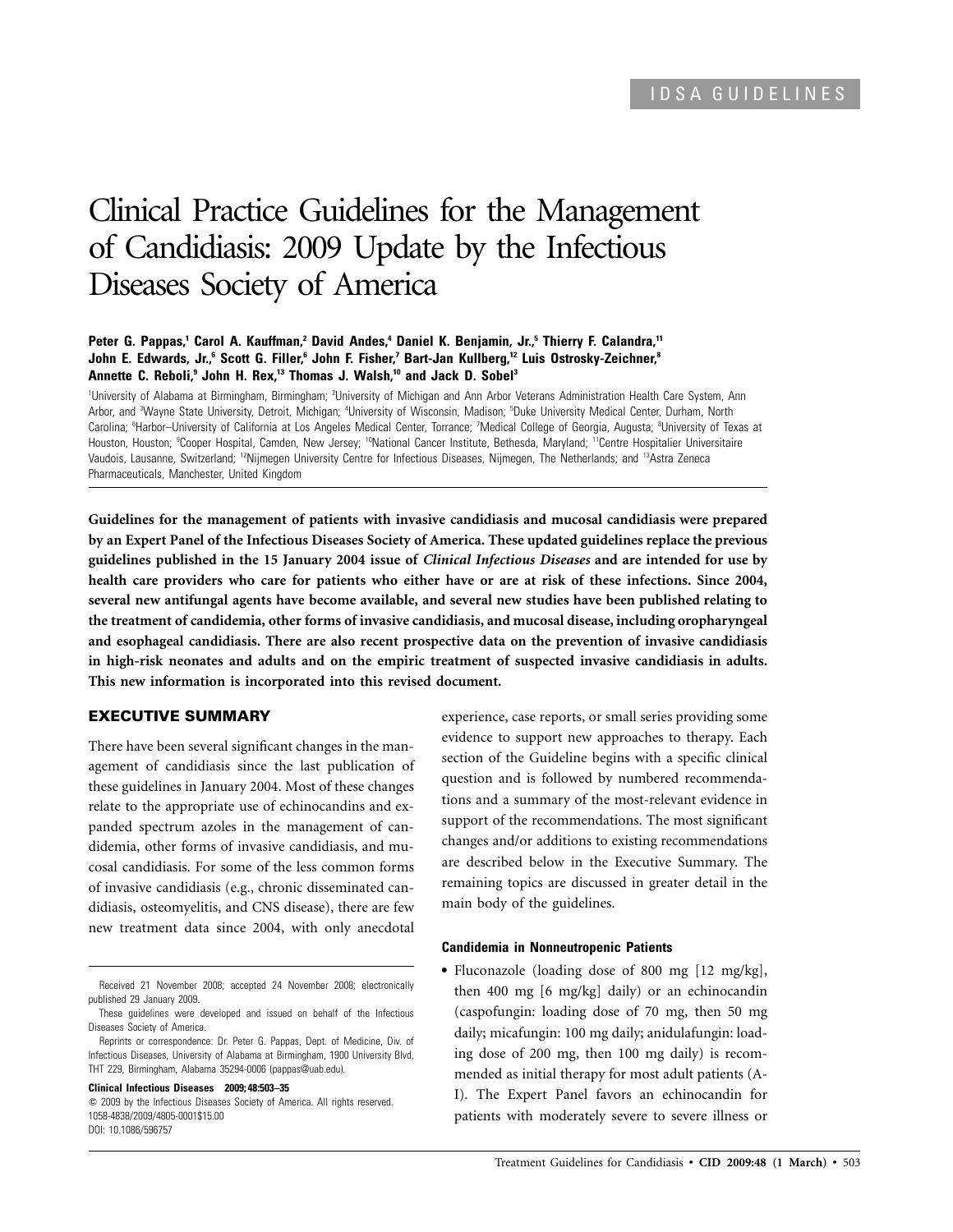for patients who have had recent azole exposure (A-III). Fluconazole is recommended for patients who are less critically ill and who have had no recent azole exposure (A-III). The same therapeutic approach is advised for children, with attention to differences in dosing regimens.

- Transition from an echinocandin to fluconazole is recommended for patients who have isolates that are likely to be susceptible to fluconazole (e.g.,*Candida albicans*) and who are clinically stable (A-II).
- For infection due to *Candida glabrata,* an echinocandin is preferred (B-III). Transition to fluconazole or voriconazole therapy is not recommended without confirmation of isolate susceptibility (B-III). For patients who have initially received fluconazole or voriconazole, are clinically improved, and whose follow-up culture results are negative, continuing use of an azole to completion of therapy is reasonable (B-III).
- For infection due to *Candida parapsilosis,* treatment with fluconazole is recommended (B-III). For patients who have initially received an echinocandin, are clinically improved, and whose follow-up culture results are negative, continuing use of an echinocandin is reasonable (B-III).
- Amphotericin B deoxycholate (AmB-d) administered at a dosage of 0.5–1.0 mg/kg daily or a lipid formulation of AmB (LFAmB) administered at a dosage of 3–5 mg/kg daily are alternatives if there is intolerance to or limited availability of other antifungals (A-I). Transition from AmB-d or LFAmB to fluconazole is recommended for patients who have isolates that are likely to be susceptible to fluconazole (e.g., *C. albicans*) and who are clinically stable (A-I).
- Voriconazole administered at a dosage of 400 mg (6 mg/kg) twice daily for 2 doses and then 200 mg (3mg/kg) twice daily thereafter is effective for candidemia (A-I), but it offers little advantage over fluconazole and is recommended as stepdown oral therapy for selected cases of candidiasis due to *Candida krusei* or voriconazole-susceptible *C. glabrata* (B-III).
- The recommended duration of therapy for candidemia without obvious metastatic complications is for 2 weeks after documented clearance of *Candida* from the bloodstream and resolution of symptoms attributable to candidemia (A-III).
- Intravenous catheter removal is strongly recommended for nonneutropenic patients with candidemia (A-II).

# **Candidemia in Neutropenic Patients**

- An echinocandin (caspofungin: loading dose of 70 mg, then 50 mg daily; micafungin: 100 mg daily [A-II]; anidulafungin: loading dose of 200 mg, then 100 mg daily [A-III]) or LFAmB (3–5 mg/kg daily [A-II]) is recommended for most patients.
- For patients who are less critically ill and who have no recent azole exposure, fluconazole (loading dose of 800 mg [12 mg/ kg], then 400 mg [6 mg/kg] daily) is a reasonable alternative (B-III). Voriconazole can be used in situations in which ad-

ditional mold coverage is desired (B-III).

- For infections due to *C. glabrata,* an echinocandin is preferred (B-III). LFAmB is an effective but less attractive alternative (B-III). For patients who were already receiving voriconazole or fluconazole, are clinically improved, and whose follow-up culture results are negative, continuing use of the azole to completion of therapy is reasonable (B-III).
- For infections due to *C. parapsilosis*, fluconazole or LFAmB is preferred as initial therapy (B-III). If the patient is receiving an echinocandin, is clinically stable, and follow-up culture results are negative, continuing the echinocandin until completion of therapy is reasonable. For infections due to *C. krusei*, an echinocandin, LFAmB, or voriconazole is recommended (B-III).
- Recommended duration of therapy for candidemia without persistent fungemia or metastatic complications is for 2 weeks after documented clearance of *Candida* from the bloodstream, resolution of symptoms attributable to candidemia, and resolution of neutropenia (A-III).
- Intravenous catheter removal should be considered (B-III). **Empirical Treatment for Suspected Invasive Candidiasis in Nonneutropenic Patients**
- Empirical therapy for suspected candidiasis in nonneutropenic patients is similar to that for proven candidiasis. Fluconazole (loading dose of 800 mg [12mg/kg], then 400 mg [6 mg/kg] daily), caspofungin (loading dose of 70 mg, then 50 mg daily), anidulafungin (loading dose of 200 mg, then 100 mg daily), or micafungin (100 mg daily) is recommended as initial therapy (B-III). An echinocandin is preferred for patients who have had recent azole exposure, whose illness is moderately severe or severe, or who are at high risk of infection due to *C. glabrata* or *C. krusei* (B-III).
- AmB-d (0.5–1.0 mg/kg daily) or LFAmB (3–5 mg/kg daily) are alternatives if there is intolerance to other antifungals or limited availability of other antifungals (B-III).
- Empirical antifungal therapy should be considered for critically ill patients with risk factors for invasive candidiasis and no other known cause of fever, and it should be based on clinical assessment of risk factors, serologic markers for invasive candidiasis, and/or culture data from nonsterile sites  $(B-III)$ .

# **Empirical Treatment for Suspected Invasive Candidiasis in Neutropenic Patients**

- LFAmB (3–5 mg/kg daily), caspofungin (loading dose of 70 mg, then 50 mg daily) (A-I), or voriconazole (6 mg/kg administered intravenously twice daily for 2 doses, then 3 mg/ kg twice daily) are recommended (B-I).
- Fluconazole (loading dose of 800 mg [12 mg/kg], then 400 mg [6 mg/kg] daily) and itraconazole (200 mg [3mg/kg] twice daily) are alternative agents (B-I).
- AmB-d is an effective alternative, but there is a higher risk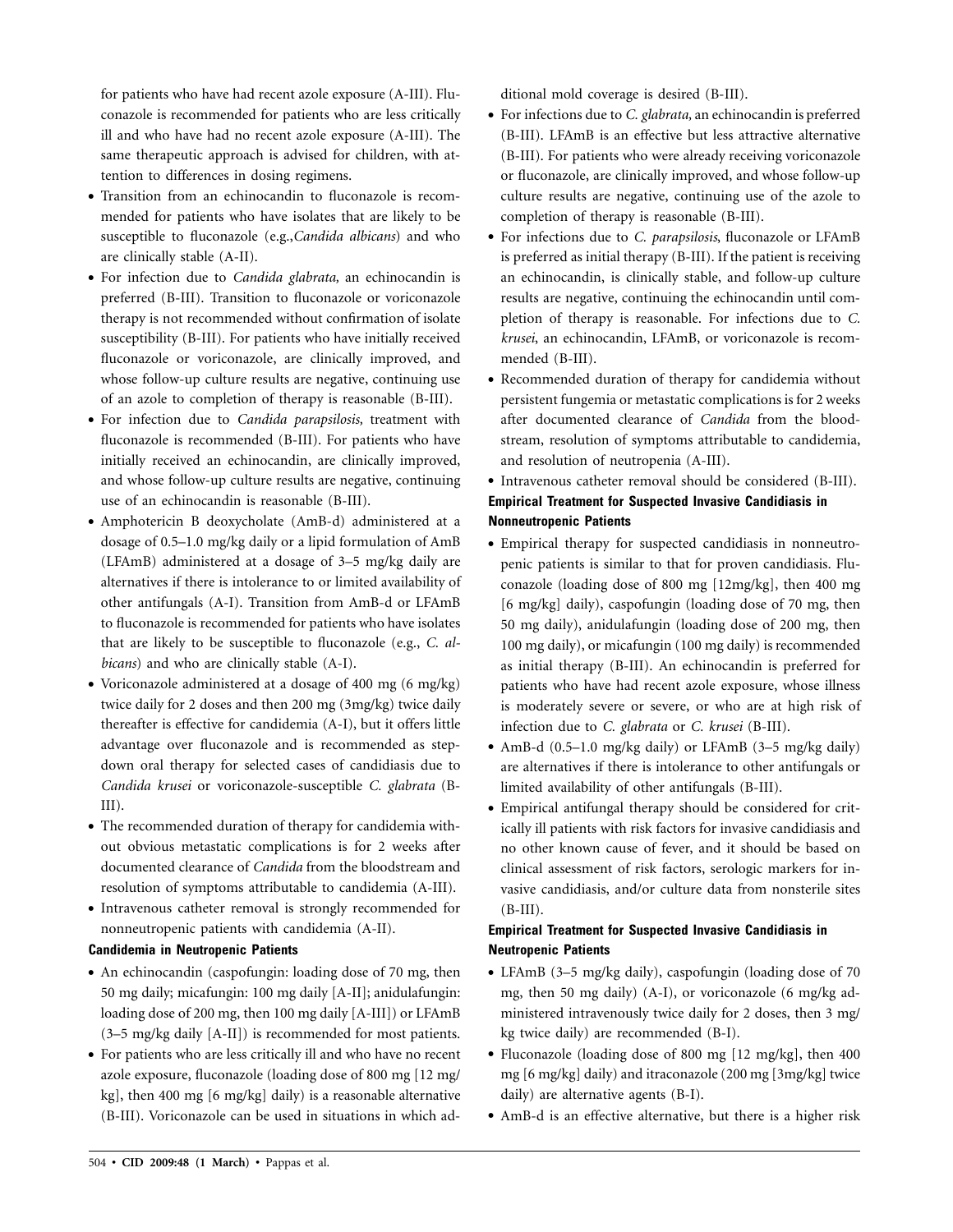of toxicity with this formulation than with LFAmB (A-I).

• Azoles should not be used for empirical therapy in patients who have received an azole for prophylaxis (B-II).

# **Treatment for Neonatal Candidiasis**

- AmB-d (1 mg/kg daily) is recommended for neonates with disseminated candidiasis (A-II). If urinary tract involvement is excluded, LFAmB (3–5 mg/kg daily) can be used (B-II). Fluconazole (12 mg/kg daily) is a reasonable alternative (B-II). The recommended length of therapy is 3 weeks (B-II).
- A lumbar puncture and a dilated retinal examination, preferably by an ophthalmologist, are recommended in neonates with sterile body fluid and/or urine cultures positive for *Candida* species (B-III). Imaging of the genitourinary tract, liver, and spleen should be performed if the results of sterile body fluid cultures are persistently positive (B-III).
- Echinocandins should be used with caution and are generally limited to situations in which resistance or toxicity precludes the use of fluconazole or AmB-d (B-III).
- Intravascular catheter removal is strongly recommended (A- $II$ ).
- In nurseries with high rates of invasive candidiasis, fluconazole prophylaxis may be considered in neonates whose birth weight is <1000 g (A-I). Antifungal drug resistance, drugrelated toxicity, and neurodevelopmental outcomes should be observed (A-III).

# **Antifungal Prophylaxis for Solid-Organ Transplant Recipients, Patients Hospitalized in Intensive Care Units (ICUs), Neutropenic Patients receiving Chemotherapy, and Stem Cell Transplant Recipients at Risk of Candidiasis**

- For solid-organ transplant recipients, fluconazole (200–400 mg [3–6 mg/kg] daily) or liposomal AmB (L-AmB) (1–2 mg/ kg daily for 7–14 days) is recommended as postoperative antifungal prophylaxis for liver (A-I), pancreas (B-II), and small bowel (B-III) transplant recipients at high risk of candidiasis.
- For patients hospitalized in the ICU, fluconazole (400 mg [6 mg/kg] daily) is recommended for high-risk patients in adult units that have a high incidence of invasive candidiasis (B-I).
- For patients with chemotherapy-induced neutropenia, fluconazole (400 mg [6 mg/kg} daily) (A-I), posaconazole (200 mg 3 times daily) (A-I), or caspofungin (50 mg daily) (B-II) is recommended during induction chemotherapy for the duration of neutropenia. Oral itraconazole (200 mg twice daily) is an effective alternative (A-1), but it offers little advantage over other agents and is less well tolerated.
- For stem cell transplant recipients with neutropenia, fluconazole (400 mg [6 mg/kg] daily), posaconazole (200 mg 3 times daily), or micafungin (50 mg daily) is recommended during the period of risk of neutropenia (A-I).

## **INTRODUCTION**

*Candida* species are the most common cause of invasive fungal infections in humans, producing infections that range from non–life-threatening mucocutaneous disorders to invasive disease that can involve any organ. Invasive candidiasis is largely a disease of medical progress, reflecting the tremendous advances in health care technology over the past several decades [1–5]. The most frequently implicated risk factors include the use of broad-spectrum antibacterial agents, use of central venous catheters, receipt of parenteral nutrition, receipt of renal replacement therapy by patients in ICUs, neutropenia, use of implantable prosthetic devices, and receipt of immunosuppressive agents (including glucocorticosteroids, chemotherapeutic agents, and immunomodulators) [2–7]. Candidemia is the fourth most common cause of nosocomial bloodstream infections in the United States and in much of the developed world [5, 8–10]. Invasive candidiasis has a significant impact on patient outcomes, and it has been estimated that the attributable mortality of invasive candidiasis is as high as 47% [11], although many authorities estimate the attributable mortality to be 15%–25% for adults and 10%–15% for neonates and children [12, 13]. The estimated additional cost of each episode of invasive candidiasis in hospitalized adults is  $~\sim$ \$40,000 [1, 13].

The Expert Panel addressed the following clinical questions:

I. What is the treatment of candidemia in nonneutropenic patients?

II. What is the treatment of candidemia in neutropenic patients?

III. What is the empirical treatment for suspected invasive candidiasis in nonneutropenic patients?

IV. What is the empirical treatment for suspected invasive candidiasis in neutropenic patients?

V. What is the treatment for urinary tract infections due to *Candida* species?

VI. What is the treatment for vulvovaginal candidiais?

VII. What is the treatment for chronic disseminated candidiasis?

VIII. What is the treatment for osteoarticular infections due to *Candida* species?

IX. What is the treatment for CNS candidiasis in adults?

X. What is the treatment for *Candida* endophthalmitis?

XI. What is the treatment for infections of the cardiovascular system due to *Candida* species?

XII. What is the treatment for neonatal candidiasis?

XIII. What is the significance of *Candida* species isolated from respiratory secretions?

XIV. What is the treatment for nongenital mucocutaneous candidiasis?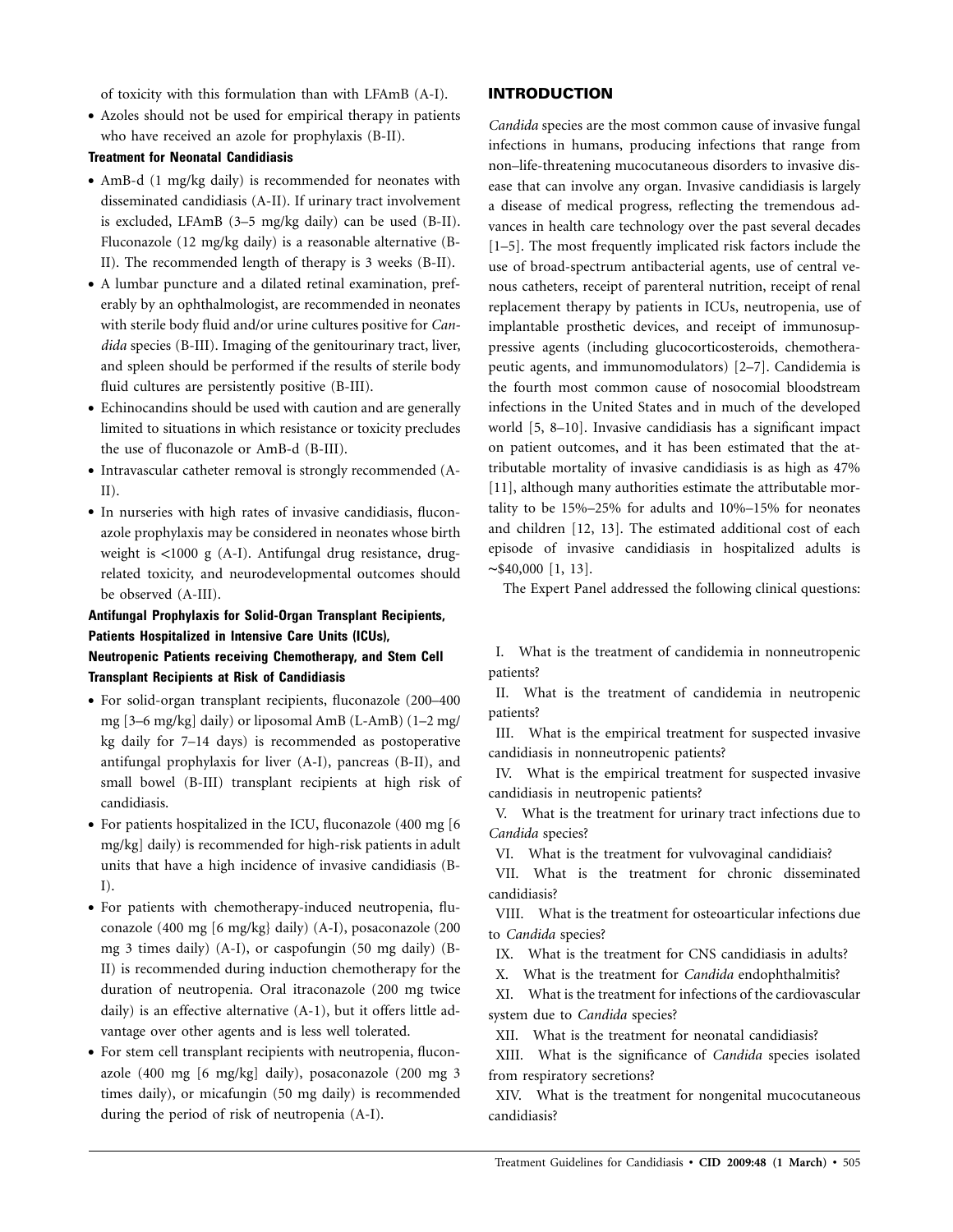**Table 1. Infectious Diseases Society of America–US Public Health Service Grading System for ranking recommendations in clinical guidelines.**

| Category, grade            | Definition                                                                                                                                                                                                                                        |  |  |  |
|----------------------------|---------------------------------------------------------------------------------------------------------------------------------------------------------------------------------------------------------------------------------------------------|--|--|--|
| Strength of recommendation |                                                                                                                                                                                                                                                   |  |  |  |
| A                          | Good evidence to support a recommendation for or against use                                                                                                                                                                                      |  |  |  |
| B                          | Moderate evidence to support a recommendation for or against use                                                                                                                                                                                  |  |  |  |
| C                          | Poor evidence to support a recommendation                                                                                                                                                                                                         |  |  |  |
| Quality of evidence        |                                                                                                                                                                                                                                                   |  |  |  |
|                            | Evidence from $\geq 1$ properly randomized, controlled trial                                                                                                                                                                                      |  |  |  |
| Ш                          | Evidence from ≥1 well-designed clinical trial, without randomiza-<br>tion; from cohort or case-controlled analytic studies (preferably<br>from >1 center); from multiple time-series; or from dramatic re-<br>sults from uncontrolled experiments |  |  |  |
| $\mathsf{III}$             | Evidence from opinions of respected authorities, based on clinical<br>experience, descriptive studies, or reports of expert committees                                                                                                            |  |  |  |

**NOTE.** Adapted from Canadian Task Force on the Periodic Health Examination [15].

XV. Should antifungal prophylaxis be used for solid-organ transplant recipients, ICU patients, neutropenic patients receiving chemotherapy, and stem cell transplant recipients at risk of candidiasis?

# **PRACTICE GUIDELINES**

Practice guidelines are systematically developed statements to assist practitioners and patients in making decisions about appropriate health care for specific clinical circumstances [14]. Attributes of good guidelines include validity, reliability, reproducibility, clinical applicability, clinical flexibility, clarity, multidisciplinary process, review of evidence, and documentation [14].

### **UPDATE METHODOLOGY**

#### **Panel Composition**

The Infectious Diseases Society of America (IDSA) Standards and Practice Guidelines Committee (SPGC) convened experts in the management of patients with candidiasis. The specialties of the members of the Expert Panel are listed at the end of the text.

#### **Literature Review and Analysis**

For the 2009 update, the Expert Panel completed the review and analysis of data published since 2004. Computerized literature searches of the English-language literature using PubMed were performed.

# **Process Overview**

In evaluating the evidence regarding the management of candidiasis, the Expert Panel followed a process used in the development of other IDSA guidelines. The process included a systematic weighting of the quality of the evidence and the grade of recommendation (table 1) [15].

#### **Consensus Development on the Basis of Evidence**

The Expert Panel met in person on 1 occasion and via teleconference 11 times to discuss the questions to be addressed, to make writing assignments, and to deliberate on the recommendations. All members of the Expert Panel participated in the preparation and review of the draft guidelines. Feedback from external peer reviews was obtained. The guidelines were reviewed and approved by the IDSA SPGC and the IDSA Board of Directors prior to dissemination. A summary of the recommendations is included in table 2.

# **Guidelines and Conflict of Interest**

All members of the Expert Panel complied with the IDSA policy on conflicts of interest, which requires disclosure of any financial or other interest that might be construed as constituting an actual, potential, or apparent conflict. Members of the Expert Panel were provided with the IDSA's conflict of interest disclosure statement and were asked to identify ties to companies developing products that might be affected by promulgation of the guidelines. Information was requested regarding employment, consultancies, stock ownership, honoraria, research funding, expert testimony, and membership on company advisory committees. The Expert Panel made decisions on a case-by-case basis as to whether an individual's role should be limited as a result of a conflict. Potential conflicts of interest are listed in the Acknowledgments section.

## **Revision Dates**

At annual intervals, the Expert Panel Chair, the SPGC liaison advisor, and the Chair of the SPGC will determine the need for revisions to the guidelines on the basis of an examination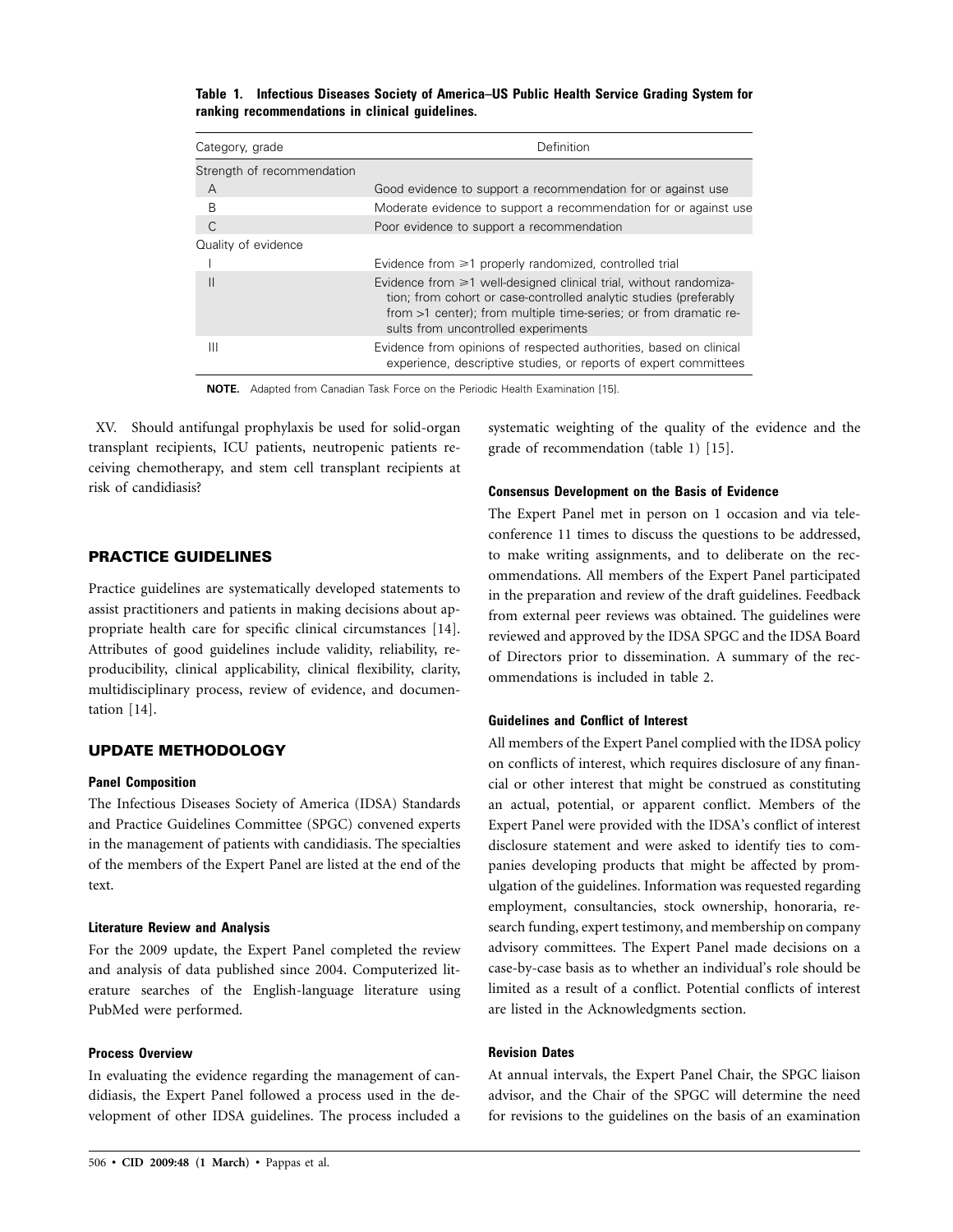of current literature. If necessary, the entire Expert Panel will be reconvened to discuss potential changes. When appropriate, the Expert Panel will recommend revision of the guidelines to the SPGC and the IDSA Board for review and approval.

# **LITERATURE REVIEW**

#### **Pharmacologic Considerations of Therapy for Candidiasis**

Systemic antifungal agents shown to be effective for the treatment of candidiasis comprise 4 major categories: the polyenes (AmB-d, L-AmB, AmB lipid complex [ABLC], and AmB colloidal dispersion [ABCD]), the triazoles (fluconazole, itraconazole, voriconazole, and posaconazole), the echinocandins (caspofungin, anidulafungin, and micafungin), and flucytosine. Clinicians should become familiar with strategies to optimize efficacy through an understanding of relevant pharmacokinetic properties.

## **Amphotericin B (AmB)**

Most experience with AmB is with the deoxycholate preparation (AmB-d). Three LFAmBs have been developed and approved for use in humans: ABLC, ABCD, and L-AmB. These agents possess the same spectrum of activity as AmB-d. The 3 LFAmBs have different pharmacological properties and rates of treatment-related adverse events and should not be interchanged without careful consideration. In this document, a reference to AmB, without a specific dose or other discussion of form, should be taken to be a reference to the general use of any of the AmB preparations. For most forms of invasive candidiasis, the typical intravenous dosage for AmB-d is 0.5– 0.7 mg/kg daily, but dosages as high as 1 mg/kg daily should be considered for invasive *Candida* infections caused by less susceptible species, such as *C. glabrata* and *C. krusei.* The typical dosage for LFAmB is 3–5 mg/kg daily when used for invasive candidiasis [16, 17]. Nephrotoxicity is the most common serious adverse effect associated with AmB-d therapy, resulting in acute renal failure in up to 50% of recipients [18]. LFAmBs are considerably more expensive than AmB-d, but all have considerably less nephrotoxicity [19–21]. These agents retain the infusion-related toxicities associated with AmB-d. Among these agents, a comparative study suggests that L-AmB may afford the greatest renal protection [21]. The impact of the pharmacokinetics and differences in toxicity of LFAmB has not been formally examined in clinical trials. We are not aware of any forms of candidiasis for which LFAmB is superior to AmBd, nor are we aware of any situations in which these agents would be contraindicated, with the exception of urinary tract candidiasis, in which the protection of the kidney afforded by the pharmacological properties of these formulations has the theoretical potential to reduce delivery of AmB [22]. Animal model studies suggest a pharmacokinetic and therapeutic advantage for L-AmB in the CNS [23]. Data demonstrating that AmB-d–induced nephrotoxicity is associated with a 6.6-fold increase in mortality have led many clinicians to use LFAmB as initial therapy for individuals who are at high risk of nephrotoxicity [24].

## **Triazoles**

Fluconazole, itraconazole, voriconazole, and posaconazole demonstrate similar activity against most *Candida* species [25, 26]. Each of the azoles has less activity against *C. glabrata* and *C. krusei.* All of the azole antifungals inhibit cytochrome P450 enzymes to some degree. Thus, clinicians must carefully consider the influence on a patient's drug regimen when adding or removing an azole. In large clinical trials, fluconazole demonstrated efficacy comparable to that of AmB-d for the treatment of candidemia [27, 28] and is also considered to be standard therapy for oropharyngeal, esophageal, and vaginal candidiasis [29, 30]. Fluconazole is readily absorbed, with oral bioavailability resulting in concentrations equal to ∼90% of those achieved by intravenous administration. Absorption is not affected by food consumption, gastric pH, or disease state. Among the triazoles, fluconazole has the greatest penetration into the CSF and vitreous body, achieving concentrations of at least 50% of those in serum [31]; for this reason, it is used in the treatment of CNS and intraocular *Candida* infections. Fluconazole achieves urine concentrations that are 10–20 times the concentrations in serum. For patients with invasive candidiasis, fluconazole should be administered with a loading dose of 800 mg (12 mg/kg), followed by a daily dose of 400 mg (6 mg/kg); a lower dosage is required in patients with creatinine clearance <50 mL/min.

Itraconazole is generally reserved for patients with mucosal candidiasis, especially those who have experienced treatment failure with fluconazole [32]. There are few data that examine the use of itraconazole in the treatment of invasive candidiasis. Gastrointestinal absorption differs for the capsule and the oral solution formulations. Histamine receptor antagonists and proton pump inhibitors result in decreased absorption of the capsule formulation, whereas acidic beverages, such as carbonated drinks and cranberry juice, enhance absorption [33]. Administration of the capsule formulation with food increases absorption, but the oral solution is better absorbed on an empty stomach [34]. Oral formulations are dosed in adults at 200 mg 3 times daily for 3 days, then 200 mg once or twice daily thereafter.

Voriconazole is effective for both mucosal and invasive candidiasis. Its clinical use has been primarily for step-down oral therapy for patients with infection due to *C. krusei* and fluconazole-resistant, voriconazole-susceptible *C. glabrata.* CSF and vitreous penetration is excellent [35, 36]. Voriconazole is available in both oral and parenteral preparations. The oral bioavailability of voriconazole is >90% and is not affected by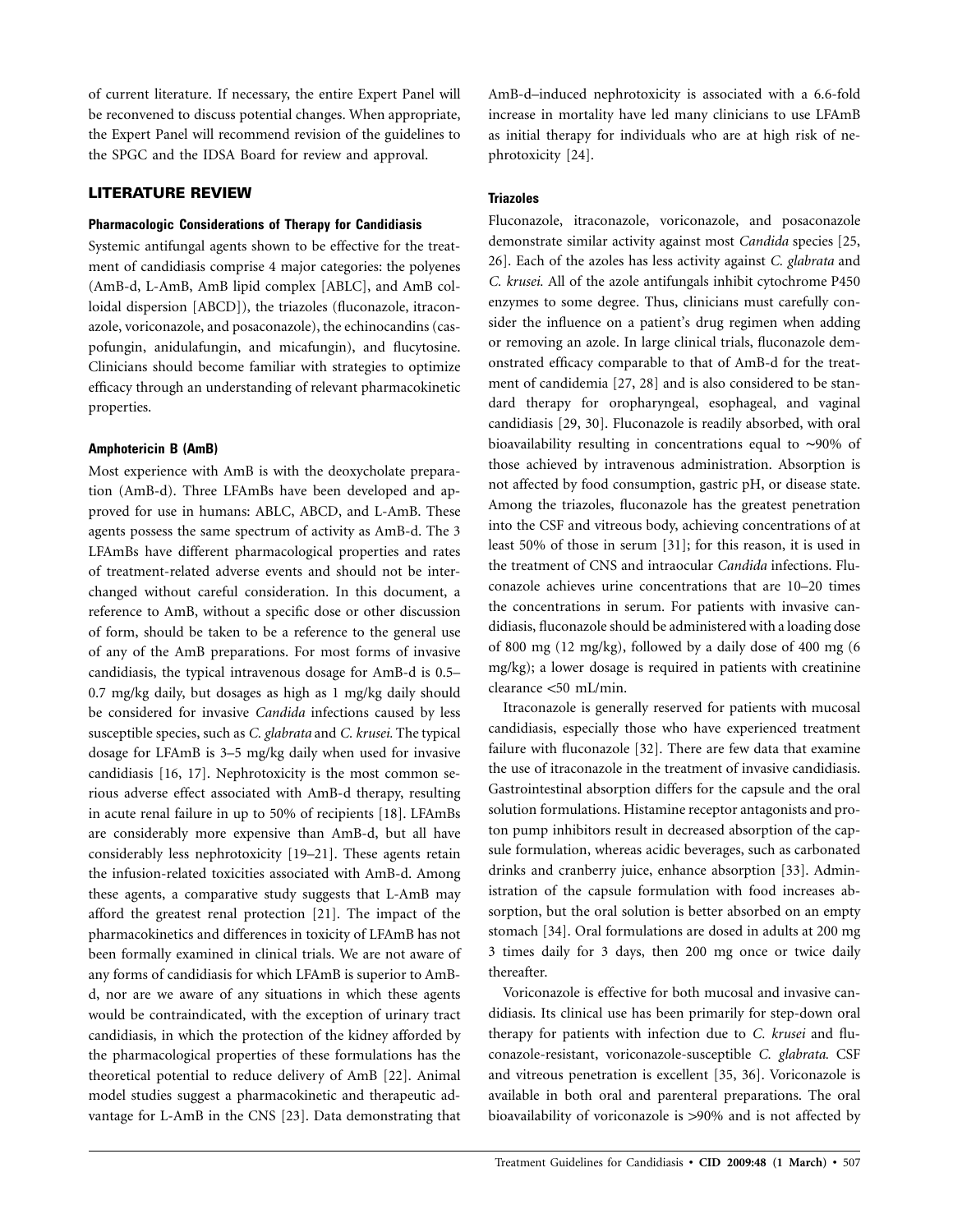# **Table 2. Summary of recommendations for the treatment of candidiasis.**

|                                                                       | Therapy                                                                                                                                                                      |                                                                                                                                                                           |                                                                                                                                                                                                                                                                                                                                                                                                                                                                                   |  |
|-----------------------------------------------------------------------|------------------------------------------------------------------------------------------------------------------------------------------------------------------------------|---------------------------------------------------------------------------------------------------------------------------------------------------------------------------|-----------------------------------------------------------------------------------------------------------------------------------------------------------------------------------------------------------------------------------------------------------------------------------------------------------------------------------------------------------------------------------------------------------------------------------------------------------------------------------|--|
| Condition or treatment group                                          | Primary                                                                                                                                                                      | Alternative                                                                                                                                                               | Comments                                                                                                                                                                                                                                                                                                                                                                                                                                                                          |  |
| Candidemia                                                            |                                                                                                                                                                              |                                                                                                                                                                           |                                                                                                                                                                                                                                                                                                                                                                                                                                                                                   |  |
| Nonneutropenic adults                                                 | Fluconazole 800-mg (12-mg/kg) load-<br>ing dose, then 400 mg (6 mg/kg)<br>daily or an echinocandin <sup>a</sup> (A-I). For<br>species-specific recommendations,<br>see text. | LFAmB 3-5 mg/kg daily; or AmB-d<br>0.5-1 mg/kg daily; or voriconazole<br>400 mg (6 mg/kg) bid for 2 doses,<br>then 200 mg $(3 \text{ mg/kg})$ bid $(A-I)$                 | Choose an echinocandin for moder-<br>ately severe to severe illness and<br>for patients with recent azole expo-<br>sure. Transition to fluconazole after<br>initial echinocandin is appropriate in<br>many cases. Remove all intravascu-<br>lar catheters, if possible. Treat 14<br>days after first negative blood cul-<br>ture result and resolution of signs<br>and symptoms associated with<br>candidemia. Ophthalmological ex-<br>amination recommended for all<br>patients. |  |
| Neutropenic patients                                                  | An echinocandin <sup>ª</sup> or LFAmB 3-5 mg/<br>kg daily (A-II). For species-specific<br>recommendations, see text.                                                         | Fluconazole 800-mg (12-mg/kg) load-<br>ing dose, then 400 mg (6 mg/kg)<br>daily; or voriconazole 400 mg (6<br>mg/kg) bid for 2 doses then 200<br>mg (3 mg/kg) bid (B-III) | An echinocandin or LFAmB is pre-<br>ferred for most patients. Flucona-<br>zole is recommended for patients<br>without recent azole exposure and<br>who are not critically ill. Voricona-<br>zole is recommended when addi-<br>tional coverage for molds is de-<br>sired. Intravascular catheter<br>removal is advised but is<br>controversial.                                                                                                                                    |  |
| Suspected candidiasis<br>treated with empiric anti-<br>fungal therapy |                                                                                                                                                                              |                                                                                                                                                                           |                                                                                                                                                                                                                                                                                                                                                                                                                                                                                   |  |
| Nonneutropenic patients                                               | Treat as above for candidemia. An<br>echinocandin or fluconazole is pre-<br>ferred (B-III).                                                                                  | LFAmB 3-5 mg/kg daily or AmB-d<br>0.5-1 mg/kg daily (B-III)                                                                                                               | For patients with moderately severe<br>to severe illness and/or recent az-<br>ole exposure, an echinocandin is<br>preferred. The selection of appropri-<br>ate patients should be based on<br>clinical risk factors, serologic tests,<br>and culture data. Duration of ther-<br>apy is uncertain, but should be dis-<br>continued if cultures and/or serodi-<br>agnostic tests have negative<br>results.                                                                          |  |
| Neutropenic patients                                                  | LFAmB 3-5 mg/kg daily, caspofungin<br>70-mg loading dose, then 50 mg<br>daily (A-I), or voriconazole 400 mg<br>(6 mg/kg) bid for 2 doses then 200<br>mg (3 mg/kg) bid (B-I). | Fluconazole 800-mg (12-mg/kg) load-<br>ing dose, then 400 mg (6 mg/kg)<br>daily; or itraconazole 200 mg (3 mg/<br>kg) bid (B-I)                                           | In most neutropenic patients, it is ap-<br>propriate to initiate empiric antifun-<br>gal therapy after 4 days of persis-<br>tent fever despite antibiotics.<br>Serodiagnostic tests and CT imag-<br>ing may be helpful. Do not use an<br>azole in patients with prior azole<br>prophylaxis.                                                                                                                                                                                       |  |
| Urinary tract infection<br>Asymptomatic cystitis                      | Therapy not usually indicated, unless<br>patients are at high risk (e.g., neo-<br>nates and neutropenic adults) or<br>undergoing urologic procedures (A-<br>III)             | .                                                                                                                                                                         | Elimination of predisposing factors<br>recommended. For high-risk pa-<br>tients, treat as for disseminated<br>candidiasis. For patients undergoing<br>urologic procedures, fluconazole,<br>200-400 mg (3-6 mg/kg) daily or<br>AmB-d 0.3-0.6 mg/kg daily for sev-<br>eral days before and after the<br>procedure.                                                                                                                                                                  |  |
| Symptomatic cystitis                                                  | Fluconazole 200 mg (3 mg/kg) daily<br>for 2 weeks (A-III)                                                                                                                    | AmB-d 0.3-0.6 mg/kg for 1-7 days;<br>or flucytosine 25 mg/kg qid for<br>7-10 days (B-III)                                                                                 | Alternative therapy as listed is recom-<br>mended for patients with flucona-<br>zole-resistant organisms. AmB-d<br>bladder irrigation is recommended<br>only for patients with refractory flu-<br>conazole-resistant organisms (e.g.,<br>Candida krusei and Candida<br>glabrata).                                                                                                                                                                                                 |  |
| Pyelonephritis                                                        | Fluconazole 200-400 mg (3-6 mg/kg)<br>daily for 2 weeks (B-III)                                                                                                              | AmB-d 0.5-0.7 mg/kg daily with or<br>without 5-FC 25 mg/kg gid; or 5-FC<br>alone for 2 weeks (B-III)                                                                      | For patients with pyelonephritis and<br>suspected disseminated candidia-<br>sis, treat as for candidemia.                                                                                                                                                                                                                                                                                                                                                                         |  |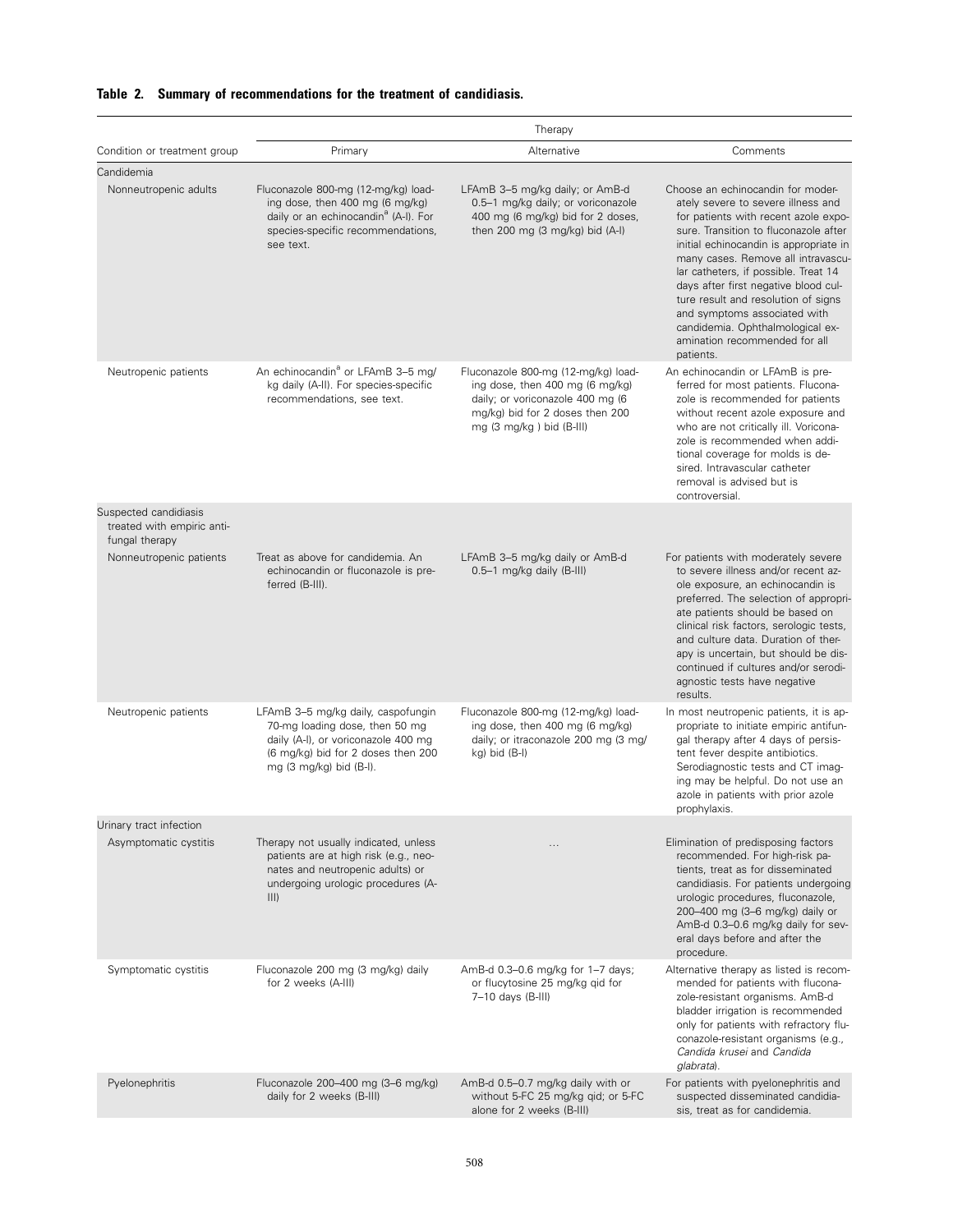# **Table 2.** *(Continued.)*

|                                     | Therapy                                                                                                                                                                                                                     |                                                                                                                                                                       |                                                                                                                                                                                                                                                                                                                                         |  |  |
|-------------------------------------|-----------------------------------------------------------------------------------------------------------------------------------------------------------------------------------------------------------------------------|-----------------------------------------------------------------------------------------------------------------------------------------------------------------------|-----------------------------------------------------------------------------------------------------------------------------------------------------------------------------------------------------------------------------------------------------------------------------------------------------------------------------------------|--|--|
| Condition or treatment group        | Primary                                                                                                                                                                                                                     | Alternative                                                                                                                                                           | Comments                                                                                                                                                                                                                                                                                                                                |  |  |
| Urinary fungus balls                | Surgical removal strongly recom-<br>mended (B-III); fluconazole 200-400<br>mg (3-6 mg/kg) daily; or AmB-d<br>0.5-0.7 mg/kg daily with or without<br>5-FC 25 mg/kg qid (B-III)                                               | $\cdots$                                                                                                                                                              | Local irrigation with AmB-d may be a<br>useful adjunct to systemic antifun-<br>gal therapy.                                                                                                                                                                                                                                             |  |  |
| Vulvovaginal candidiasis            | Topical agents or fluconazole 150 mg<br>single dose for uncomplicated vagi-<br>nitis (A-I)                                                                                                                                  | .                                                                                                                                                                     | Recurrent vulvovaginal candidiasis is<br>managed with fluconazole 150 mg<br>weekly for 6 months after initial<br>control of the recurrent episode.<br>For complicated vulvovaginal candi-<br>diasis, see section VI.                                                                                                                    |  |  |
| Chronic disseminated<br>candidiasis | Fluconazole 400 mg (6 mg/kg) daily<br>for stable patients (A-III); LFAmB<br>3-5 mg/kg daily or AmB-d 0.5-0.7<br>mg/kg daily for severely ill patients<br>(A-III); after patient is stable,<br>change to fluconazole (B-III) | An echinocandin <sup>a</sup> for several weeks<br>followed by fluconazole (B-III)                                                                                     | Transition from LFAmB or AmB-d to<br>fluconazole is favored after several<br>weeks in stable patients. Duration<br>of therapy is until lesions have re-<br>solved (usually months) and should<br>continue through periods of immu-<br>nosuppression (e.g., chemotherapy<br>and transplantation).                                        |  |  |
| Candida osteoarticular<br>infection |                                                                                                                                                                                                                             |                                                                                                                                                                       |                                                                                                                                                                                                                                                                                                                                         |  |  |
| Osteomyelitis                       | Fluconazole 400 mg (6 mg/kg) daily<br>for 6-12 months or LFAmB 3-5<br>mg/kg daily for several weeks, then<br>fluconazole for 6-12 months (B-III)                                                                            | An echinocandin <sup>a</sup> or AmB-d 0.5-1<br>mg/kg daily for several weeks then<br>fluconazole for 6-12 months (B-III)                                              | Duration of therapy usually is pro-<br>longed (6-12 months). Surgical de-<br>bridement is frequently necessary.                                                                                                                                                                                                                         |  |  |
| Septic arthritis                    | Fluconazole 400 mg (6 mg/kg) daily<br>for at least 6 weeks or LFAmB 3-5<br>mg/kg daily for several weeks, then<br>fluconazole to completion (B-III)                                                                         | An echinocandin <sup>a</sup> or AmB-d 0.5-1<br>mg/kg daily for several weeks then<br>fluconazole to completion (B-III)                                                | Duration of therapy usually is for at<br>least 6 weeks, but few data are<br>available. Surgical debridement is<br>recommended for all cases. For in-<br>fected prosthetic joints, removal is<br>recommended for most cases.                                                                                                             |  |  |
| CNS candidiasis                     | LFAmB 3-5 mg/kg with or without 5-<br>FC 25 mg/kg gid for several weeks,<br>followed by fluconazole 400-800<br>mg (6-12 mg/kg) daily (B-III)                                                                                | Fluconazole 400-800 mg (6-12 mg/<br>kg) daily for patients unable to tol-<br>erate LFAmB                                                                              | Treat until all signs and symptoms,<br>CSF abnormalities, and radiologic<br>abnormalities have resolved. Re-<br>moval of intraventricular devices is<br>recommended.                                                                                                                                                                    |  |  |
| Candida endophthalmitis             | AmB-d 0.7-1 mg/kg with 5-FC 25 mg/<br>kg qid (A-III); or fluconazole 6-12<br>mg/kg daily (B-III); surgical interven-<br>tion for patients with severe endo-<br>phthalmitis or vitreitis (B-III)                             | LFAmB 3-5 mg/kg daily; voriconazole<br>6 mg/kg q12h for 2 doses, then<br>3-4 mg/kg q12h; or an<br>echinocandin <sup>a</sup> (B-III)                                   | Alternative therapy is recommended<br>for patients intolerant of or experi-<br>encing failure of AmB and 5-FC<br>therapy. Duration of therapy is at<br>least 4-6 weeks as determined by<br>repeated examinations to verify res-<br>olution. Diagnostic vitreal aspiration<br>should be done if etiology<br>unknown.                     |  |  |
| Candida infection of the car-       |                                                                                                                                                                                                                             |                                                                                                                                                                       |                                                                                                                                                                                                                                                                                                                                         |  |  |
| diovascular system<br>Endocarditis  | LFAmB 3-5 mg/kg with or without 5-<br>FC 25 mg/kg qid; or AmB-d 0.6-1<br>mg/kg daily with or without 5-FC<br>25 mg/kg qid; or an echinocandin <sup>b</sup><br>$(B-III)$                                                     | Step-down therapy to fluconazole<br>400-800 mg (6-12 mg/kg) daily for<br>susceptible organism in stable pa-<br>tient with negative blood culture re-<br>sults (B-III) | Valve replacement is strongly recom-<br>mended. For those who are unable<br>to undergo surgical removal of the<br>valve, chronic suppression with flu-<br>conazole 400-800 mg (6-12 mg/kg)<br>daily is recommended. Lifelong<br>suppressive therapy for prosthetic<br>valve endocarditis if valve cannot<br>be replaced is recommended. |  |  |
| Pericarditis or myocarditis         | LFAmB 3-5 mg/kg daily; or flucona-<br>zole 400-800 mg (6-12 mg/kg)<br>daily; or an echinocandin <sup>b</sup> (B-III)                                                                                                        | After stable, step-down therapy to flu-<br>conazole 400-800 mg (6-12 mg/kg)<br>daily (B-III)                                                                          | Therapy is often for several months,<br>but few data are available. A peri-<br>cardial window or pericardiectomy<br>is recommended.                                                                                                                                                                                                     |  |  |
| Suppurative<br>thrombophlebitis     | LFAmB 3-5 mg/kg daily; or flucona-<br>zole 400-800 mg (6-12 mg/kg)<br>daily; or an echinocandin <sup>b</sup> (B-III)                                                                                                        | After stable, step-down therapy to flu-<br>conazole 400-800 mg (6-12 mg/kg)<br>daily (B-III)                                                                          | Surgical incision and drainage or re-<br>section of the vein is recom-<br>mended if feasible. Treat for at<br>least 2 weeks after candidemia has<br>cleared.                                                                                                                                                                            |  |  |
|                                     |                                                                                                                                                                                                                             |                                                                                                                                                                       |                                                                                                                                                                                                                                                                                                                                         |  |  |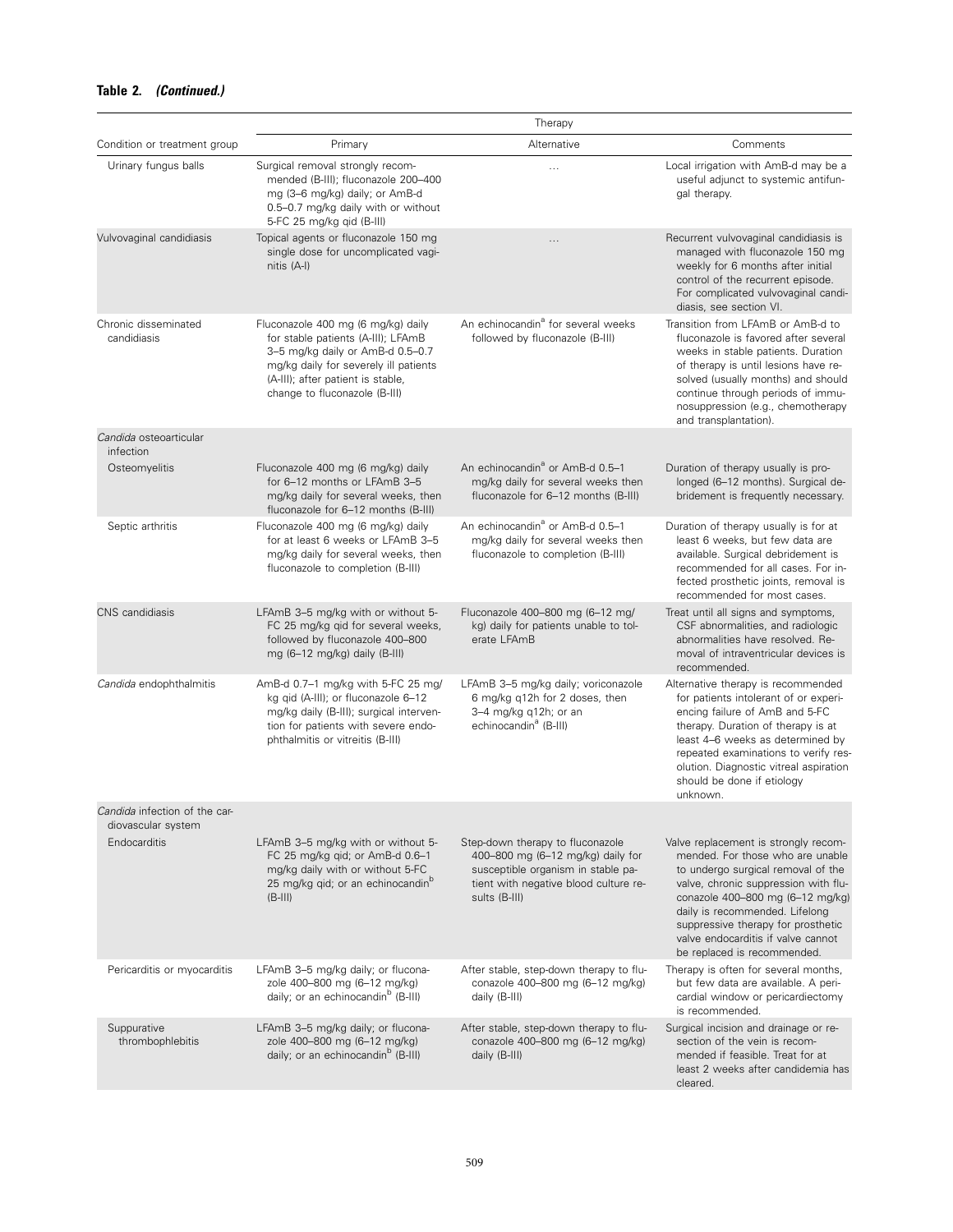#### **Table 2.** *(Continued.)*

|                                                   | Therapy                                                                                                                                                                 |                                                                                                                                                                                                              |                                                                                                                                                                                                                                                                                                                                                                                             |  |  |  |
|---------------------------------------------------|-------------------------------------------------------------------------------------------------------------------------------------------------------------------------|--------------------------------------------------------------------------------------------------------------------------------------------------------------------------------------------------------------|---------------------------------------------------------------------------------------------------------------------------------------------------------------------------------------------------------------------------------------------------------------------------------------------------------------------------------------------------------------------------------------------|--|--|--|
| Condition or treatment group                      | Primary                                                                                                                                                                 | Alternative                                                                                                                                                                                                  | Comments                                                                                                                                                                                                                                                                                                                                                                                    |  |  |  |
| Infected pacemaker, ICD,<br>or VAD                | LFAmB 3-5 mg/kg with or without 5-<br>FC 25 mg/kg qid; or AmB-d 0.6-1<br>mg/kg daily with or without 5-FC<br>25 mg/kg gid; or an echinocandin <sup>b</sup><br>$(B-III)$ | Step-down therapy to fluconazole<br>400-800 mg (6-12 mg/kg) daily for<br>susceptible organism in stable pa-<br>tient with negative blood culture re-<br>sults (B-III)                                        | Removal of pacemakers and ICDs<br>strongly recommended. Treat for<br>4-6 weeks after the device re-<br>moved. For VAD that cannot be re-<br>moved, chronic suppressive ther-<br>apy with fluconazole is<br>recommended.                                                                                                                                                                     |  |  |  |
| Neonatal candidiasis                              | AmB-d 1 mg/kg daily (A-II); or flucona-<br>zole 12 mg/kg daily (B-II) for 3<br>weeks                                                                                    | LFAmB 3-5 mg/kg daily (B-III)                                                                                                                                                                                | A lumbar puncture and dilated retinal<br>examination should be performed<br>on all neonates with suspected in-<br>vasive candidiasis. Intravascular<br>catheter removal is strongly recom-<br>mended. Duration of therapy is at<br>least 3 weeks. LFAmB used only if<br>there is no renal involvement.<br>Echinocandins should be used with<br>caution when other agents cannot<br>be used. |  |  |  |
| Candida isolated from respi-<br>ratory secretions | Therapy not recommended (A-III)                                                                                                                                         | $\ddotsc$                                                                                                                                                                                                    | Candida lower respiratory tract infec-<br>tion is rare and requires histopatho-<br>logic evidence to confirm a<br>diagnosis.                                                                                                                                                                                                                                                                |  |  |  |
| Nongenital mucocutaneous<br>candidiasis           |                                                                                                                                                                         |                                                                                                                                                                                                              |                                                                                                                                                                                                                                                                                                                                                                                             |  |  |  |
| Oropharyngeal                                     | Clotrimazole troches 10 mg 5 times<br>daily; nystatin suspension or pas-<br>tilles gid (B-II); or fluconazole<br>100-200 mg daily (A-I)                                 | Itraconazole solution 200 mg daily; or<br>posaconazole 400 mg gd (A-II); or<br>voriconazole 200 mg bid; or AmB<br>oral suspension (B-II); IV<br>echinocandin <sup>ª</sup> or AmB-d 0.3 mg/kg<br>daily (B-II) | Fluconazole is recommended for<br>moderate-to-severe disease, and<br>topical therapy with clotrimazole or<br>nystatin is recommended for mild<br>disease. Treat uncomplicated dis-<br>ease for 7-14 days. For refractory<br>disease, itraconazole, voriconazole,<br>posaconazole, or AmB suspension<br>is recommended.                                                                      |  |  |  |
| Esophageal                                        | Fluconazole 200-400 mg (3-6 mg/kg)<br>daily (A-I); an echinocandin <sup>a</sup> ; or<br>AmB-d 0.3-0.7 mg/kg daily (B-II)                                                | Itraconazole oral solution 200 mg<br>daily; or posaconazole 400 mg bid;<br>or voriconazole 200 mg bid (A-III)                                                                                                | Oral fluconazole is preferred. For pa-<br>tients unable to tolerate an oral<br>agent, IV fluconazole, an echinocan-<br>din, or AmB-d is appropriate. Treat<br>for 14-21 days. For patients with<br>refractory disease, the alternative<br>therapy as listed or AmB-d or an<br>echinocandin is recommended.                                                                                  |  |  |  |

**NOTE.** AmB, amphotericin B; AmB-d, amphotericin B deoxycholate; bid, twice daily; ICD, implantable cardiac defibrillator; IV, intravenous; LFAmB, lipid formulation of amphotericin B; qid, 4 times daily; VAD, ventricular assist device; 5-FC, flucytosine.

<sup>a</sup> Echinocandin dosing in adults is as follows: anidulafungin, 200-mg loading dose, then 100 mg/day; caspofungin, 70-mg loading dose, then 50 mg/day; and micafungin, 100 mg/day.<br>b For patients with endocarditis and other cardiovascular infections, higher daily doses of an echinocandin may be appropriate (e.g., caspofungin 50–150

mg/day, micafungin 100–150 mg/day, or anidulafungin 100–200 mg/day).

gastric pH, but it decreases when the drug is administered with food [37]. In adults, the recommended oral dosing regimen includes a loading dose of 400 mg twice daily, followed by 200 mg twice daily. Intravenous voriconazole is complexed to a cyclodextrin molecule; after 2 loading doses of 6 mg/kg every 12 h, a maintenance dosage of 3–4 mg/kg every 12 h is recommended. Because of the potential for cyclodextrin accumulation among patients with significant renal dysfunction, intravenous voriconazole is not recommended for patients with a creatinine clearance <50 mL/min [38]. Oral voriconazole does not require dosage adjustment for renal insufficiency, but it is the only triazole that requires dosage reduction for patients with mild-to-moderate hepatic impairment. Common poly-

510 • **CID 2009:48 (1 March)** • Pappas et al.

morphisms in the gene encoding the primary metabolic enzyme for voriconazole result in wide variability of serum levels [39, 40]. Drug-drug interactions are common with voriconazole and should be considered when initiating and discontinuing treatment with this compound.

Posaconazole does not have an indication for primary candidiasis therapy. It demonstrates in vitro activity against *Candida* species that is similar to that of voriconazole, but clinical data are inadequate to make an evidence-based recommendation for treatment of candidiasis other than oropharyngeal candidiasis. Posaconazole is currently available only as an oral suspension with high oral bioavailability, especially when given with fatty foods [41], but absorption is saturated at relatively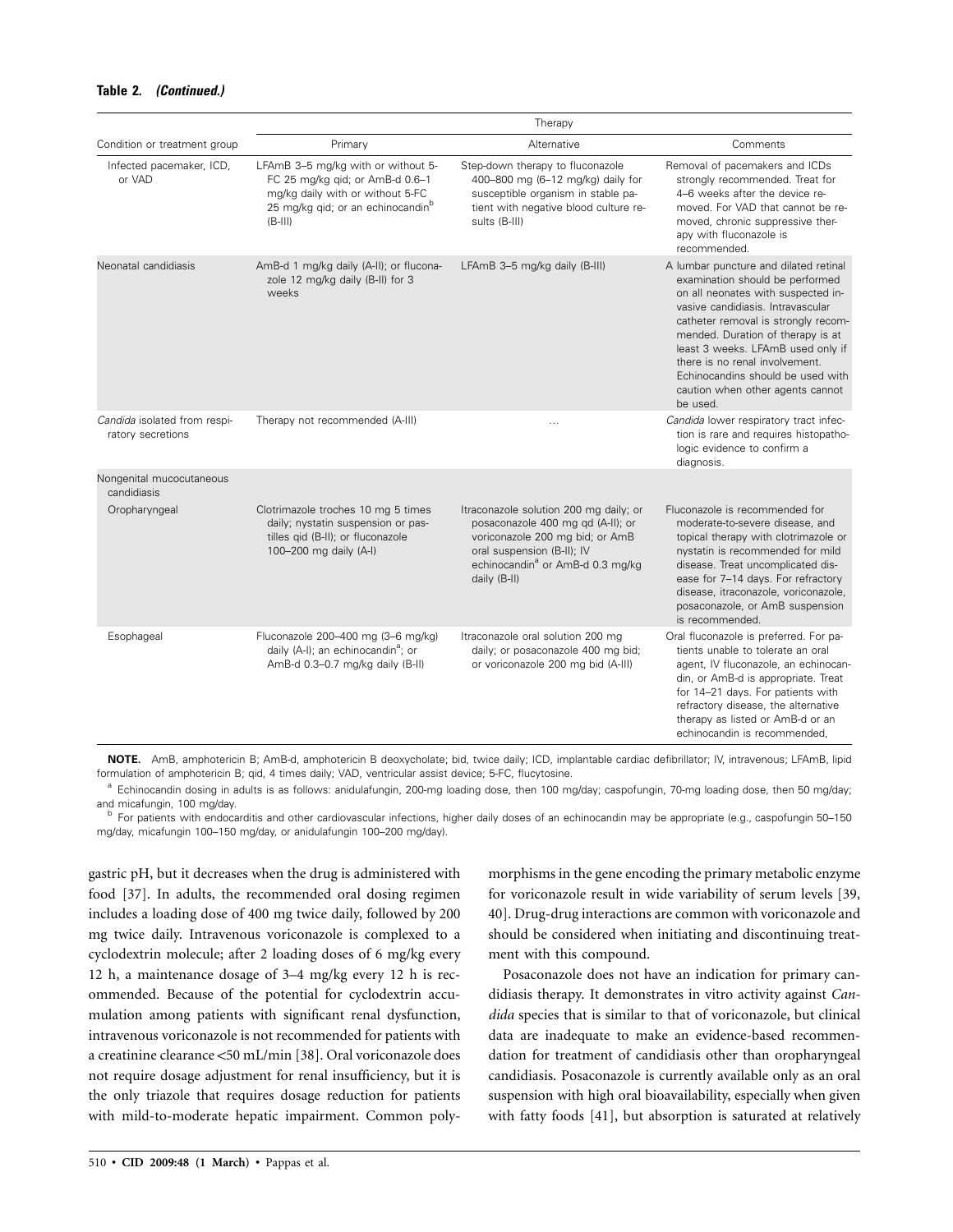modest dosage levels. Thus, despite a prolonged elimination half-life  $(>24 h)$ , the drug must be administered multiple times daily (e.g., 200 mg 4 times daily or 400 mg twice daily). Similar to itraconazole capsules, posaconazole absorption is optimal in an acidic gastric environment.

## **Echinocandins**

Caspofungin, anidulafungin, and micafungin are available only as parenteral preparations [42–44]. The MICs of the echinocandins are low for a broad spectrum of *Candida* species, including *C. glabrata* and *C. krusei. C. parapsilosis* demonstrates less in vitro susceptibility to the echinocandins than do most other *Candida* species, which raises the concern that *C. parapsilosis* may be less responsive to the echinocandins. However, in several clinical trials, this has not been demonstrated [45, 46]. Each of these agents has been studied for the treatment of esophageal candidiasis [47–50] and invasive candidiasis [51– 54] in noncomparative and comparative clinical trials, and each has been shown to be effective in these clinical situations. All echinocandins have few adverse effects. The pharmacologic properties in adults are also very similar and are each administered once daily intravenously [42–44]; the major route of elimination is nonenzymatic degradation. None of the echinocandins require dosage adjustment for renal insufficiency or dialysis. Both caspofungin and micafungin undergo minimal hepatic metabolism, but neither drug is a major substrate for cytochrome P450. Caspofungin is the only echinocandin for which dosage reduction is recommended for patients with moderate to severe hepatic dysfunction.

Based on existing data, intravenous dosing regimens for invasive candidiasis with the 3 compounds are as follows: caspofungin, loading dose of 70 mg and 50 mg daily thereafter; anidulafungin, loading dose of 200 mg and 100 mg daily thereafter; and micafungin, 100 mg daily.

#### **Flucytosine**

Flucytosine demonstrates broad antifungal activity against most *Candida* species, with the exception of *C. krusei.* The compound is available only as an oral formulation. The drug has a short half-life (2.4–4.8 h) and is ordinarily administered at a dosage of 25 mg/kg 4 times daily for patients with normal renal function. Flucytosine demonstrates excellent absorption after oral administration  $(80\% - 90\%)$ , and most of the drug  $(>90\%)$  is excreted unchanged in the urine [55]. Thus, dose adjustment is necessary for patients with renal dysfunction [56].

Flucytosine is rarely administered as a single agent but is usually given in combination with AmB for patients with invasive diseases, such as *Candida* endocarditis or meningitis. Occasionally, it is used for the treatment of urinary tract candidiasis due to susceptible organisms.

#### **Pediatric Dosing**

The pharmacokinetics of antifungal agents vary between adult and pediatric patients, but the data on dosing for antifungal agents in pediatric patients are limited. The pharmacological properties of antifungal agents in children and infants have been reviewed in detail [57, 58]. AmB-d kinetics are similar in neonates and adults [59]. There are few data describing the use of LFAmB in neonates and children. A phase I/II study of ABLC (2–5 mg/kg per day) in the treatment of hepatosplenic candidiasis in children found that the area under the curve and the maximal concentration of drug were similar to those in adults [17]. There are anecdotal data reporting successful use of L-AmB in neonates [60].

Flucytosine clearance is directly proportional to glomerular filtration rate, and infants with a very low birth weight may accumulate high plasma concentrations because of poor renal function due to immaturity [61]. Thus, the use of flucytosine without careful monitoring of serum drug levels is discouraged in this group of patients.

The pharmacokinetics of fluconazole vary significantly with age [62–64]. Fluconazole is rapidly cleared in children (plasma half-life, ∼14 h). To achieve comparable drug exposure, the daily fluconazole dose needs to be doubled, from 6 to 12 mg/ kg daily, for children of all ages and neonates [62]. In comparison with the volume of distribution (0.7 L/kg) and halflife (30 h) seen in adults, neonates may have a higher volume of distribution and longer half-life [63, 64]; it has been recently reported that the volume of distribution in young infants and neonates is 1 L/kg and that the half-life is 30–50 h [65]. These data indicate that once-daily dosing of 12 mg/kg in premature and term neonates will provide exposure similar to that in adults who receive 400 mg daily. If the young infant's creatinine level is  $>1.2$  mg/dL for  $>3$  consecutive doses, the dosing interval for 12 mg/kg may be increased to once every 48 h until the serum creatinine level is  $<$ 1.2 mg/dL.

When administered to infants and children, the oral solution of itraconazole (5 mg/kg per day) provides potentially therapeutic concentrations in plasma [66]. Levels in children 6 months to 2 years of age are substantially lower than those attained in adult patients; thus, children usually need twicedaily dosing. A recent study of itraconazole solution in HIVinfected children documented its efficacy for treating oropharyngeal candidiasis in pediatric patients [67].

Voriconazole kinetics vary significantly between children and adults [68], demonstrating linear elimination in children after doses of 3 mg/kg and 4 mg/kg every 12 h. Thus, children up to ∼12 years of age require higher doses of voriconazole than do adults to attain similar serum concentrations. A dosage of 7 mg/kg every 12 h is currently recommended to achieve plasma exposures comparable to those in an adult receiving 4 mg/kg given every 12 h.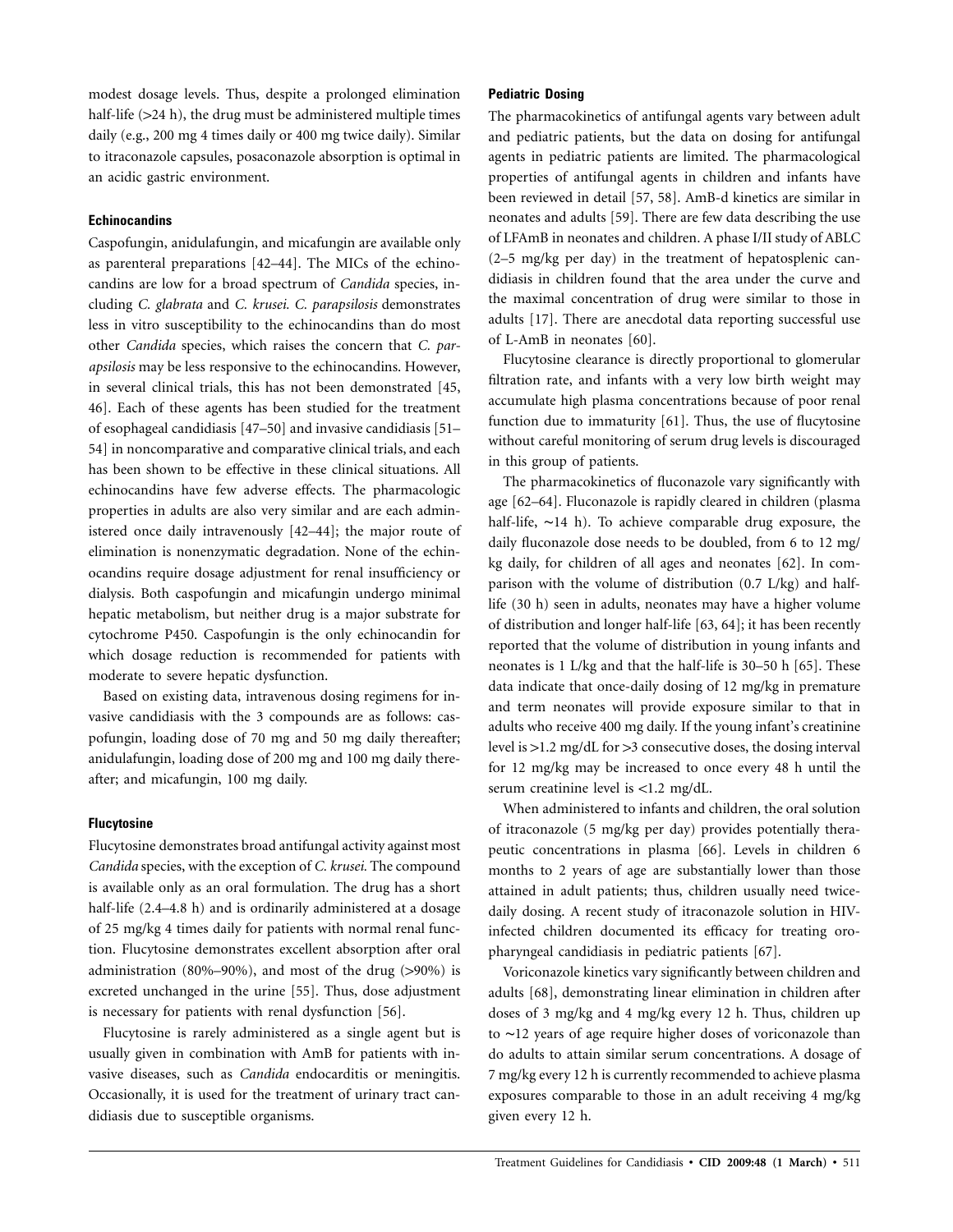| Species              | Fluconazole | Itraconazole | Voriconazole | Posaconazole | Flucytosine | Amphotericin B | Candins    |
|----------------------|-------------|--------------|--------------|--------------|-------------|----------------|------------|
| Candida albicans     |             | S            |              | G            |             |                | S          |
| Candida tropicalis   |             |              |              |              |             |                |            |
| Candida parapsilosis | S           |              |              | S            |             |                | S to $R^a$ |
| Candida glabrata     | S-DD to R   | S-DD to R    | S-DD to R    | S-DD to R    |             | S to I         |            |
| Candida krusei       | R           | S-DD to R    |              |              | l to R      | S to I         | S          |
| Candida Iusitaniae   |             |              |              |              |             | S to R         |            |

#### **Table 3. General patterns of susceptibility of** *Candida* **species.**

**NOTE.** I, intermediately susceptible; R, resistant; S, susceptible; S-DD: susceptible dose-dependent.

<sup>a</sup> Echinocandin resistance among *C. parapsilosis* isolates is uncommon.

There is growing experience with the echinocandins in children and neonates [45, 69–72]. A recent study of caspofungin in pediatric patients demonstrated the importance of dosing based on body surface area rather than weight. With use of the weight-based approach to pediatric dosing, 1 mg/kg resulted in sub-optimal plasma concentrations for caspofungin, whereas dosing based on 50 mg/m<sup>2</sup> yielded plasma concentrations that were similar to those in adults who were given a standard 50 mg dose of caspofungin. Micafungin has been studied in children and neonates; children should be treated with 2–4 mg/kg daily, but neonates may require as much as 10–12 mg/kg daily to achieve therapeutic concentrations [73]. Anidulafungin has been studied in children 2–17 years of age and should be dosed at 1.5 mg/kg/day [72]. Data for each of the echinocandins suggest safety and efficacy in the pediatric population.

#### **Considerations during Pregnancy**

Systemic AmB is the treatment of choice for invasive candidiasis in pregnant women [74]. Most azoles, including fluconazole, itraconazole, and posaconazole, should generally be avoided in pregnant women because of the possibility of birth defects associated with their use (category C). There are fewer data concerning the echinocandins, but these should be used with caution during pregnancy (category C). Flucytosine and voriconazole are contraindicated during pregnancy because of fetal abnormalities observed in animals (category D) [74].

#### **Therapeutic Drug Monitoring**

Therapeutic drug monitoring for itraconazole and voriconazole may be useful for patients receiving prolonged courses (e.g.,  $\geq$ 4 weeks in duration) for deep-seated or refractory candidiasis. Blood concentrations vary widely in patients receiving itraconazole. Serum concentrations are ∼30% higher when the solution is used than they are when the capsule is used, but wide intersubject variability exists. Itraconazole concentrations in serum should be determined only after steady state has been reached, which takes ∼2 weeks. Serum levels should be obtained to ensure adequate absorption, to monitor changes in the dosage of itraconazole or the addition of interacting medications, and to assess adherence. Because of its long half-life, serum concentrations of itraconazole vary little over a 24-h period, and blood can be collected at any time in relation to drug administration. When measured by high-pressure liquid chromatography, both itraconazole and its bioactive hydroxy-itraconazole metabolite are reported, the sum of which should be considered in assessing drug levels.

Because of nonlinear pharmacokinetics in adults and genetic differences in metabolism, there is both intrapatient and interpatient variability in serum voriconazole concentrations. Therapeutic drug monitoring should be considered for patients receiving voriconazole, because drug toxicity has been observed at higher serum concentrations, and reduced clinical response has been observed at lower concentrations [39, 75].

#### **Antifungal Susceptibility Testing**

Intensive efforts to develop standardized, reproducible, and clinically relevant susceptibility testing methods for fungi have resulted in the development of the Clinical and Laboratory Standards Institute M27-A3 methodology for susceptibility testing of yeasts [76]. Data-driven interpretive breakpoints determined with use of this method are available for testing the susceptibility of *Candida* species to fluconazole, itraconazole, voriconazole, flucytosine, and the echinocandins [25, 76]. Although the susceptibility of *Candida* to the currently available antifungal agents is generally predictable if the species of the infecting isolate is known, individual isolates do not necessarily follow this general pattern (table 3) [25, 76]. For this reason, susceptibility testing is increasingly used to guide the management of candidiasis, especially in situations in which there is a failure to respond to initial antifungal therapy. Expert opinion suggests that laboratories perform routine antifungal susceptibility testing against fluconazole for *C. glabrata* isolates from blood and sterile sites and for other *Candida* species that have failed to respond to antifungal therapy or in which azole resistance is strongly suspected. Currently, antifungal resistance in *C. albicans* is uncommon, and routine testing for antifungal susceptibility against this species is not generally recommended.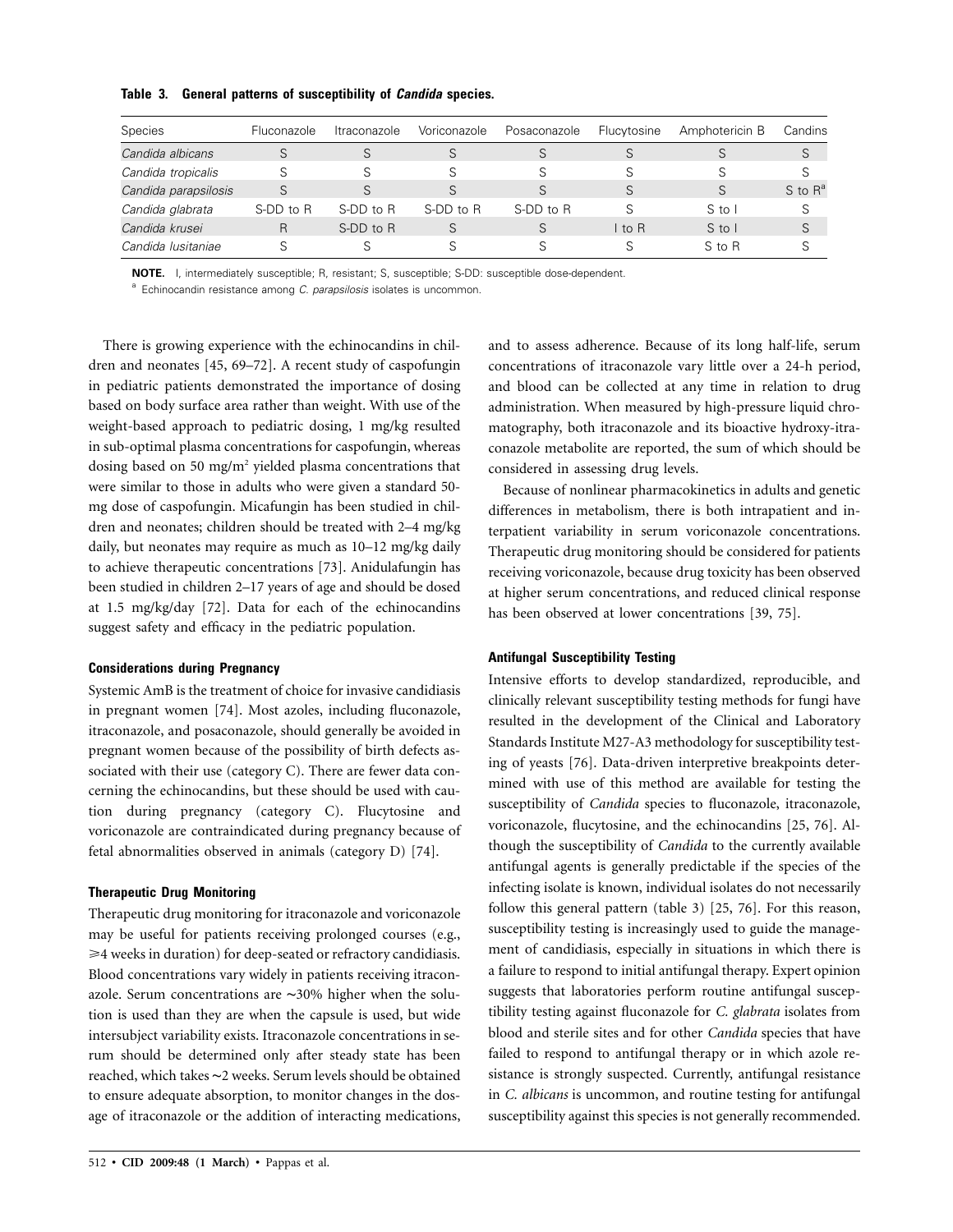#### **Non–Culture-Based Diagnostic Techniques**

Several new diagnostic techniques offer promise for the early diagnosis of invasive candidiasis. Several of these assays are approved as adjuncts to the diagnosis of invasive candidiasis, but their role in clinical practice is poorly defined. Several other assays are under development but are not yet approved (see below).

# **RECOMMENDATIONS FOR THE MANAGEMENT OF CANDIDIASES**

# **I. WHAT IS THE TREATMENT OF CANDIDEMIA IN NONNEUTROPENIC PATIENTS?**

#### **Recommendations**

1. Fluconazole (loading dose of 800 mg [12 mg/kg], then 400 mg [6 mg/kg] daily) or an echinocandin (caspofungin: loading dose of 70 mg, then 50 mg daily; micafungin: 100 mg daily; anidulafungin: loading dose of 200 mg, then 100 mg daily) is recommended as initial therapy for most adult patients (A-I). The Expert Panel favors an echinocandin for patients with moderately severe to severe illness or patients who have had recent azole exposure (A-III). Fluconazole is recommended for patients who are less critically ill and who have no recent azole exposure (A-III). The same therapeutic approach is advised for children, with attention to differences in dosing regimens (B-III).

2. Transition from an echinocandin to fluconazole is recommended for patients who have isolates that are likely to be susceptible to fluconazole (e.g., *C. albicans*) and who are clinically stable (A-II).

3. For infection due to *C. glabrata,* an echinocandin is preferred (B-III). Transition to fluconazole or voriconazole is not recommended without confirmation of isolate susceptibility (B-III). For patients who initially received fluconazole or voriconazole, are clinically improved, and whose follow-up culture results are negative, continuing an azole to completion of therapy is reasonable (B-III).

4. For infection due to *C. parapsilosis,* fluconazole is recommended (B-III). For patients who have initially received an echinocandin, are clinically improved, and whose follow-up culture results are negative, continuing use of an echinocandin is reasonable (B-III).

5. AmB-d (0.5–1.0 mg/kg daily) or LFAmB (3–5 mg/kg daily) are alternatives if there is intolerance to or limited availability of other antifungal agents (A-I). Transition from AmBd or LFAmB to fluconazole therapy is recommended for patients who have isolates that are likely to be susceptible to fluconazole (e.g., *C. albicans*) and who are clinically stable (A-I).

6. Voriconazole (400 mg [6 mg/kg] twice daily for 2 doses,

then 200 mg [3 mg/kg] twice daily) is effective for candidemia (A-I), but it offers little advantage over fluconazole and is recommended as step-down oral therapy for selected cases of candidiasis due to *C. krusei* or voriconazole-susceptible *C. glabrata*  $(B-III).$ 

7. Recommended duration of therapy for candidemia without obvious metastatic complications is for 2 weeks after documented clearance of *Candida* species from the bloodstream and resolution of symptoms attributable to candidemia (A-III).

8. Intravenous catheter removal is strongly recommended for nonneutropenic patients with candidemia (A-II).

## **Evidence Summary**

The selection of any particular agent for the treatment of candidemia should optimally take into account any history of recent azole exposure, a history of intolerance to an antifungal agent, the dominant *Candida* species and current susceptibility data in a particular clinical unit or location, severity of illness, relevant comorbidities, and evidence of involvement of the CNS, cardiac valves, and/or visceral organs. Early initiation of effective antifungal therapy is critical in the successful treatment of candidemia, as demonstrated by recent data suggesting higher mortality rates among patients with candidemia whose therapy was delayed [77, 78].

Fluconazole remains standard therapy for selected patients with candidemia, on the basis of abundant data from welldesigned clinical trials [27, 28, 53, 79]. There is little role for itraconazole in this setting, given similar antifungal spectrum, ease of administration, superior pharmacokinetics, and better tolerability of fluconazole. Fluconazole should be considered first-line therapy for patients who have mild to moderate illness (i.e., are hemodynamically stable), who have no previous exposure to azoles, and who do not belong in a group at high risk of *C. glabrata* (infection e.g., elderly patients, patients with cancer, and patients with diabetes). Patients with candidemia and suspected concomitant endocardial or CNS involvement should probably not receive fluconazole as initial therapy; rather, they should receive an agent that is fungicidal, such as AmB (for endocardial or CNS candidiasis) or an echinocandin (for endocardial candidiasis). On the basis of data from recent clinical trials [28, 51, 52, 54, 79], step-down therapy to fluconazole is reasonable for patients who have improved clinically after initial therapy with an echinocandin or AmB and who are infected with an organism that is likely to be susceptible to fluconazole (e.g., *C. albicans, C. parapsilosis,* and *Candida tropicalis*).

The echinocandins demonstrate significant fungicidal activity against all *Candida* species, and each has demonstrated success in ∼75% of patients in randomized clinical trials. Because of their efficacy, favorable safety profile, and very few drug interactions, the echinocandins are favored for initial therapy for patients who have a recent history of exposure to an azole,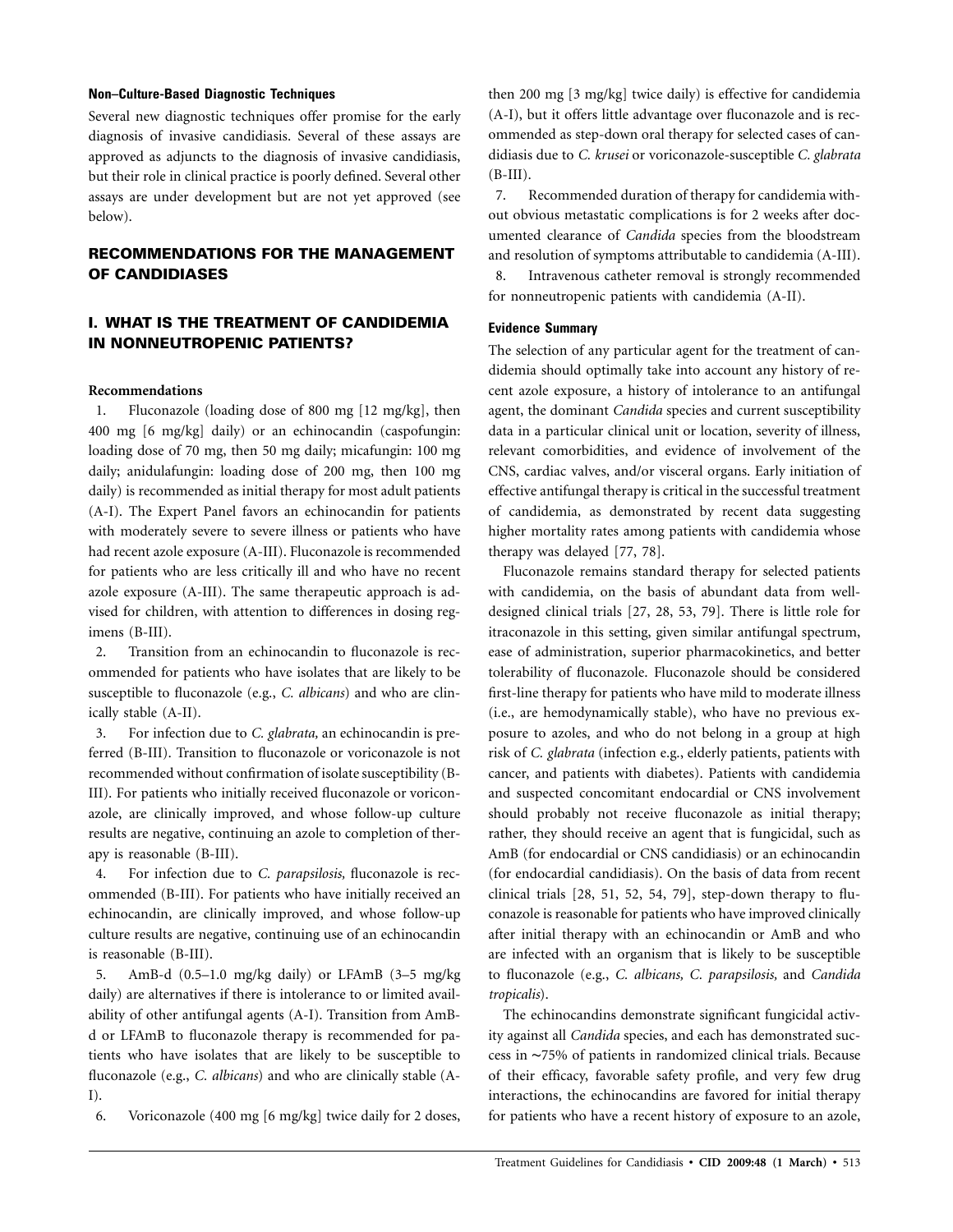moderately severe to severe illness (i.e., are hemodynamically unstable), allergy or intolerance to azoles or AmB, or high risk of infection with *C. krusei* or *C. glabrata.* A short course of intravenous echinocandin therapy (3–5 days) followed by transition to oral fluconazole or voriconazole (for *C. krusei* infection) is a reasonable approach to the treatment of candidemia in the stable patient, but there are few clinical data to support this management strategy. The Expert Panel favors fluconazole over the 3 available echinocandins for treatment of candidemia due to *C. parapsilosis* on the basis of the decreased in vitro activity of echinocandins against *C. parapsilosis* [45, 46] and reports of echinocandin resistance among selected isolates [80]. Most experts agree that the echinocandins are sufficiently similar to be considered interchangeable.

Data from a recent randomized study suggest that an echinocandin may be superior to fluconazole as primary therapy for candidemia [53]. Although many experts agree that an echinocandin is favored as initial therapy for patients with moderately severe to severe disease due to invasive candidiasis, few agree that an echinocandin is favored for all episodes, and it is reasonable to consider the history of recent azole exposure, severity of illness, and the likelihood of fluconazole resistance in making a choice for initial antifungal therapy.

Voriconazole was shown to be as effective as AmB induction therapy for 4–7 days, followed by fluconazole for candidemia and invasive candidiasis [79]. Voriconazole possesses activity against most *Candida* species, including *C. krusei* [26, 81], but the need for more-frequent administration, less predictable pharmacokinetics, more drug interactions, and poor tolerance to the drug, compared with other systemic antifungals, make it a less attractive choice for initial therapy. Voriconazole does not provide predictable activity against fluconazole-resistant *C. glabrata* [26, 81]. It does, however, fill an important niche for patients who have fluconazole-resistant isolates of *C. krusei, C. guilliermondii,* or *C. glabrata* that have documented voriconazole susceptibility and who are ready for transition from an echinocandin or AmB to oral therapy.

Posaconazole has excellent in vitro activity against most *Candida* species, but there are few clinical data to support its use among patients with candidemia. On the basis of available data and the lack of an intravenous formulation, it is difficult to envision a significant role for posaconazole in the treatment of candidemia, other than in select patients for whom transition to an expanded-spectrum azole is warranted.

AmB-d is recommended as initial therapy when alternative therapy is unavailable or unaffordable, when there is a history of intolerance to echinocandins or azoles, when the infection is refractory to other therapy, when the organism is resistant to other agents, or when there is a suspicion of infection due to non-*Candida* yeast, such as *Cryptococcus neoformans.* L-AmB at doses of 3 mg/kg daily has been shown to be effective for

treatment of candidemia, based on a recent prospective clinical trial [52]. Similarly, ABLC administered at 3 mg/kg/day has been successfully used for the treatment of candidemia (E. J. Anaissie, unpublished data). Infections due to *Candida luistaniae* are uncommon; for this organism, the Expert Panel favors the use of fluconazole or an echinocandin over AmB because of the observation of in vitro polyene resistance.

For all patients with candidemia, a dilated funduscopic examination sometime within the first week after initiation of therapy and routine blood cultures to document clearance of *Candida* from the bloodstream is strongly advised (see Performance Measures). If there are no metastatic complications, the duration of antifungal therapy is 14 days after resolution of signs and symptoms attributable to infection and clearance of *Candida* species from the bloodstream. This recommendation is based on the results of several prospective, randomized trials in which this rule has been successfully applied, and it is generally associated with few complications and relapses [27, 28, 51–54, 79]. The recommended length of therapy pertains to all systemic antifungal therapy and includes sequential therapy with AmB or an echinocandin followed by an azole.

Central venous catheters should be removed when candidemia is documented, if at all possible [82–84]. The data supporting this are strongest among nonneutropenic patients and show that catheter removal is associated with shorter duration of candidemia [82, 83] and reduced mortality in adults [82, 84] and neonates [85]. Recently completed trials in adults suggest better outcomes and shorter duration of candidemia among patients in whom central venous catheters were removed or replaced [28, 54]. Among neutropenic patients, the role of the gastrointestinal tract as a source for disseminated candidiasis is evident from autopsy studies, but in an individual patient, it is difficult to determine the relative contributions of the gastrointestinal tract versus catheter as primary sources of candidemia [82, 86]. An exception is made for candidemia due to *C. parapsilosis,* which is very frequently associated with catheters [87]. There are no randomized studies on this topic, but the Expert Panel strongly favors catheter removal when feasible. The role for antifungal lock solutions is not well defined.

# **II. WHAT IS THE TREATMENT OF CANDIDEMIA IN NEUTROPENIC PATIENTS?**

## **Recommendations**

9. An echinocandin (caspofungin, loading dose of 70 mg, then 50 mg daily; micafungin, 100 mg daily (A-II); anidulafungin, loading dose of 200 mg, then 100 mg daily (A-III)) or LFAmB (3–5 mg/kg daily) (A-II) is recommended for most patients.

10. For patients who are less critically ill and who have no recent azole exposure, fluconazole (800 mg [12 mg/kg] loading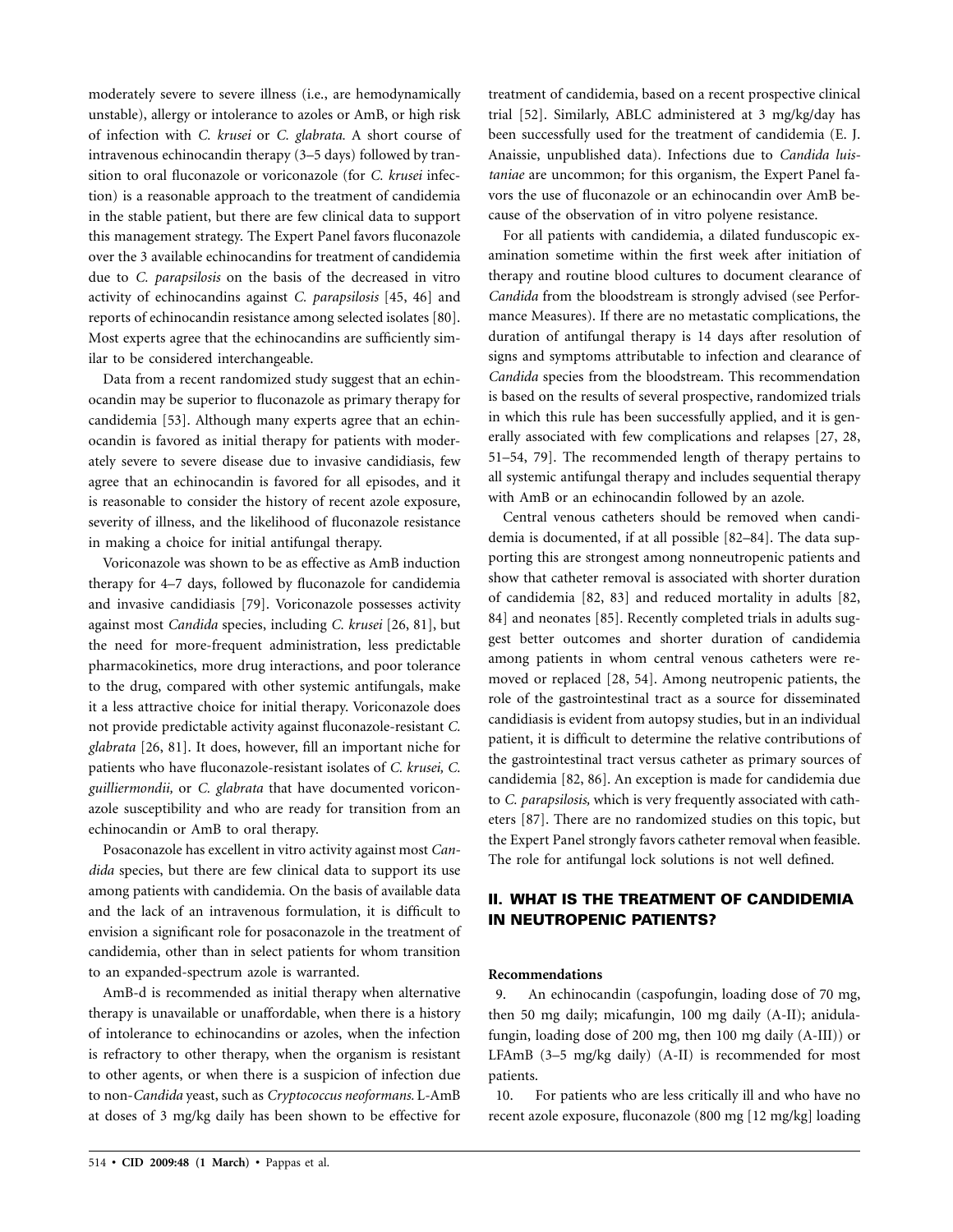dose, then 400 mg [6 mg/kg] daily) is a reasonable alternative (B-III). Voriconazole (400 mg [6 mg/kg] twice daily for 2 doses, then 200 mg [3 mg/kg] twice daily) can be used in situations in which additional mold coverage is desired (B-III).

11. For infections due to *C. glabrata,* an echinocandin is preferred (B-III); LFAmB is an effective but less attractive alternative because of cost and the potential for toxicity (B-III). For patients who were already receiving voriconazole or fluconazole, are clinically improved, and whose follow-up culture results are negative, continuing use of the azole to completion of therapy is reasonable (B-III).

12. For infections due to *C. parapsilosis*, fluconazole or LFAmB is preferred as initial therapy (B-III). If the patient is receiving an echinocandin and is clinically stable and if followup culture results are negative, continuing use of the echinocandin until completion of therapy is reasonable. For infections due to *C. krusei,* an echinocandin, LFAmB, or voriconazole is recommended (B-III).

13. Recommended duration of therapy for candidemia without persistent fungemia or metastatic complications is 2 weeks after documented clearance of *Candida* from the bloodstream and resolution of symptoms attributable to candidemia and resolution of neutropenia (A-III).

14. Intravenous catheter removal should be considered (B-III).

# **Evidence Summary**

Candidemia in neutropenic patients is a life-threatening infection that is associated with acute disseminated candidiasis, a sepsis-like syndrome, multiorgan failure, and death. Candidemia associated with *C. tropicalis* is particularly virulent in neutropenic hosts. Chronic disseminated candidiasis can ensue as a complication of candidemia in neutropenic patients despite antifungal therapy.

There are no adequately powered randomized controlled trials of treatment of candidemia in neutropenic patients. The data are largely derived from single-arm studies or from small subsets of randomized controlled studies that have enrolled mostly nonneutropenic patients. Historically, candidemia in the neutropenic patient has been treated with an AmB formulation. The availability of voriconazole and the echinocandins have led to greater use of these agents in this clinical scenario but without compelling clinical data. The extensive use of fluconazole for prophylaxis to prevent invasive candidiasis in neutropenic patients and the lack of significant prospective data has led to a diminished therapeutic role for this agent among these patients.

The numbers of neutropenic patients included in recent candidemia treatment studies are small, but response rates are encouraging. In these trials, 50% of caspofungin recipients versus 40% of AmB-d recipients [51], 68% of micafungin recipients versus 61% of L-AmB recipients [52], and 69% of micafungin recipients versus 64% of caspofungin recipients [54]

with neutropenia at onset of therapy were successfully treated. Data from the recent randomized controlled trial of anidulafungin versus fluconazole enrolled too few neutropenic patients with candidemia to generate meaningful data regarding efficacy [53]. In 2 retrospective studies, successful outcomes for primary treatment of neutropenic patients were reported in 64% of those receiving AmB-d, 64% of those receiving fluconazole, and 68% of those receiving caspofungin [88, 89].

An extremely important factor influencing the outcome of candidemia in neutropenic patients is the recovery of neutrophils during therapy. In a large retrospective cohort of 476 patients with cancer who had candidemia, persistent neutropenia was associated with a greater chance of treatment failure [87].

Additional insights can be gleaned from data derived from studies of empirical antifungal therapy involving febrile patients with neutropenia who had candidemia at baseline. In these studies, baseline candidemia was cleared in 73% of those treated with AmB-d versus 82% of those treated with L-AmB [90] and in 67% of those treated with caspofungin versus 50% of those treated with L-AmB [91]. Data from a large randomized trial also suggest that voriconazole is a reasonable choice for febrile patients with neutropenia and suspected invasive candidiasis for whom additional mold coverage is desired [92].

On the basis of these limited data, the success rates of antifungal therapy for candidemia in patients with neutropenia do not appear to be substantially different from those reported in the large randomized trials of nonneutropenic patients. Moreover, these data do not suggest less favorable outcomes associated with fluconazole and voriconazole, but many physicians prefer LFAmB or an echinocandin, which may be more fungicidal, as first-line agents. Similar to the approach in nonneutropenic patients, the recommended duration of therapy for candidemia in neutropenic patients is for 14 days after resolution of attributable signs and symptoms and clearance of the bloodstream of *Candida* species, provided that there has been recovery from neutropenia. This recommendation is based on the limited data from prospective randomized trials and has been associated with few complications and relapses [51, 52, 54].

The management of intravascular catheters in neutropenic patients with candidemia is less straightforward than in their nonneutropenic counterparts. Distinguishing gut-associated from vascular catheter–associated candidemia can be difficult in these patients [86], the data for catheter removal is less compelling, and the consequences of catheter removal often create significant intravenous access problems. Nonetheless, the Expert Panel suggests consideration of venous catheter removal (including removal of tunneled catheters) for neutropenic patients who have persistent candidemia and in whom it is logistically feasible.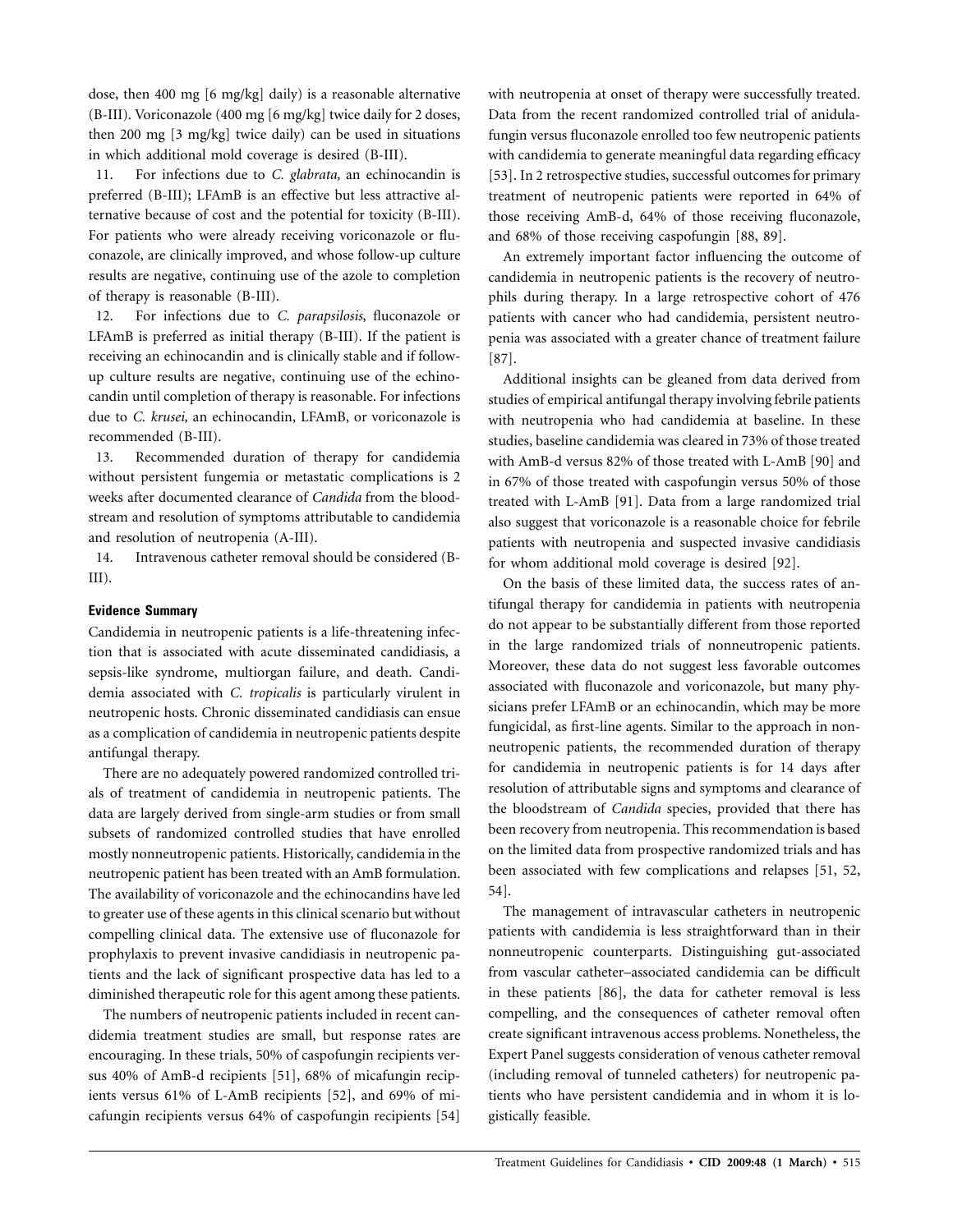# **III. WHAT IS THE EMPIRICAL TREATMENT FOR SUSPECTED INVASIVE CANDIDIASIS IN NONNEUTROPENIC PATIENTS?**

# **Recommendations**

15. Empirical therapy for suspected candidiasis in nonneutropenic patients is similar to that for proven candidiasis. Fluconazole (800-mg [12-mg/kg] loading dose, then 400 mg [6 mg/kg] daily), caspofungin (70-mg loading dose, then 50 mg daily), anidulafungin (200-mg loading dose, then 100 mg daily), or micafungin (100 mg daily) is recommended as initial therapy (B-III). An echinocandin is preferred for patients with recent azole exposure, patients with moderately severe to severe illness, or patients who are at high risk of infection due to *C. glabrata* or *C. krusei* (B-III).

16. AmB-d (0.5–1.0 mg/kg daily) or LFAmB (3–5 mg/kg daily) are alternatives if there is intolerance to other antifungals or limited availability of other antifungals (B-III).

17. Empirical antifungal therapy should be considered in critically ill patients with risk factors for invasive candidiasis and no other known cause of fever and should be based on clinical assessment of risk factors, serologic markers for invasive candidiasis, and/or culture data from nonsterile sites (B-III).

## **Evidence Summary**

*Candida* species are an increasing cause of sepsis among nonneutropenic patients receiving intensive care; one-half to twothirds of all episodes of candidemia occur in an ICU or surgical ward [5, 8]. Identification of patients at risk of *Candida* infections and prompt initiation of antifungal therapy are critical [77, 78]. *Candida* colonization, severity of illness, number of broad-spectrum antibiotic agents used and duration of use, previous surgery (especially bowel surgery), receipt of dialysis, use of central venous catheters, receipt of parenteral nutrition, and length of ICU stay are important risk factors for invasive candidiasis [93–98]. The level of *Candida* colonization has a low positive predictive value, and routine assessment of colonization is labor intensive and expensive [93, 99]. Signs and symptoms of candidiasis are nonspecific, and microbiology and imaging techniques lack sensitivity and specificity.

Early diagnosis of invasive candidiasis remains a challenge; thus, clinical prediction rules have been developed to identify patients in the ICU who are at high risk of candidiasis [100– 102]. Characterized by high specificity but a low sensitivity, these rules allow the identification of only a small proportion of ICU patients who will develop candidiasis. Newer serological diagnostic tests have become available to assist in the assessment of patients with suspected candidiasis. Combined measurement of mannan and anti-mannan antibodies has yielded encouraging results and is worthy of additional evaluation [103]. Detection of  $\beta$ -D-glucan has shown good overall performance characteristics, with a sensitivity of 80%–90% in patients with candidemia [104, 105], confirming previous results obtained in patients with hematological malignancies [106]. Real-time PCR is a nonvalidated but intriguing methodology that holds promise as an early diagnostic aid for candidemia [107]. These encouraging data offer new perspectives for early diagnosis of *Candida* infections, but continued evolution of these assays will be required before they can be used routinely.

Few clinical studies have carefully examined the impact of empirical or preemptive treatment strategies. In one study, preemptive therapy with fluconazole in selected colonized patients in a surgical ICU was associated with reduced incidence of proven candidiasis [108], and in another study, early preemptive fluconazole therapy in patients who had had gastrointestinal surgery for bowel obstruction or perforation had some impact on the resolution of fever, the incidence of candidemia, the length of ICU stay, and mortality [109]. In a more recent study of ICU patients at risk of invasive candidiasis and with unexplained fever, empiric fluconazole (800 mg daily for 14 days) was not associated with better outcomes, compared with placebo [110].

Criteria for starting empirical antifungal therapy in nonneutropenic patients remain poorly defined. Early initiation of antifungal therapy may reduce morbidity, mortality, and length of stay in critically ill patients, but the widespread use of these agents must be balanced against the risk of toxicity, costs, and the emergence of resistance. Empirical antifungal therapy should be considered in critically ill patients with risk factors for invasive candidiasis and no other known cause of fever. Preference should be given to an echinocandin in hemodynamically unstable patients, in patients previously exposed to an azole, and in those known to be colonized with azole-resistant *Candida* species. LFAmB and AmB-d are alternatives to an echinocandin, but the risk of toxicity is a concern. Empirical therapy with fluconazole may be considered in non–critically ill patients who are known to be colonized with azole-susceptible *Candida* species or who have no prior exposure to azoles.

# **IV. WHAT IS THE EMPIRICAL TREATMENT FOR SUSPECTED INVASIVE CANDIDIASIS IN NEUTROPENIC PATIENTS?**

Refer to the 2002 IDSA guidelines for the use of antimicrobial agents in neutropenic patients with cancer [111].

#### **Recommendations**

18. LFAmB (3–5 mg/kg daily), caspofungin (70-mg loading dose, then 50 mg daily) (A-I), or voriconazole (6 mg/kg twice daily for 2 doses, then 3 mg/kg twice daily) are recommended  $(B-I).$ 

19. Fluconazole (800-mg [12-mg/kg] loading dose, then 400 mg [6 mg/kg] daily) and itraconazole (200 mg [3mg/kg] twice daily) are alternative agents (B-I).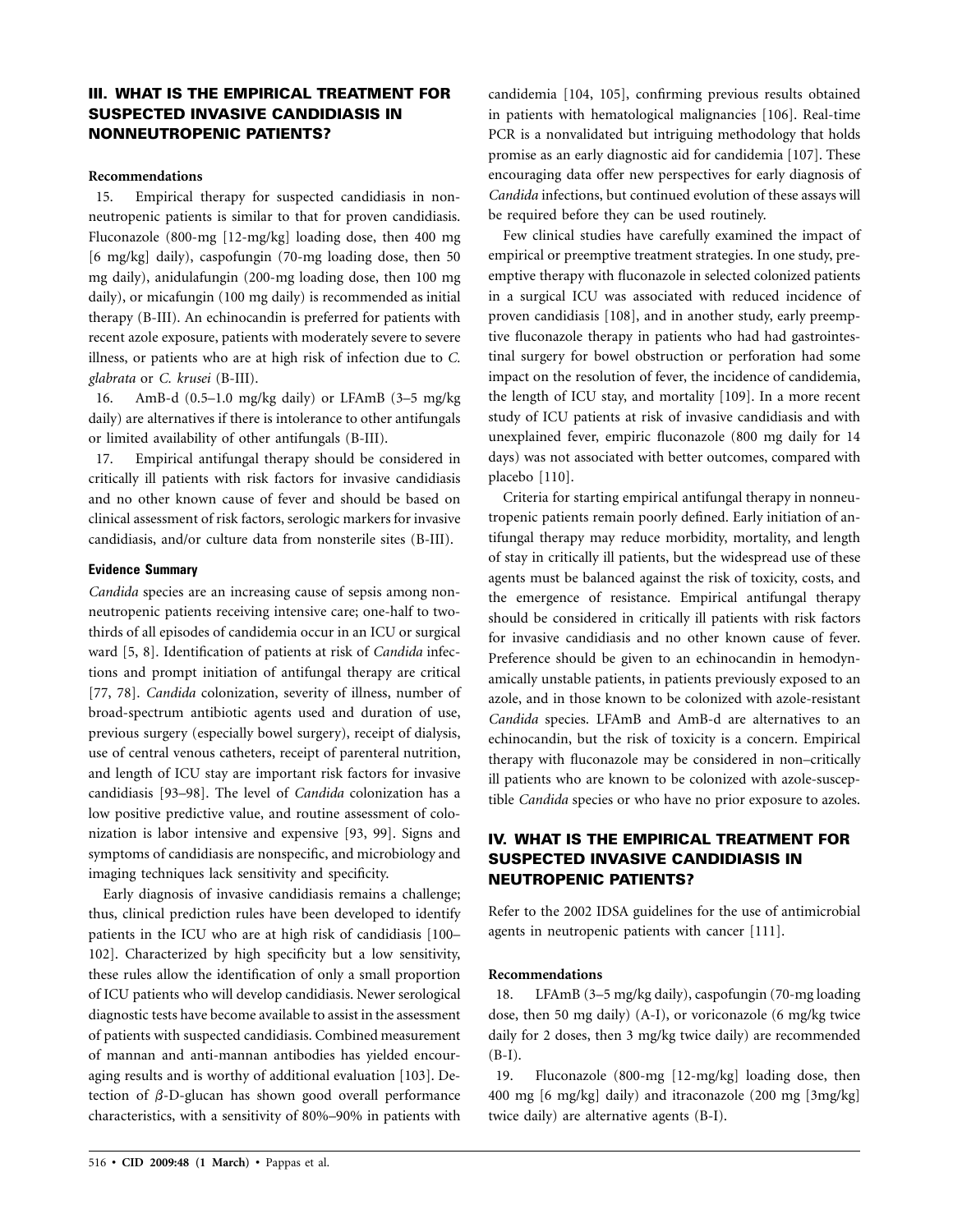20. AmB-d is an effective alternative, but there is a higher risk of toxicity than there is with LFAmB (A-I).

21. Azoles should not be used for empirical therapy in patients who have received an azole for prophylaxis (B-II).

## **Evidence Summary**

Empirical antifungal therapy in persistently febrile and neutropenic patients with hematological malignancies, allogeneic hematopoietic stem cell transplantation, and other underlying conditions became a standard of care in the late 1980s when it became clear that the lack of sensitivity of microbiological and clinical findings resulted in delayed diagnosis. AmB-d in neutropenic patients with persistent, unexplained fever despite 4–7 days of broad-spectrum antibiotics was shown to reduce the occurrence of invasive fungal infections and related mortality in 2 randomized, prospective clinical trials [112, 113]. Although these studies provided the scientific basis for empirical antifungal therapy, they were statistically underpowered. Since that time, several clinical trials have compared the efficacy and safety of various antifungal agents for this indication. In a majority of studies, the overall response was assessed by a composite end point consisting of a combination of resolution of fever during neutropenia, successful treatment of baseline fungal infections, absence of breakthrough fungal infection, discontinuation of therapy because of drug-related lack of efficacy or toxicity, and survival.

In recent years, imaging techniques, such as chest CT, and serial measurements of fungal antigens have become integral to the evaluation of the neutropenic patient with persistent, unexplained fever despite broad-spectrum antibacterial therapy [114, 115]. Serial measurements of *Aspergillus* galactomannan, mannan and anti-mannan antibodies, or  $\beta$ -D-glucan have been shown to be useful additions to culture methods [105, 116– 118]. Combined serum galactomannan screening, chest CT, and bronchoalveolar lavage can enhance the diagnosis of invasive fungal infections and reduce the use of empirical therapy in neutropenic patients [119].

Empirical therapy in persistently febrile and neutropenic patients should cover infections caused by yeasts and molds. Given its toxicity, AmB-d is no longer a treatment of first choice unless other safer agents are unavailable. L-AmB is as efficacious as AmB-d and is associated with fewer breakthrough fungal infections and less infusion-related toxicity and nephrotoxicity [90]. ABCD and ABLC are efficacious but associated with a higher incidence of infusion-related toxicity than L-AmB [120, 121].

Fluconazole is less toxic, but its usefulness is limited by its relatively narrow spectrum [122–124]. Itraconazole has been shown to be as efficacious as AmB-d and less toxic [125]; it is available only as an oral formulation and has variable oral bioavailability and frequent gastrointestinal adverse effects. Vor-

iconazole has been shown to prevent breakthrough fungal infections and is effective for aspergillosis and candidemia [79, 92]. Posaconazole has been shown to be effective prophylaxis against invasive fungal infections in high-risk neutropenic patients and allogeneic hematopoietic stem cell transplant recipients [126, 127], but its role as empirical therapy has not been determined. Azoles are unsuitable for empirical therapy if they have been used for prior prophylaxis.

Among the echinocandins, caspofungin has been shown to be as effective as and better tolerated than L-AmB for empirical therapy [91]. Micafungin has been shown to prevent fungal infections in hematopoietic stem cell transplant recipients [42, 128], but micafungin and anidulafungin have not been studied as empirical therapy for neutropenic patients.

# **V. WHAT IS THE TREATMENT FOR URINARY TRACT INFECTIONS DUE TO CANDIDA SPECIES?**

#### **Recommendations: asymptomatic candiduria**

22. Treatment is not recommended unless the patient belongs to a group at high risk of dissemination (A-III). Elimination of predisposing factors often results in resolution of candiduria (A-III).

23. High-risk patients include neutropenic patients, infants with low birth weight, and patients who will undergo urologic manipulations. Neutropenic patients and neonates should be managed as described for invasive candidiasis. For those patients undergoing urologic procedures, fluconazole administered at a dosage of 200- 400 mg (3–6 mg/kg) daily or AmBd administered at a dosage of 0.3–0.6 mg/kg daily for several days before and after the procedure is recommended (B-III).

24. Imaging of the kidneys and collecting system to exclude abscess, fungus ball, or urologic abnormality is prudent when treating asymptomatic patients with predisposing factors (B-III).

#### **Recommendations: symptomatic candiduria**

25. For candiduria with suspected disseminated candidiasis, treatment as described for candidemia is recommended (A-III).

26. For cystitis due to a fluconazole-susceptible *Candida* species, oral fluconazole at a dosage of 200 mg (3 mg/kg) daily for 2 weeks is recommended (A-III). For fluconazole-resistant organisms, AmB-d at a dosage of 0.3–0.6 mg/kg daily for 1–7 days or oral flucytosine at a dosage of 25 mg/kg 4 times daily for 7–10 days are alternatives (B-III). AmB-d bladder irrigation is generally not recommended but may be useful for treatment of patients with fluconazole-resistant *Candida* species, especially *C. glabrata* (B-III)*.*

27. For pyelonephritis due to fluconazole-susceptible organisms, oral fluconazole at a dosage of 200–400 mg (3–6 mg/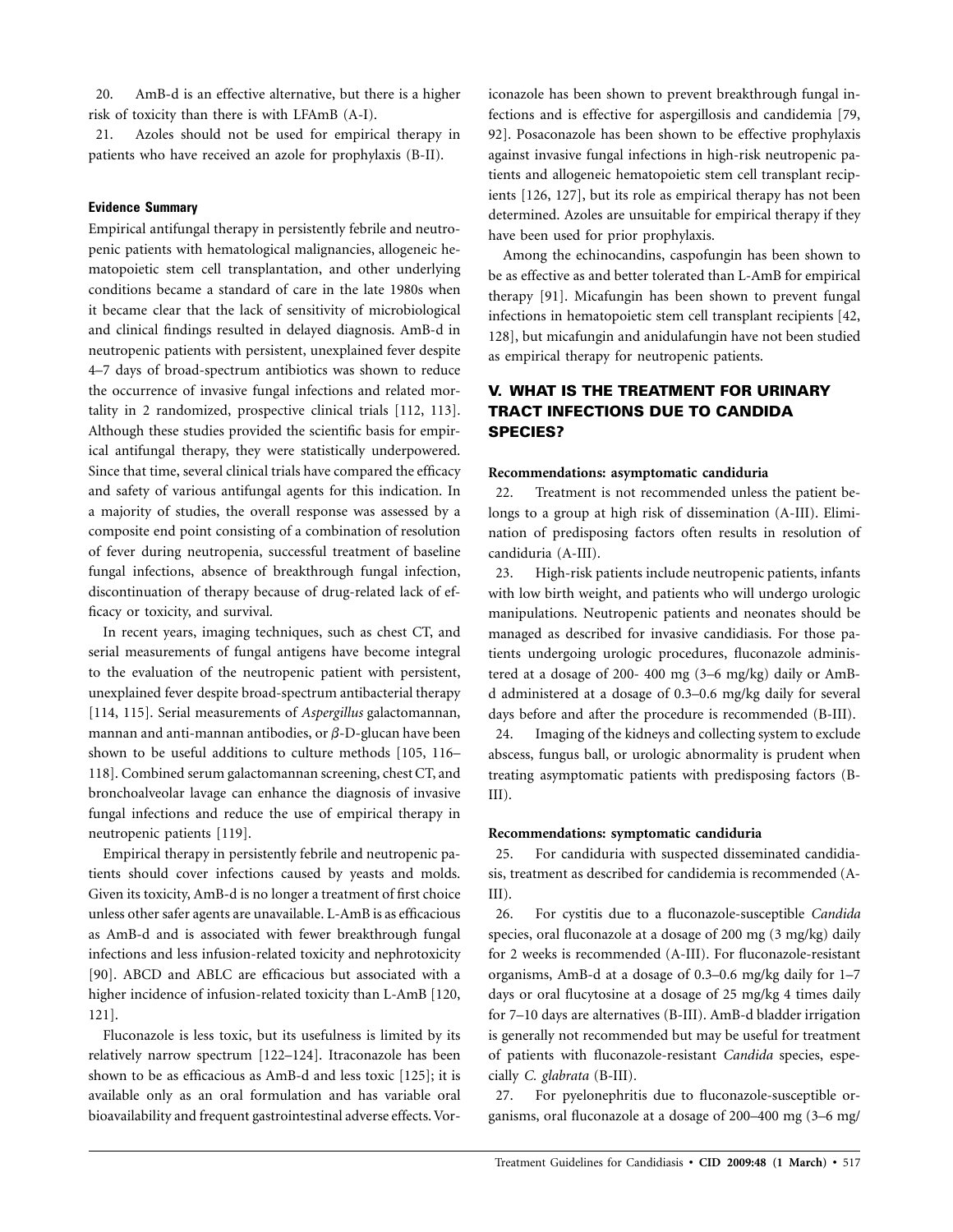kg) daily for 2 weeks is recommended (B-III). For patients with fluconazole-resistant *Candida* strains, especially *C. glabrata*, alternatives include AmB-d at a dosage of 0.5–0.7 mg/kg daily with or without flucytosine at a dosage of 25 mg/kg 4 times daily (B-III), or flucytosine alone at a dosage of 25 mg/kg 4 times daily (B-III) for 2 weeks.

28. For fungus balls, surgical intervention is strongly recommended in nonneonates (B-III). Fluconazole at a dosage of 200–400 mg (3–6 mg/kg) daily is recommended (B-III). AmBd at a dosage of 0.5–0.7 mg/kg daily with or without flucytosine at a dosage of 25 mg/kg 4 times daily is an alternative (B-III). If access to the renal collecting system is available, an adjunct to systemic therapy is irrigation with AmB-d at a concentration of 50 mg/L of sterile water (B-III). Treatment duration should be until symptoms have resolved and urine cultures no longer yield *Candida* species (B-III).

#### **Evidence Summary**

The presence of yeast in the urine, whether microscopically visualized or grown in culture, must be evaluated in the context of the particular clinical setting to determine its relevance and the need for antifungal therapy. If no predisposing condition is uncovered in an asymptomatic patient, only observation is warranted [129, 130]. Among patients with predisposing conditions, management of that condition alone, such as removal of an indwelling catheter, may be sufficient to eliminate candiduria without specific antifungal therapy. Several conditions require an aggressive approach to persistent candiduria, even among asymptomatic patients. These include neonates with low birth weight and severely immunocompromised patients with fever and candiduria, in whom disseminated candidiasis should be considered. For *Candida* cystitis, fluconazole is the drug of first choice. It is highly water-soluble, primarily excreted in urine in its active form, and easily achieves urine levels exceeding the MIC for most *Candida* strains. No other currently available azole is useful, because of minimal excretion of active drug into urine. For patients who have cystitis and who are allergic to fluconazole or who clearly experience treatment failure despite maximum doses and optimal management of urologic abnormalities, treatment with oral flucytosine, systemic AmB-d, and bladder irrigation with AmB-d are alternatives.

Flucytosine demonstrates good activity against most *Candida* isolates and is concentrated in urine. Treatment with flucytosine is limited by toxicity and the development of resistance when flucytosine is used alone; it is not recommended as primary therapy for patients with uncomplicated *Candida* cystitis.

Irrigation of the bladder with a suspension of AmB-d resolves candiduria in  $>90\%$  of patients [131], but there is a high relapse rate. This approach is generally discouraged except as a measure to treat refractory cystitis due to azole-resistant organisms, such as *C. glabrata* and *C. krusei*.

For most patients with *Candida* pyelonephritis, fluconazole

is the drug of choice. However, *C. glabrata* accounts for ∼20% of urine isolates obtained from adults [132, 133], and such infections frequently require treatment with AmB-d. LFAmB should not be considered as a first choice because of presumed low concentrations of the drug in renal tissue. Failure of LFAmB therapy has been described in the treatment of *Candida* pyelonephritis in experimental animals and patients [22, 134].

There are several animal studies and a report describing a small number of patients in which echinocandins were used successfully for the treatment of renal parenchymal infections [135, 136]. Although there are clinical circumstances, such as renal insufficiency and/or the isolation of fluconazole-resistant organisms, in which an echinocandin or voriconazole may be considered for the treatment of *Candida* pyelonephritis, the Expert Panel does not currently recommend these agents because of very limited clinical data and poor urinary concentrations.

*Candida* prostatitis and epididymo-orchitis are rare [137– 139]. Most patients will require surgical drainage of abscesses or other surgical debridement, as well as antifungal therapy. Fluconazole is the agent of choice, but treatment recommendations are based on anecdotal data.

Fungus balls can occur anywhere in the urinary collecting system. Aggressive surgical debridement is central to successful treatment in most nonneonatal cases. Systemic treatment with AmB-d (with or without flucytosine) or fluconazole has been used most often [140, 141]. If a percutaneous device provides direct access to the renal pelvis, ureters, or bladder, local irrigation with AmB-d at a dosage of 50 mg/L of sterile water should be considered as an adjunct to systemic antifungal therapy, but the optimal dose and duration of AmB-d irrigation have not been defined [141]. Other methods to facilitate the breakdown and passage of fungus balls include intermittent saline irrigation, debulking of the fungal mass through a percutaneous device, and irrigation with streptokinase [142–144].

# **VI. WHAT IS THE TREATMENT FOR VULVOVAGINAL CANDIDIASIS (VVC)?**

## **Recommendations**

29. Several topical antifungal agents are effective therapy for VVC, and no agent is clearly superior (table 4) (A-I).

30. A single 150-mg dose of fluconazole is recommended for the treatment of uncomplicated *Candida* VVC (A-I).

31. For recurring *Candida* VVC, 10–14 days of induction therapy with a topical or oral azole, followed by fluconazole at a dosage of 150 mg once per week for 6 months, is recommended (A-I).

# **Evidence Summary**

VVC is usually caused by *C. albicans* but can be caused by other *Candida* species. A diagnosis of *Candida* VVC can usually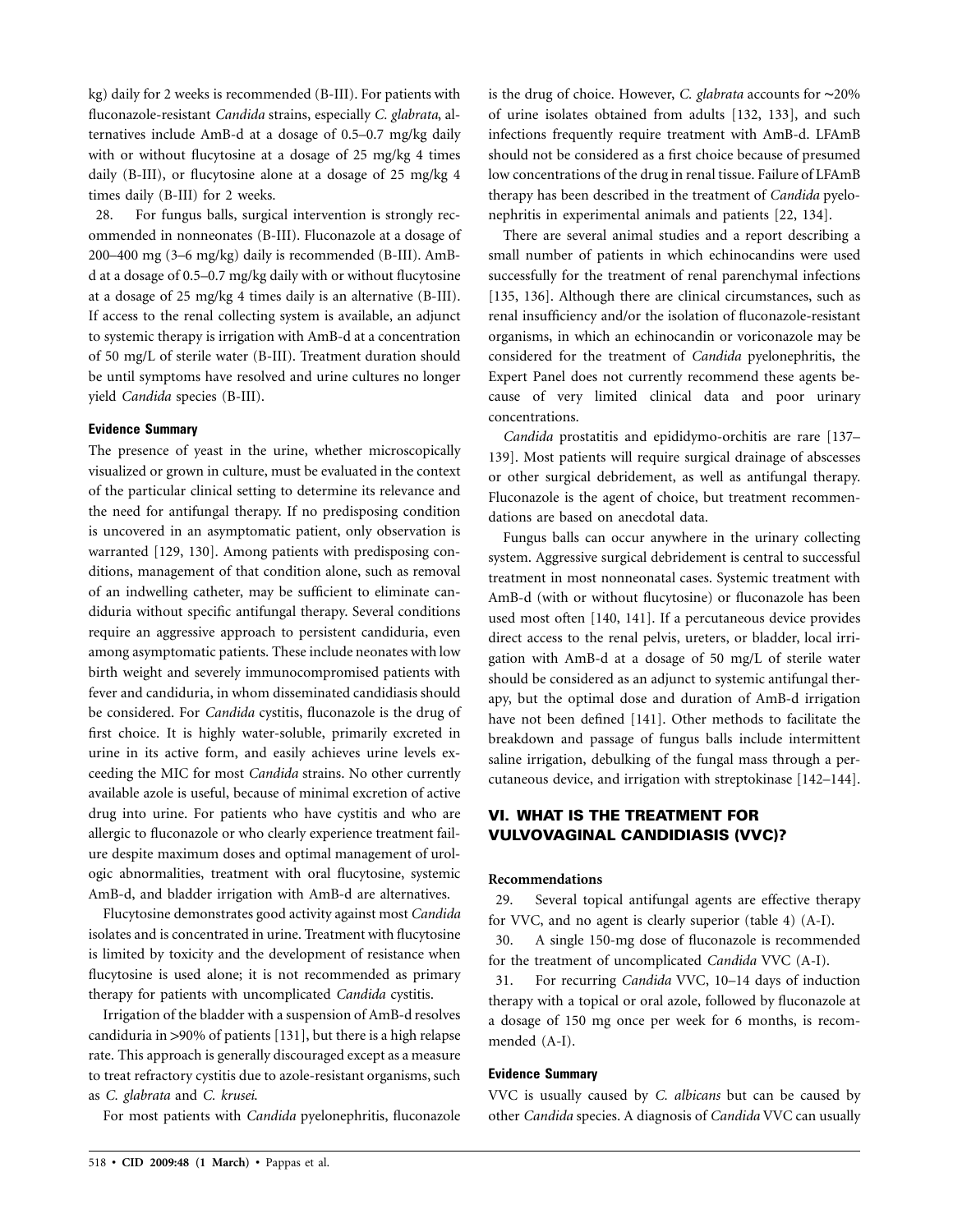#### **Table 4. Intravaginal agents.**

Butoconazole 2% cream 5 g intravaginally for 3 days OR

- Butoconazole 2% cream 5 g (butoconazole1-sustained release). single intravaginal application OR
- Clotrimazole 1% cream 5 g intravaginally for 7–14 days OR
- Clotrimazole 100-mg vaginal tablet for 7 days OR
- Clotrimazole 100-mg vaginal tablet, 2 tablets for 3 days OR
- Miconazole 2% cream 5 g intravaginally for 7 days OR
- Miconazole 100-mg vaginal suppository, 1 suppository for 7 days OR
- Miconazole 200-mg vaginal suppository, 1 suppository for 3 days OR
- Miconazole 1200-mg vaginal suppository, 1 suppository for 1 day OR
- Nystatin 100,000-unit vaginal tablet, 1 tablet for 14 days OR
- Tioconazole 6.5% ointment 5 g intravaginally in a single application OR
- Terconazole 0.4% cream 5 g intravaginally for 7 days OR

Terconazole 0.4% cream 5 g intravaginally for 3 days OR

Terconazole 80-mg vaginal suppository, 1 suppository for 3 days

be made clinically when a woman complains of pruritus, irritation, vaginal soreness, external dysuria, and dyspareunia often accompanied by a change in vaginal discharge. Signs include vulvar edema, erythema, excoriation, fissures, and a white, thick, curd-like vaginal discharge. Unfortunately, these symptoms and signs are nonspecific and can be the result of a variety of infectious and noninfectious etiologies. Before proceeding with empirical antifungal therapy, diagnosis should be confirmed by a wet mount preparation with use of saline and 10% potassium hydroxide to demonstrate the presence of yeast or hyphae. In addition, VVC is associated with normal  $pH$  (<4.5). For those with negative wet mount findings, vaginal cultures for *Candida* should be obtained.

VVC can be classified as either uncomplicated (as in ∼90% of cases) or complicated (∼10% of cases) on the basis of clinical presentation, microbiological findings, host factors, and response to therapy [145]. Complicated VVC is defined as severe or recurrent disease, infection due to *Candida* species other than *C. albicans*, and/or VVC in an abnormal host [145]. A variety of topical and systemic or oral agents are available. No evidence exists to show the superiority of any topical agent formulation or regimen [146, 147]. Similarly, oral and topical antimycotics achieve entirely equivalent results [148]. Uncomplicated VVC can be effectively treated with either single-dose or short-course therapy, both of which achieve >90% response. Complicated VVC requires topical therapy administered intravaginally daily for ∼7 days or multiple doses of fluconazole (150 mg every 72 h for 3 doses) [147]. Therapy with an azole, including voriconazole, is frequently unsuccessful for *C. glabrata* VVC. Topical boric acid, administered in a gelatin capsule at a dosage of 600 mg daily for 14 days, may be successful [149]. Other alternatives include topical 17% flucytosine cream alone or in combination with 3% AmB cream administered daily for 14 days; these agents must be compounded by a pharmacy. Azole-resistant *C. albicans* infections are extremely rare [150].

Recurrent VVC is defined as  $\geq 4$  episodes of symptomatic VVC within 1 year and is usually caused by azole-susceptible *C. albicans* [151]. After control of contributing factors, such as diabetes, induction therapy with 10–14 days of a topical or oral azole should be followed by a suppressive regimen for at least 6 months. The most convenient and well-tolerated regimen is once weekly oral fluconazole at a dose of 150 mg, which achieves control of symptoms in 190% of patients [151]. After cessation of maintenance therapy, a 40%–50% recurrence rate can be anticipated. If fluconazole therapy is not feasible, topical clotrimazole (200 mg twice weekly) or clotrimazole (500-mg vaginal suppository once weekly) or other intermittent topical azole treatments are advised. Treatment of VVC should not differ on the basis of HIV infection status; identical response rates are anticipated for HIV-positive and HIV-negative women.

# **VII. WHAT IS THE TREATMENT FOR CHRONIC DISSEMINATED CANDIDIASIS?**

#### **Recommendations**

32. Fluconazole at a dosage of 400 mg (6 mg/kg) daily is recommended for clinically stable patients (A-III). LFAmB at a dosage of 3–5 mg/kg daily or AmB-d at a dosage of 0.5–0.7 mg/kg daily can be used to treat acutely ill patients or patients with refractory disease (A-III). Induction therapy with AmB for 1–2 weeks, followed by oral fluconazole at a dosage of 400 mg (6 mg/kg) daily, is also recommended (B-III).

33. Anidulafungin (loading dose of 200 mg, then 100 mg daily), micafungin (100 mg daily), or caspofungin (loading dose of 70 mg, then 50 mg daily for 1–2 weeks) are alternatives for initial therapy, followed by oral fluconazole when clinically appropriate (B-III).

34. Therapy should be continued for weeks to months, until calcification occurs or lesions resolve (A-III). Premature discontinuation of antifungal therapy can lead to recurrent infection.

35. Patients with chronic disseminated candidiasis who require ongoing chemotherapy or undergo stem cell transplantation should continue to receive antifungal therapy throughout the period of high risk to prevent relapse (A-III).

## **Evidence Summary**

Approaches to this syndrome, also termed hepatosplenic candidiasis, are based on anecdotal case reports and open-label series. The bulk of the data and clinical experience are with AmB-d [152, 153], LFAmB [154], and fluconazole [155, 156].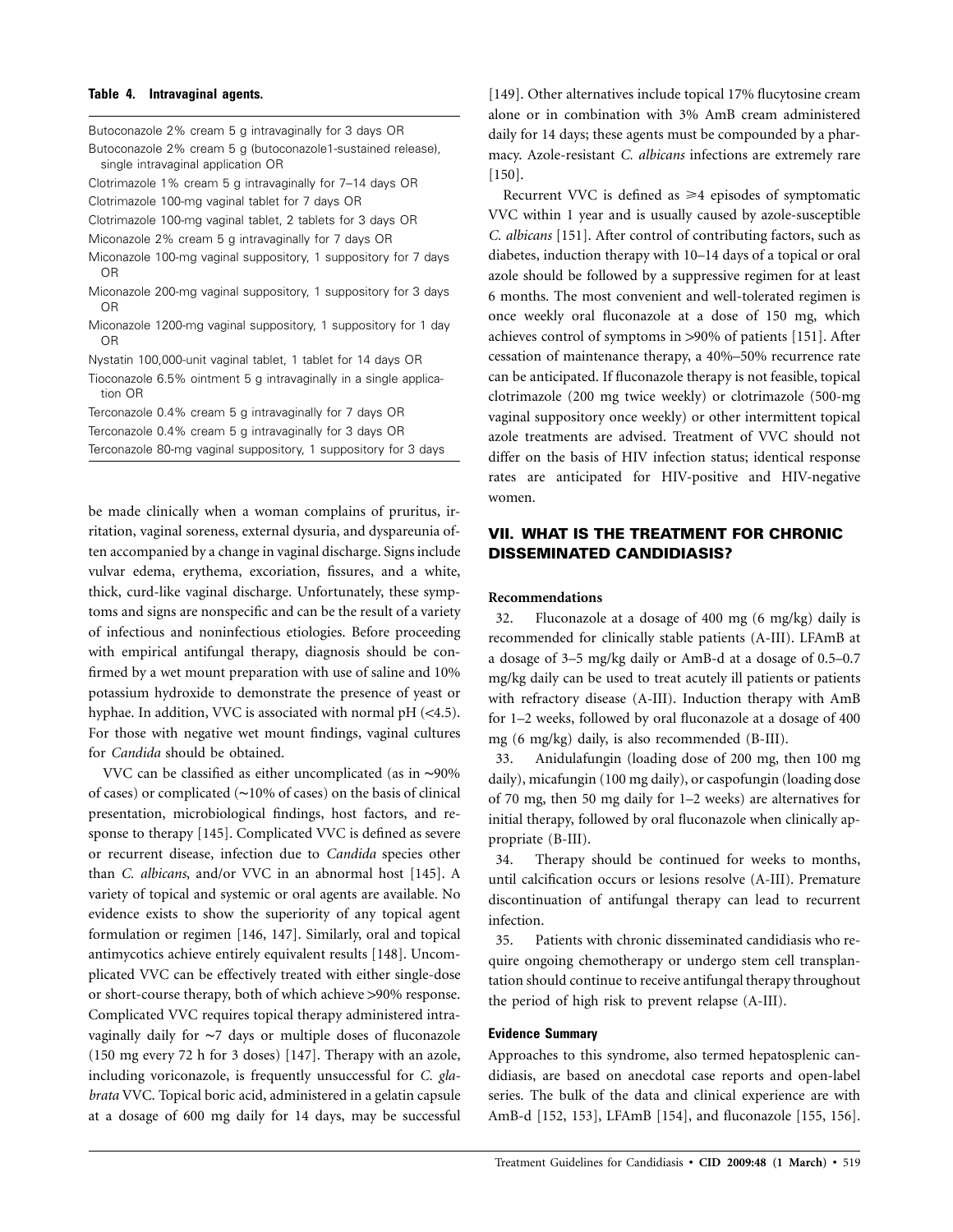Some experts feel it helpful to begin treatment with AmB for 1–2 weeks, followed by fluconazole therapy for as long as several months. Caspofungin [157], micafungin [54], and voriconazole [158] have also been used successfully in small numbers of cases. Receipt of therapy for several months and until lesions have either calcified or cleared radiographically is essential to prevent relapse. Additional chemotherapy and stem cell transplantation can proceed when clinically appropriate, provided that antifungal therapy is continued. A novel approach recently put forward is to consider this syndrome, which almost always appears during recovery from neutropenia, to be a form of immune reconstitution inflammatory syndrome and to use corticosteroids in conjunction with antifungal agents for treatment [159]. Additional studies will be required in order to establish the benefit of this approach.

# **VIII. WHAT IS THE TREATMENT FOR OSTEOARTICULAR CANDIDA INFECTIONS?**

#### **Recommendations**

36. For osteomyelitis, the Expert Panel recommends fluconazole at a dosage of 400 mg (6 mg/kg) daily for 6–12 months or LFAmB at a dosage of 3–5 mg/kg daily for at least 2 weeks, followed by fluconazole at a dosage of 400 mg daily for 6–12 months (B-III). Alternatives include an echinocandin or AmBd at a dosage of 0.5–1 mg/kg daily for at least 2 weeks, followed by fluconazole at a dosage of 400 mg daily for 6–12 months (B-III). Surgical debridement in selected cases is advised (B-III).

37. For septic arthritis, the Expert Panel recommends treatment for at least 6 weeks with fluconazole at a dosage of 400 mg (6 mg/kg) daily or LFAmB at a dosage of 3–5 mg/kg daily for at least 2 weeks, followed by fluconazole at a dosage of 400 mg daily (B-III). Alternatives include an echinocandin or AmBd at a dosage of 0.5–1 mg/kg daily for at least 2 weeks, followed by fluconazole at a dosage of 400 mg daily for the remainder of therapy (B-III). Surgical debridement is indicated in all cases (A-III).

38. For infection involving a prosthetic device, device removal is recommended for most cases (A-III). Therapy for at least 6 weeks with the above dosages of fluconazole, LFAmB, an echinocandin, or AmB-d is recommended (B-III). If the device cannot be removed, chronic suppression with fluconazole is recommended (B-III).

## **Evidence Summary**

Approaches to osteoarticular infections are based on anecdotal case reports and open-label series. The published experience is heavily dominated by reports of use of AmB-d, fluconazole, and more recently, caspofungin. Use of LFAmB, other azoles, and other echinocandins would appear to be reasonable, but experience is limited.

*Candida* osteomyelitis appears to be best treated with surgical debridement of the affected area in conjunction with antifungal therapy. Some authors have shown that surgical therapy is important for vertebral osteomyelitis [160, 161], but this is not a commonly held view. AmB-d at a dosage of 0.5–1 mg/kg daily for 6–10 weeks has been used successfully [161]. Fluconazole has been used successfully as initial therapy for patients who have susceptible isolates, although treatment failures have also been reported [162–165]. There are reports of the use of itraconazole [166] and caspofungin [167]. The addition of AmB-d to bone cement appears to be safe and may be of value in complicated cases [168]. The data suggest that surgical debridement and an initial course of AmB for 2–3 weeks, followed by treatment with fluconazole for a total duration of therapy of 6–12 months, would also be rational.

On the basis of a small number of cases, *Candida* mediastinitis and sternal osteomyelitis in patients who have undergone sternotomy can be treated successfully with surgical debridement followed by either AmB or fluconazole [163, 169]. Irrigation of the mediastinal space with AmB-d is not recommended, because it can cause irritation. Antifungal therapy of several months' duration, similar to that needed for osteomyelitis at other sites, appears to be appropriate.

Adequate drainage is critical to successful therapy of *Candida* arthritis. In particular, management of *Candida* arthritis of the hip requires open drainage. Case reports have documented cures with AmB, fluconazole, and caspofungin therapy in combination with adequate drainage [170–172]. Administration of either AmB or fluconazole produces substantial synovial fluid levels, so that intra-articular therapy is not necessary. Therapy for at least 6 weeks is required in most cases.

*Candida* prosthetic joint infection generally requires resection arthroplasty, although success with medical therapy alone has been described [173, 174]. Antifungal therapy mirrors that for native joint infection. A new prosthesis may be inserted after documentation of clearance of the infection, typically weeks or months after prosthetic joint removal. If the prosthetic device cannot be removed, then chronic suppression with an antifungal, usually fluconazole, is necessary.

# **IX. WHAT IS THE TREATMENT FOR CNS CANDIDIASIS IN ADULTS?**

# **Recommendations**

39. LFAmB at a dosage of 3–5 mg/kg daily, with or without flucytosine at a dosage of 25 mg/kg 4 times daily, is recommended for the initial several weeks of treatment (B-III).

40. Fluconazole at a dosage of 400–800 mg (6–12 mg/kg) daily is recommended as step-down therapy after the patient responds to initial treatment with LFAmB and flucytosine. Therapy should continue until all signs and symptoms, CSF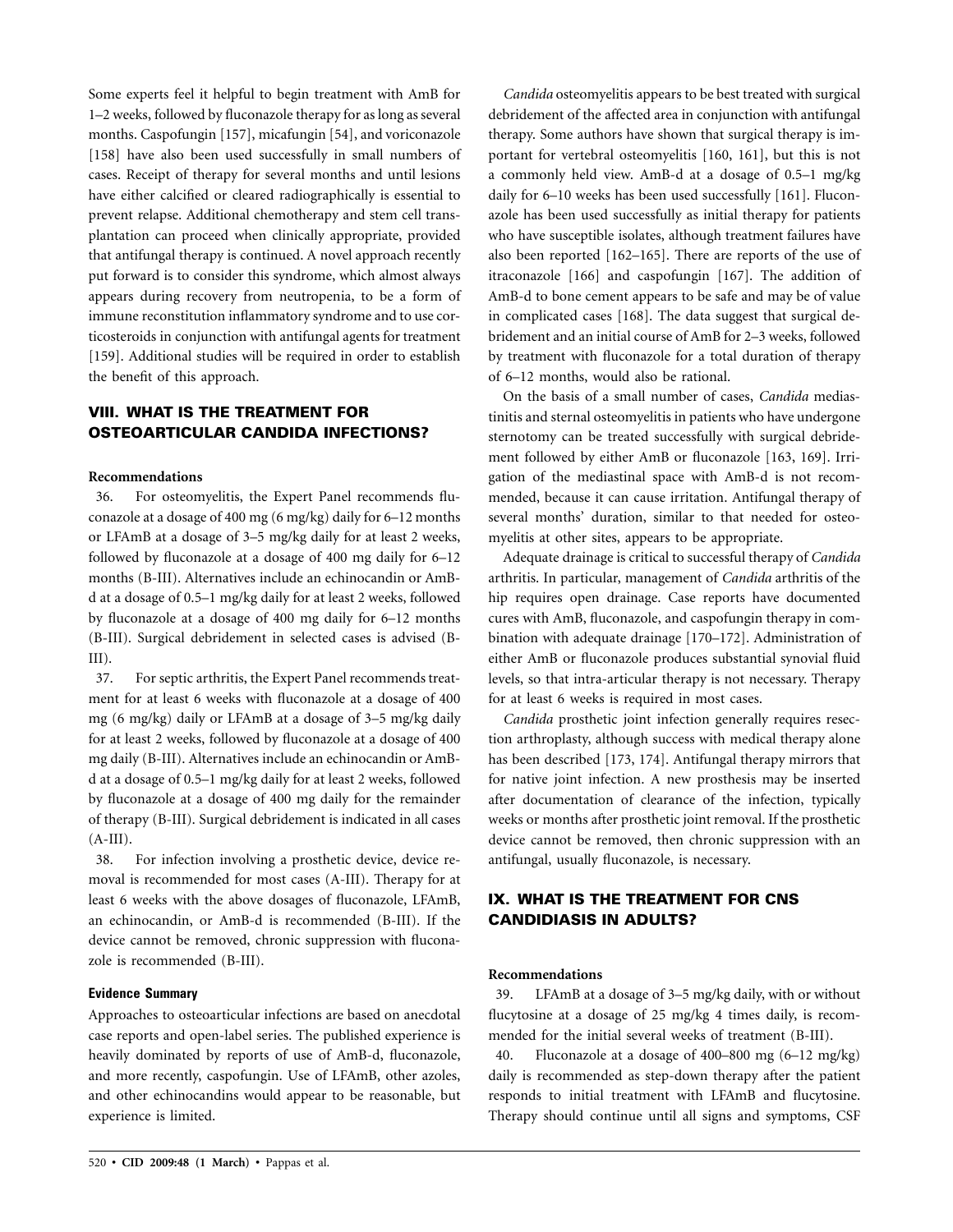abnormalities, and radiologic abnormalities have resolved (B-III).

41. Removal of infected ventricular devices is recommended (A-III).

### **Evidence Summary**

CNS *Candida* infections in adults can occur as a manifestation of disseminated candidiasis, as a complication of a neurosurgical procedure (especially after CSF shunt placement), or as an isolated chronic infection [175–181]. Meningitis is the most common presentation, but multiple small abscesses throughout the brain parenchyma, large solitary brain abscesses, and epidural abscesses have been reported [182–184]. Most cases are due to *C. albicans*, with very few reports of *C. glabrata* and other species causing infection [176, 178, 179, 181, 183].

No randomized controlled trials have been performed to evaluate the most appropriate treatment. Single cases and small series are reported, and most experience has accrued with the use of AmB-d, with or without flucytosine [175, 176, 178–181]. The Expert Panel favors LFAmB because of the decreased risk of nephrotoxicity. L-AmB attained higher levels in the brain than did ABLC and AmB-d in a rabbit model of *Candida* meningoencephalitis [23], and there is some clinical experience with use of this formulation for *Candida* meningitis in neonates [185]. The combination of AmB and flucytosine is appealing because of the in vitro synergism noted with the combination and the excellent CSF concentrations achieved by flucytosine [181]. The length of therapy with AmB alone or in combination with flucytosine has not been defined, but the Expert Panel favors several weeks of therapy before transition to treatment with an azole (after the patient has shown clinical and CSF improvement).

Fluconazole achieves excellent levels in CSF and brain tissue and has proved useful for treatment of *Candida* CNS infections as step-down therapy after AmB and flucytosine [175–177]. Fluconazole has been used successfully as sole therapy [175, 176, 179, 186], but treatment failures also have been noted, and it is not favored by the Expert Panel as primary therapy [175, 176, 179, 187]. On the basis of these limited data, the Expert Panel recommends that fluconazole as initial therapy be reserved for those patients for whom LFAmB is contraindicated. Fluconazole combined with flucytosine has been reported to cure *Candida* meningitis in a few patients [178, 188].

There are no reports of the use of voriconazole or posaconazole for CNS candidiasis. Voriconazole achieves excellent levels in CSF [36], but posaconazole CSF levels are low [189]. For the rare case of *C. glabrata* or *C. krusei* meningitis, voriconazole seems to be appropriate therapy after initial treatment with AmB and flucytosine.

Echinocandins have been used infrequently for CNS candidiasis. There are case reports of both treatment failure and success [184, 190], and there are reports of CNS breakthrough

infections after therapy for candidemia. These agents cannot be recommended for CNS candidiasis.

Removal of an infected ventricular device without the administration of an antifungal agent has proved curative in some patients [176, 177, 179]. However, most physicians combine device removal with systemic antifungal therapy or use both systemic and intraventricular AmB-d injected into the device before its removal [175, 179].

# **X. WHAT IS THE TREATMENT FOR CANDIDA ENDOPHTHALMITIS?**

#### **Recommendations**

42. AmB-d at a dosage of 0.7–1 mg/kg daily, combined with flucytosine at a dosage of 25 mg/kg administered 4 times daily, is recommended for advancing lesions or lesions threatening the macula (A-III). Fluconazole at a dosage of 400–800 mg daily (loading dose of 12 mg/kg then 6–12 mg/kg daily) is an acceptable alternative for less severe endophthalmitis (B-III). LFAmB at a dosage of 3–5 mg/kg daily, voriconazole at a dosage of 6 mg/kg twice daily for 2 doses and 3–4 mg/kg twice daily thereafter, or an echinocandin can be used to treat patients who are intolerant of or experiencing treatment failure with AmB-d in combination with flucytosine or fluconazole (B-III).

43. The recommended duration of therapy is at least 4–6 weeks and is determined by the stabilization or resolution of lesions as documented by repeated ophthalmological examinations (A-III).

44. All patients with candidemia should have at least 1 dilated retinal examination early in the course of therapy, preferably performed by an ophthalmologist (A-II). It is especially important to examine patients who cannot communicate regarding visual disturbances.

45. A diagnostic vitreal aspirate is recommended for patients with endophthalmitis of unknown origin (A-III). The Expert Panel strongly recommends ophthalmologic consultation for consideration of partial vitrectomy and intravitreal antifungal therapy with AmB-d for all patients with severe endophthalmitis and vitreitis (B-III).

#### **Evidence Summary**

There are no prospective studies for the treatment of *Candida* endophthalmitis. The majority of published cases report the use of intravenous and/or intravitreal AmB-d with or without oral flucytosine as initial therapy [191–195]. Oral or intravenous fluconazole has also been used successfully as initial, salvage, and transition therapy [195, 196]. Although the data are very limited, LFAmB, the echinocandins, and voriconazole are reasonable options for treatment of patients who are not responding to conventional therapy with AmB-d or fluconazole [197–200]. However, caution is advised with use of the echinocandins because of their poor ocular penetration. Voriconazole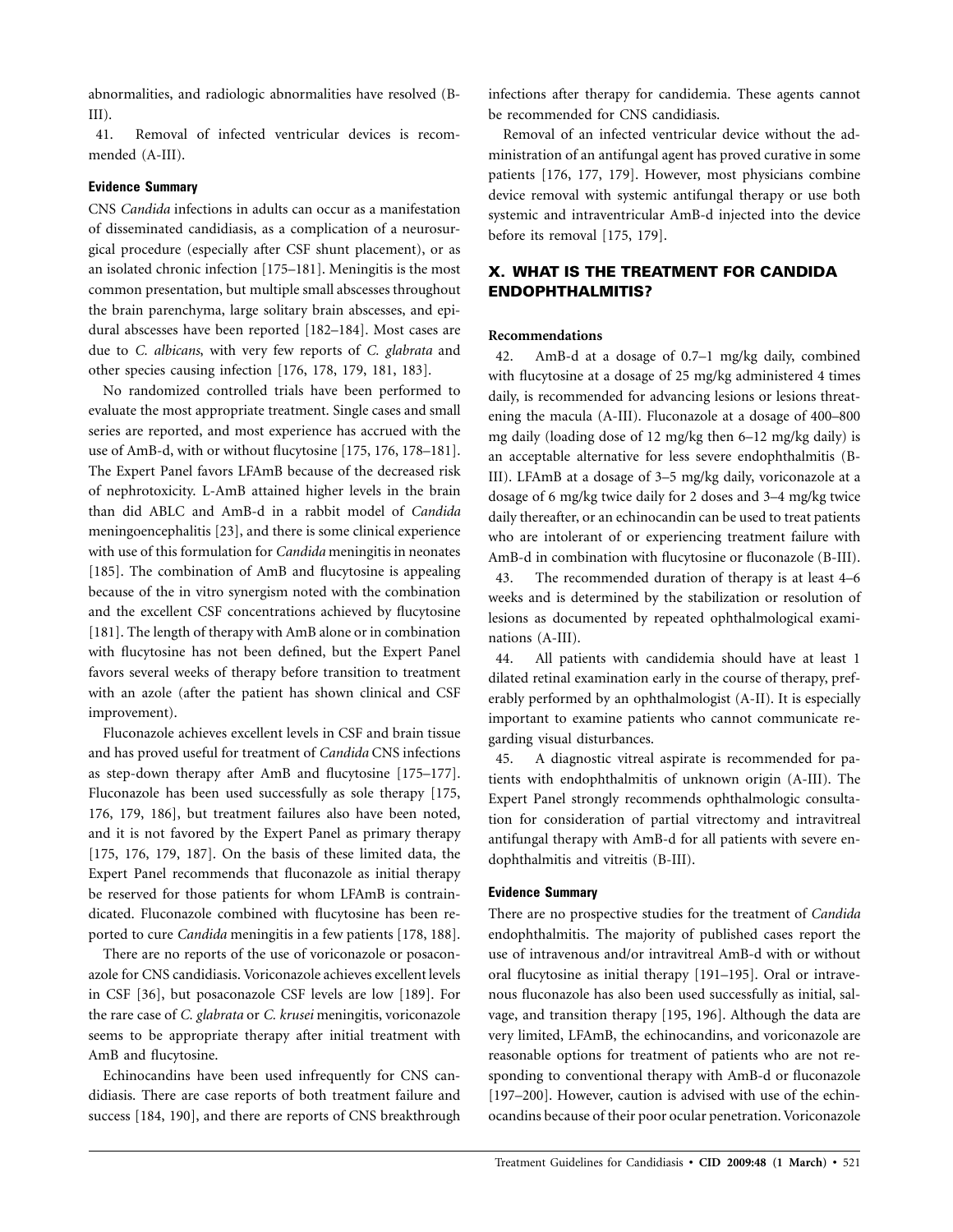at a dosage of 3–4 mg/kg twice daily appears to be safe and achieves excellent intravitreal levels [35]; it can also be given topically [201]. Among the newer antifungal agents, the published experience is greatest with voriconazole [35, 197, 200, 201].

Early surgical intervention with a partial vitrectomy is an important adjunct to antifungal therapy in more-advanced cases and can be a sight-saving procedure [195]. The value of intraocular instillation of antifungals at the time of vitrectomy, in addition to standard systemic and topical therapy, has not been well studied, but it is commonly practiced. The optimal duration of antifungal therapy has not been determined, but most experts advise at least 4–6 weeks of systemic treatment and continuation of treatment until all clinical evidence of intraocular infection has resolved.

The definitive diagnosis of *Candida* endophthalmitis still rests on the isolation of the organism from the vitreous body by culture methods or histopathological identification of the organism. There are few data on the value of non–culturebased methodology, such as PCR, in this condition [202].

# **XI. WHAT IS THE TREATMENT FOR CANDIDA INFECTIONS OF THE CARDIOVASCULAR SYSTEM?**

#### **Recommendations**

46. For native valve endocarditis, LFAmB at a dosage of 3– 5 mg/kg daily with or without flucytosine at a dosage of 25 mg/kg 4 times daily is recommended (B-III). Alternatives include AmB-d at a dosage of 0.6–1 mg/kg daily with or without flucytosine at a dosage of 25 mg/kg 4 times daily or an echinocandin (higher dosages may be necessary than for treatment of candidemia; e.g., caspofungin at a dosage of 50–150 mg daily, micafungin at a dosage of 100–150 mg daily, or anidulafungin at a dosage of 100–200 mg daily) (B-III). Step-down therapy to fluconazole at a dosage of 400–800 mg (6–12 mg/kg) daily should be considered among patients with susceptible *Candida* isolates who have demonstrated clinical stability and clearance of *Candida* from the bloodstream (B-III). Valve replacement is recommended, and treatment should continue for at least 6 weeks after valve replacement and should continue for a longer duration in patients with perivalvular abscesses and other complications (B-III).

47. For patients who cannot undergo valve replacement, long-term suppression with fluconazole at a dosage of 400–800 mg (6–12 mg/kg) daily is recommended (B-III).

48. For prosthetic valve endocarditis (PVE), the recommendations above apply, and suppressive therapy should be lifelong if valve replacement is not possible (B-III).

49. For pericarditis, LFAmB at a dosage of 3–5 mg/kg daily, AmB-d at a dosage of 0.6–1 mg/kg daily, an echinocandin administered at the dosages noted in recommendation 46, or fluconazole at a dosage of 400–800 mg (6–12 mg/kg) daily for as long as several months, in combination with either a pericardial window or pericardiectomy, is recommended (B-III). Step-down therapy to fluconazole at a dosage of 400–800 mg (6–12 mg/kg) daily should be considered for patients who have initially responded to AmB or an echinocandin and who are clinically stable (B-III).

50. For myocarditis, treatment as for endocarditis (as outlined in recommendation 46) is recommended (B-III).

51. For suppurative thrombophlebitis, catheter removal and incision and drainage or resection of the vein, if feasible, is recommended (B-III). LFAmB at a dosage of 3–5 mg/kg daily, AmB-d at a dosage of 0.6–1 mg/kg daily, fluconazole at a dosage of 400–800 mg (6–12 mg/kg) daily, or an echinocandin at the dosages noted in recommendation 46 for at least 2 weeks after candidemia has cleared is recommended (B-III). Step-down therapy to fluconazole at a dosage of 400–800 mg (6–12 mg/ kg) daily should be considered for patients who have initially responded to AmB or an echinocandin and who are clinically stable (B-III). Resolution of the thrombus can be used as evidence to discontinue antifungal therapy if clinical and culture data are supportive (B-III).

52. For pacemaker and implantable cardiac defibrillator wire infections, removal of the entire device and systemic antifungal therapy with LFAmB at a dosage of 3–5 mg/kg daily with or without flucytosine at a dosage of 25 mg/kg 4 times daily, AmB-d at a dosage of 0.6–1 mg/kg daily with or without flucytosine at a dosage of 25 mg/kg 4 times daily, or an echinocandin at the dosages noted in recommendation 46 is recommended (B-III). Step-down therapy to fluconazole at a dosage of 400–800 mg (6–12 mg/kg) daily should be considered for patients with susceptible *Candida* isolates who have demonstrated clinical stability and clearance of *Candida* from the bloodstream (B-III). For infections limited to generators and/ or pockets, 4 weeks of antifungal therapy after removal of the device is recommended (B-III). For pacemaker and implantable cardiac defibrillator wire infections, at least 6 weeks of antifungal therapy after wire removal is recommended (B-III).

53. For ventricular assist devices that cannot be removed, treatment with LFAmB, AmB-d, or an echinocandin at the dosages noted in recommendation 46 is recommended (B-III). After candidemia has cleared and the patient has responded clinically, fluconazole at a dosage of 400–800 mg (6–12 mg/kg) daily is recommended as step-down therapy (B-III). Chronic suppressive therapy with fluconazole is warranted until the device is removed (B-III).

#### **Evidence Summary**

Medical therapy of endocarditis has occasionally been curative [203–211], but the optimum therapy for both native and prosthetic valve endocarditis in adults is a combination of valve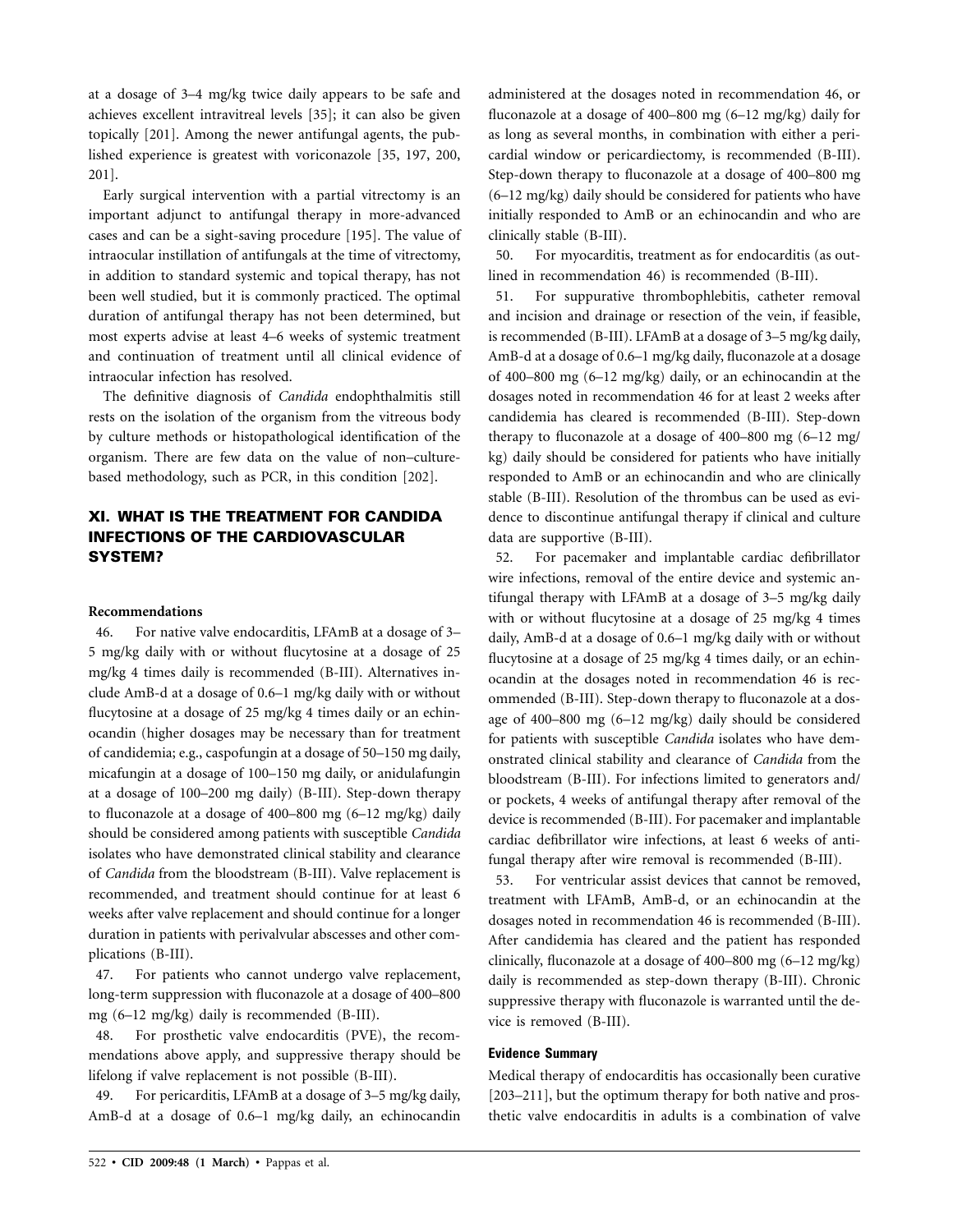replacement and a long course of antifungal therapy [212, 213]. This recommendation is based on anecdotal case reports, case series, and clinical experience. Valve repair and vegetectomy are alternatives to valve replacement. Most of the cases reported in the literature have been treated with AmB-d with or without flucytosine [205, 212–217]. Azoles, usually fluconazole, have been used for completion of therapy. Because of less toxicity and the ability to administer higher dosages, LFAmB are currently favored over AmB-d. A prospective, open-label clinical trial and several case reports show a role for the echinocandins in the treatment of endocarditis [209, 211, 218–224]. Caspofungin at a dosage of 50–150 mg daily has been used successfully; data are limited for the other echinocandins. Higher-thanusual dosages of the echinocandins may be necessary to treat *Candida* endocarditis. Other cases have been reported of successful treatment using caspofungin in combination with LFAmB, fluconazole, or voriconazole [209, 221, 222].

In neonates, medical therapy alone, usually with AmB-d, has been most frequently used [216, 217]. Success rates for the treatment of neonatal *Candida* endocarditis are comparable for those treated medically and those treated with combined medical and surgical therapy [216]. Mural endocarditis, an entity associated with a high failure rate, has been successfully treated with caspofungin combined with voriconazole [222].

Lifelong suppressive therapy with fluconazole at a dosage of 400–800 mg daily has been successfully used after a course of primary therapy in patients for whom cardiac surgery is judged to be unacceptably risky and also has been advocated to prevent late recurrence of *Candida* PVE [221, 225]. Because *Candida* endocarditis has a propensity to relapse months to years later, follow-up should be maintained for several years [214, 215].

Most experience in the treatment of pericarditis is with AmBd or fluconazole, as noted in case reports and small series [226, 227]. A few patients have been cured with only pericardiocentesis and antifungal therapy [226], but the preferred procedures are creation of a pericardial window or pericardiectomy. There are few other data to guide therapy. Antifungal treatment should continue for several months until resolution of signs and symptoms of pericardial inflammation.

AmB**-**d or LFAmB, with or without flucytosine, and voriconazole have all been used successfully to treat myocarditis. Treatment duration may need to be for as long as several months if myocardial abscesses are present [228].

Although most experience treating suppurative thrombophlebitis has been with AmB-d, the Expert Panel supports the use of LFAmB because of decreased nephrotoxicity and the need to treat for prolonged periods. Fluconazole therapy has also been successful in some cases [229, 230]. Any of the agents used for primary treatment of candidemia, including echinocandins and voriconazole, should be effective [231]. Surgical excision of the vein plays an important role in the treatment of peripheral *Candida* thrombophlebitis. When a central vein is involved, surgery is not usually an option. In some cases, systemic anticoagulation or thrombolytic therapy has been used as adjunctive therapy, but there are insufficient data to routinely recommend their use.

There are a few case reports of *Candida* infections of transvenous pacemakers [232, 233] and implantable cardiac defibrillators [234, 235]. Combined surgical and medical therapy is advocated [232, 234, 235]. Medical therapy alone has failed [233]. There is a paucity of data on *Candida* infections of ventricular assist devices, but the Expert Panel feels that suppressive azole therapy after initial AmB or echinocandin therapy is warranted until the device is removed.

# **XII. WHAT IS THE TREATMENT FOR NEONATAL CANDIDIASIS?**

## **Recommendations**

54. AmB-d at a dosage of 1 mg/kg daily is recommended for neonates with disseminated candidiasis (A-II). If urinary tract involvement is excluded, LFAmB at a dosage of 3–5 mg/ kg daily can be used (B-II). Fluconazole at a dosage of 12 mg/ kg daily is a reasonable alternative (B-II). The recommended length of therapy is 3 weeks (B-II).

55. A lumbar puncture and a dilated retinal examination are recommended in neonates with sterile body fluid and/or urine cultures positive for *Candida* species (B-III). Imaging of the genitourinary tract, liver, and spleen should be performed if sterile body fluid cultures have persistently positive results  $(B-III).$ 

56. Echinocandins should be used with caution and generally limited to situations in which resistance or toxicity preclude the use of fluconazole or AmB-d (B-III).

57. Intravascular catheter removal is strongly recommended (A-II).

58. In nurseries with high rates of invasive candidiasis, fluconazole prophylaxis may be considered in neonates with birth weights <1000 g (A-I). Antifungal drug resistance, drug-related toxicity, and neurodevelopmental outcomes should be observed  $(A-III).$ 

## **Evidence Summary**

Neonatal candidiasis differs from invasive disease in older patients. Neonates present with subtle symptoms. The primary risk factors are prematurity and day of life; younger and premature infants are more often infected. Dosing of antifungal agents is substantially different for neonates than it is for older children. Outcomes for neonates differ markedly from those for older patients. Although mortality is lower (∼20%) in neonates, these infants frequently have CNS disease [236]. CNS involvement in the neonate usually manifests as meningoencephalitis and should be assumed to be present in the neonate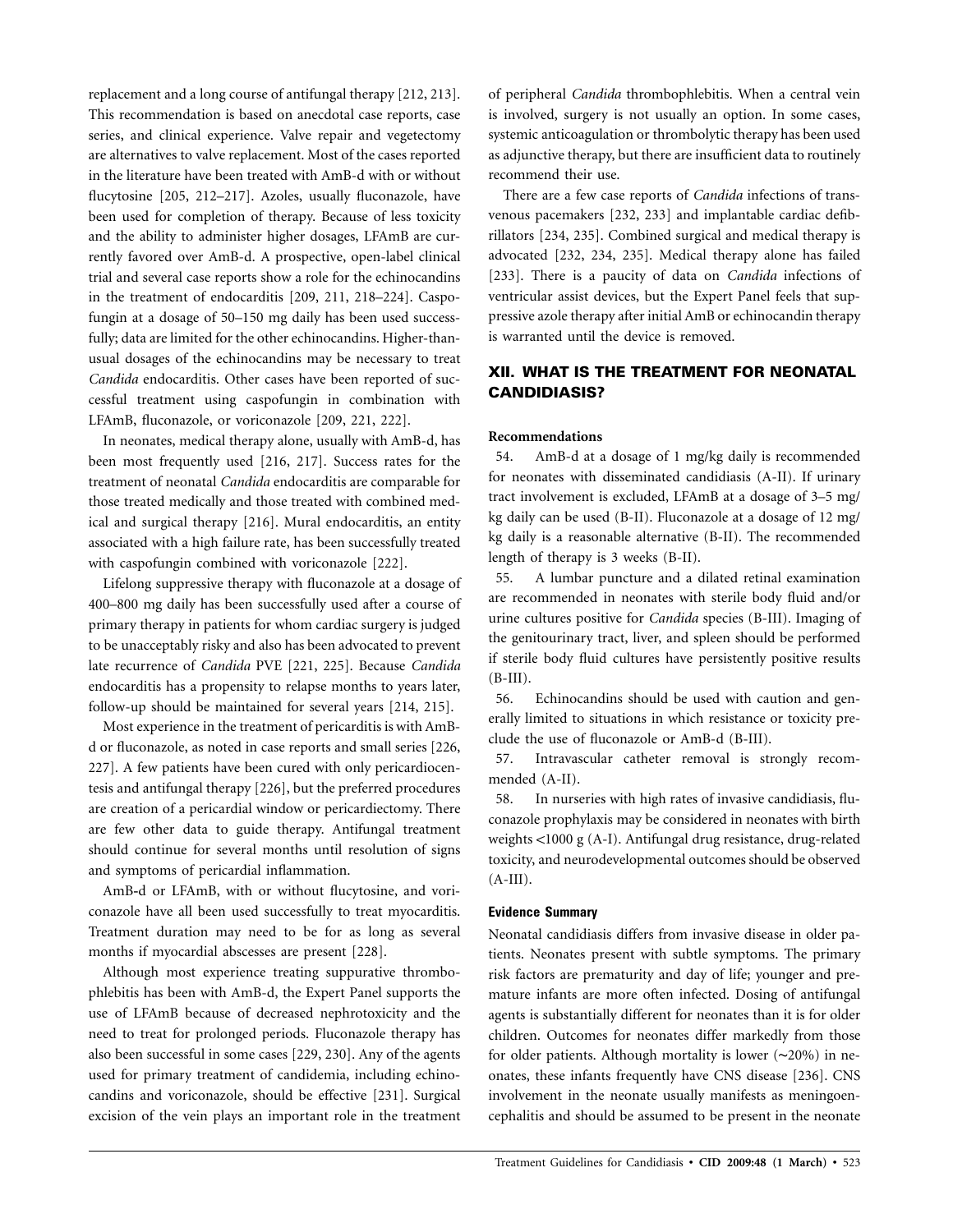with candidemia because of the high incidence of this complication. Neurologic impairment is common in survivors; therefore, careful follow-up of neurodevelopmental parameters is important.

Failure to promptly remove or replace central venous catheters for infants with candidemia places the infant at increased risk of prolonged infection, mortality, and long-term irreversible neurodevelopmental impairment [85, 236]. Removal or replacement of the catheter at an anatomically distinct site should be performed unless contraindicated.

Treatment of neonatal candidiasis with fluconazole and AmB-d has been evaluated in small, single-center trials [237– 239] and in a multi-center cohort study [236]. Fluconazole and AmB-d both appear to be acceptable choices for therapy. The role of flucytosine in neonates with *Candida* meningitis is questionable and is not routinely recommended [181, 236].

Fluconazole prophylaxis at a dosage of 3 mg/kg or 6 mg/kg twice weekly significantly reduces rates of invasive candidiasis in premature neonates in nurseries that have a very high incidence of *Candida* infections. In 2 recent studies, the incidence of candidiasis in the placebo arms were 20% in neonates weighing  $\lt$ 1000 g and 13% in neonates weighing 1000–1500 g [240, 241]. In contrast, most neonatal intensive care units have an incidence of  $<5\%$  in neonates who weigh  $<1000$  g and ∼1% in neonates who weigh 1000–1500 g. Almost 40% of neonatal nurseries have an incidence that is 10-fold less  $\langle$  <2% in neonates who weigh  $\langle 1000 \text{ g} \rangle$  than that reported in the randomized trials [236, 242, 243]. Pharmacokinetic and prospective safety data are very limited for fluconazole in premature infants, and systematic long-term neurologic follow-up data after routine prophylaxis have not been reported. Because there are unknown risks for neurologic and cognitive disorders after fluconazole exposure in neonates, neurodevelopmental parameters should be followed in neonates who receive this agent. The Expert Panel recommends routine fluconazole prophylaxis for premature infants and infants with extremely low birth weights in nurseries that have a high incidence of invasive candidiasis.

# **XIII. WHAT IS THE SIGNIFICANCE OF CANDIDA ISOLATED FROM RESPIRATORY SECRETIONS?**

#### **Recommendation**

59. Growth of *Candida* from respiratory secretions rarely indicates invasive candidiasis and should not be treated with antifungal therapy (A-III)

#### **Evidence Summary**

*Candida* pneumonia and lung abscess are very uncommon [244, 245]. *Candida* colonization of the bronchial tree in critically ill patents who receive mechanical ventilation is common, but the lungs have innate defense mechanisms that render them relatively resistant to tissue invasion by *Candida* species. Only rarely after aspiration of oropharyngeal material does a primary *Candida* pneumonia or abscess develop. More commonly, hematogenously disseminated candidiasis produces lesions in the lung, as well as in other organs. Diagnosis of bona fide *Candida* pneumonia requires histopathological confirmation.

In contrast to pneumonia, colonization of the airway with *Candida* species and/or contamination of the respiratory secretions with oropharyngeal material are extremely common. Unfortunately, a positive culture from respiratory secretions is frequently used as an indication to initiate antifungal therapy in febrile patients who have no other evidence of invasive disease. Multiple prospective and retrospective studies, including autopsy studies, consistently demonstrate the poor predictive value of the growth of *Candida* from respiratory secretions, including bronchoalveolar lavage fluid. Because of the rarity of *Candida* pneumonia, the extremely common finding of *Candida* in respiratory secretions, and the lack of specificity of this finding [246–248], a decision to initiate antifungal therapy should not be made on the basis of respiratory tract culture results alone.

# **XIV. WHAT IS THE TREATMENT FOR NONGENITAL MUCOCUTANEOUS CANDIDIASIS?**

#### **Recommendations: oropharyngeal candidiasis**

60. For mild disease, clotrimazole troches at a dosage of 10 mg 5 times daily, nystatin suspension at a concentration of 100,000 U/mL and a dosage of 4–6 mL 4 times daily, or 1–2 nystatin pastilles (200,000 U each) administered 4 times daily for 7–14 days is recommended (B-II).

61. For moderate to severe disease, oral fluconazole at a dosage of 100–200 mg (3 mg/kg) daily for 7–14 days is recommended (A-I).

62. For fluconazole-refractory disease, either itraconazole solution at a dosage of 200 mg daily or posaconazole suspension at a dosage of 400 mg twice daily for 3 days, then 400 mg daily for up to 28 days, are recommended (A-II). Voriconazole at a dosage of 200 mg twice daily or a 1-mL oral suspension of AmB-d, administered at a dosage of 100 mg/mL 4 times daily, are recommended when treatment with other agents has failed (B-II). Intravenous echinocandin or AmB-d at a dosage of 0.3 mg/kg daily can be used in treating patients with refractory disease (B-II).

63. Chronic suppressive therapy is usually unnecessary for patients with HIV infection (A-I). If suppressive therapy is required, fluconazole at a dosage of 100 mg 3 times weekly is recommended (A-I). Treatment with HAART is recommended to reduce recurrent infections (A-I).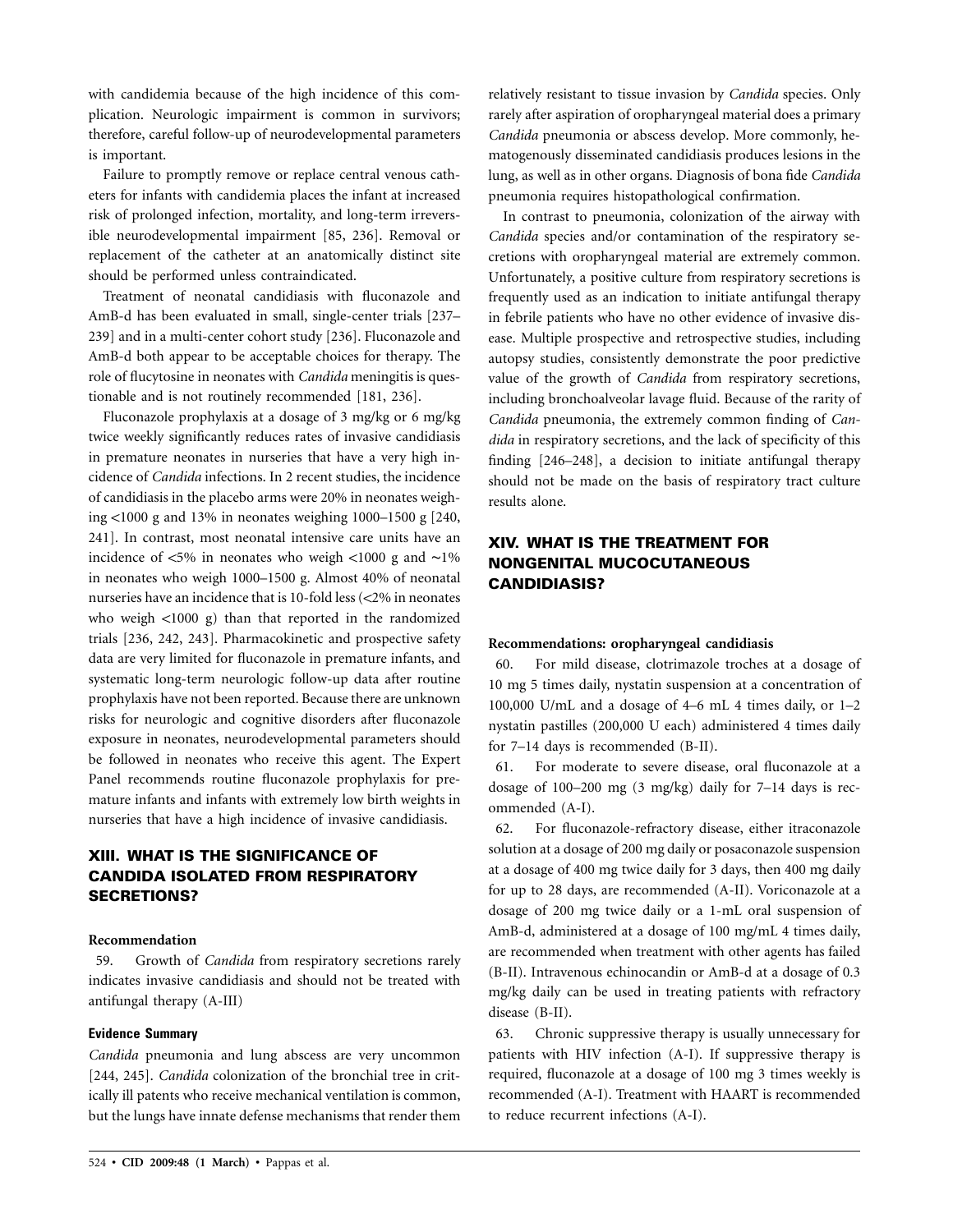64. For denture-related candidiasis, disinfection of the denture, in addition to antifungal therapy, is recommended (B-II).

#### **Recommendations: esophageal candidiasis**

65. Systemic antifungal therapy is always required (A-II). Oral fluconazole at a dosage of 200–400 mg (3–6 mg/kg) daily for 14–21 days is recommended (A-I). Intravenous fluconazole at a dosage of 400 mg (6 mg/kg) daily, AmB-d at a dosage of 0.3–0.7 mg/kg daily, or an echinocandin should be used for patients who cannot tolerate oral therapy (B-II). A diagnostic trial of antifungal therapy is appropriate before performing an endoscopic examination (B-II).

66. For fluconazole-refractory disease, itraconazole solution at a dosage of 200 mg daily, posaconazole suspension at a dosage of 400 mg twice daily, or voriconazole at a dosage of 200 mg twice daily administered intravenously or orally for 14– 21 days is recommended (A-III). Micafungin at a dosage of 150 mg daily, caspofungin at a dosage of 50 mg daily, anidulafungin at a dosage of 200 mg daily, or AmB-d at a dosage of 0.3–0.7 mg/kg daily are acceptable alternatives (B-II).

67. Suppressive therapy with fluconazole at a dosage of 100–200 mg 3 times weekly is recommended for recurrent infections (A-I).

68. In patients with AIDS, treatment with HAART is recommended to reduce recurrent infections (A-I).

#### **Evidence Summary**

Most cases of oropharyngeal and esophageal candidiasis are caused by *C. albicans*, either alone or in mixed infection [249, 250]. Symptomatic infections caused by *C. glabrata* and *C. krusei* alone have been described [251]. Multiple randomized prospective studies of oropharyngeal candidiasis have been performed involving patients with AIDS and patients with cancer. Most patients respond initially to topical therapy [249, 252, 253]. In HIV-infected patients, symptomatic relapses may occur sooner with topical therapy than with fluconazole [252], and resistance may develop with either regimen. Fluconazole and itraconazole solution are superior to ketoconazole and itraconazole capsules [254–256]. A dosage of itraconazole solution of 2.5 mg/kg twice daily has been recommended for pediatric patients  $\geq 5$  years of age [67]. Local effects of oral solutions may be as important as systemic effects. Posaconazole suspension is also as efficacious as fluconazole in patients with AIDS [257].

Recurrent infections typically occur in patients with ongoing immunosuppression, especially those who have AIDS. Longterm suppressive therapy with fluconazole is effective in the prevention of oropharyngeal candidiasis [30, 258, 259]. Longterm suppressive therapy with fluconazole was compared with the episodic use of fluconazole in response to symptomatic disease. Continuous suppressive therapy reduced the relapse rate more effectively than did intermittent therapy, but it was associated with increased microbiological resistance. The frequency of refractory disease was the same for the 2 groups [30]. Oral AmB-d, nystatin, and itraconazole capsules are less effective than fluconazole in preventing oropharyngeal candidiasis [260, 261].

Fluconazole-refractory infections should be treated initially with itraconazole solution. Between 64% and 80% of patients will respond to this therapy [251, 262]. Posaconazole suspension is efficacious in ∼74% of patients with refractory oropharyngeal or esophageal candidiasis [263], and voriconazole may be efficacious for fluconazole-refractory infections [264]. Intravenous caspofungin, micafungin, or anidulafungin are reasonable alternatives to the triazoles [47–50]. Oral or intravenous AmB-d is also effective in some patients [265]. Immunomodulation with adjunctive granulocyte-macrophage colony-stimulating factor [266] and IFN- $\gamma$  [267] have been used for refractory oral candidiasis.

The presence of oropharyngeal candidiasis and dysphagia or odynophagia is predictive of esophageal candidiasis. A therapeutic trial with fluconazole for patients with presumed esophageal candidiasis is a cost-effective alternative to endoscopic examination; most patients with esophageal candidiasis will have resolution of their symptoms within 7 days after the start of therapy [268]. Fluconazole is superior to ketoconazole, itraconazole capsules, and flucytosine; itraconazole solution is comparable to fluconazole for the treatment of esophageal candidiasis [269, 270]. Up to 80% of patients with fluconazolerefractory infections will respond to itraconazole solution [262]. Voriconazole is as efficacious as fluconazole and has shown success in the treatment of cases of fluconazole-refractory disease, but it is associated with a higher rate of adverse events [264, 271].

The echinocandins are associated with relapse rates that are higher than those noted with fluconazole [47-50]. Fluconazolerefractory disease responds to caspofungin, and it is likely that micafungin and anidulafungin are similarly effective. In patients with advanced AIDS, recurrent infections are common, and long-term suppressive therapy with fluconazole is effective in preventing recurrences [30].

In HIV-infected patients, the use of HAART has been associated with decreasing rates of oral carriage of *C. albicans* and reduced frequency of symptomatic oropharyngeal candidiasis [272]. Thus, HAART should be used as adjunctive therapy whenever possible for all HIV-infected patients with oropharyngeal or esophageal candidiasis.

Chronic mucocutaneous candidiasis is a rare condition that is characterized by chronic, persistent onychomycosis and mucocutaneous lesions due to *Candida* species. Some patients have a thymoma or autoimmune polyendocrinopathy syndrome type 1 [273]. Fluconazole should be used as initial therapy for candidiasis in these patients. Response to antifungal therapy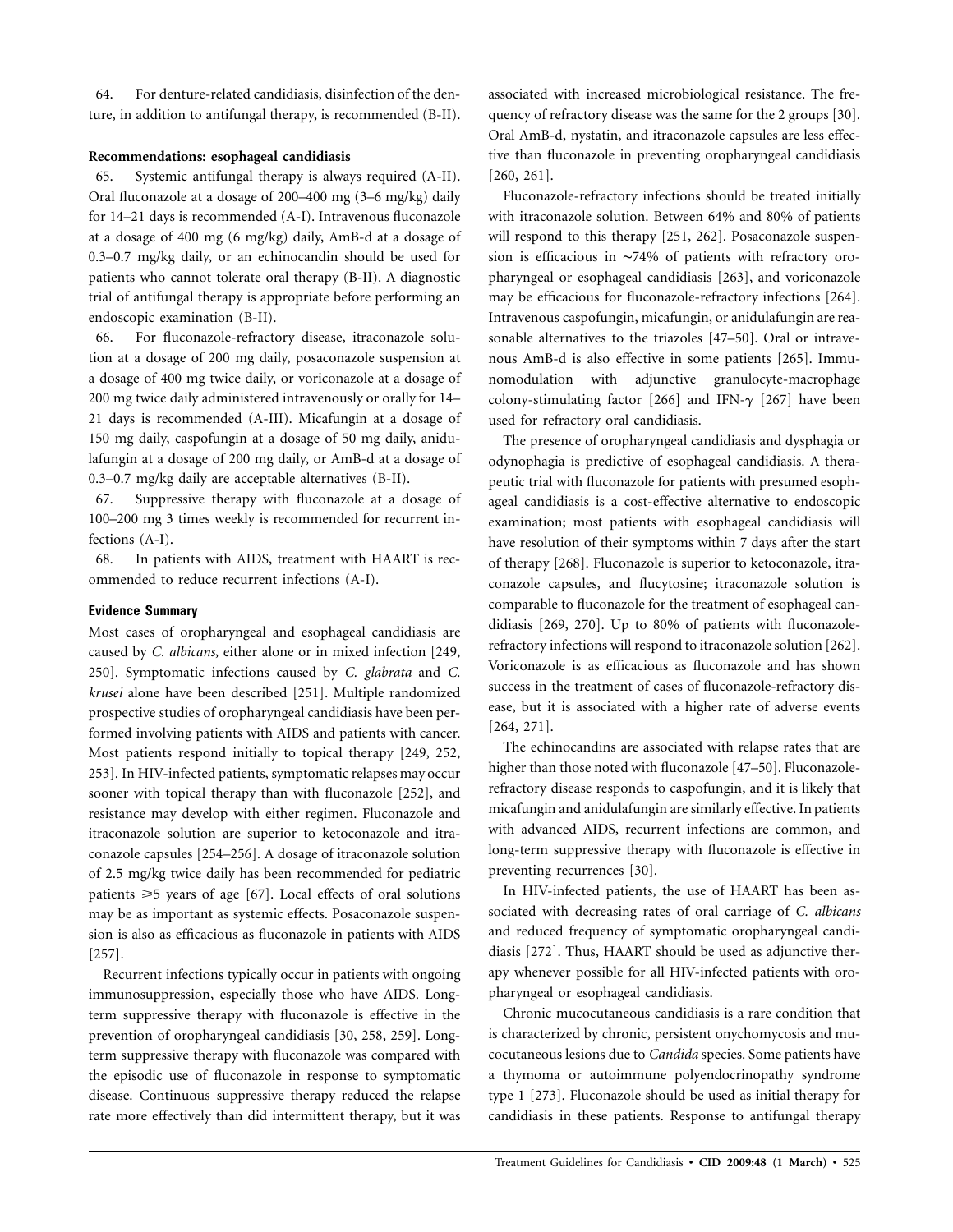may be delayed when there is extensive skin or nail involvement, and relapses almost invariably occur. Thus, most patients require chronic suppressive antifungal therapy. Development of fluconazole-refractory infections is common [274]. Patients with fluconazole-refractory *Candida* infections should be treated similar to patients with AIDS who have fluconazolerefractory infections.

# **XV. SHOULD ANTIFUNGAL PROPHYLAXIS BE USED FOR SOLID-ORGAN TRANSPLANT RECIPIENTS, ICU PATIENTS, NEUTROPENIC PATIENTS RECEIVING CHEMOTHERAPY, AND STEM CELL TRANSPLANT RECIPIENTS AT RISK OF CANDIDIASIS?**

## **Recommendations**

69. For solid-organ transplant recipients, fluconazole at a dosage of 200–400 mg (3–6 mg/kg) daily or LAmB at a dosage of 1–2 mg/kg daily, each for at least 7–14 days, is recommended as postoperative prophylaxis for high-risk liver (A-I), pancreas (B-II), and small bowel (B-III) transplant recipients.

70. For ICU patients, fluconazole at a dosage of 400 mg (6 mg/kg) daily is recommended for high-risk patients in adult units with a high incidence of invasive candidiasis (B-I).

71. For patients with chemotherapy-induced neutropenia, fluconazole at a dosage of 400 mg (6 mg/kg) daily (A-I), posaconazole at a dosage of 200 mg 3 times per day (A-I), or caspofungin at a dosage of 50 mg daily (B-II) is recommended during induction chemotherapy for the duration of neutropenia. Oral itraconazole at a dosage of 200 mg daily is an effective alternative (**A-I**) but offers little advantage and is less well tolerated than these agents.

72. For stem cell transplant recipients with neutropenia, fluconazole at a dosage of 400 mg (6 mg/kg) daily, posaconazole at a dosage of 200 mg 3 times daily, or micafungin at a dosage of 50 mg daily is recommended during the period of risk of neutropenia (A-I).

#### **Evidence Summary**

Patients who undergo liver transplantation who have at least 2 key risk factors, including retransplantation, creatinine level  $>2.0$  mg/dL, choledochojejunostomy, intraoperative use of  $>40$ U of blood products, prolonged intraoperative time  $(1 h)$ , and fungal colonization detected at least 2 days before and 3 days after transplantation have been identified as being at high risk of invasive candidiasis [275, 276]. One retrospective trial using fluconazole [277] and several prospective trials using L-AmB [278] or fluconazole [279, 280] showed reduced rates of invasive fungal infection. The largest study compared fluconazole with placebo, both given for 70 days after surgery, and showed fungal infections in 6% of fluconazole recipients, compared with 23% of placebo recipients [280]. The most recent study

526 • **CID 2009:48 (1 March)** • Pappas et al.

of antifungal prophylaxis in high-risk liver transplant recipients compared L-AmB administered at a dosage of 2 mg/kg/day with placebo for 14 days after transplantation and demonstrated a numerical benefit for L-AmB [281].

The risk of candidiasis among pancreas transplant recipients is probably less than that among liver transplant recipients. However, a retrospective review of 445 consecutive pancreas transplant recipients revealed a 6% frequency of intra-abdominal fungal infection in those who received fluconazole prophylaxis at a dosage of 400 mg/day for 7 days after transplantation, compared with a 10% frequency ( $P =$  not significant) for those who did not receive prophylaxis [282]. There also were significant improvements in 1-year graft survival rate and overall survival among patients without infection. Small bowel transplant recipients are a group at great risk of invasive fungal infection [283]. There are no randomized trials of antifungal prophylaxis among this small group of patients, but most experts agree that fluconazole at a dosage of 400 mg daily (6 mg/ kg daily in children) for at least 2 weeks after transplantation is reasonable. The risk of invasive candidiasis after transplantation of other solid organs, such as kidneys and hearts, appears to be too low to warrant routine prophylaxis [284].

For ICUs that show very high rates of invasive candidiasis, compared with the normal rates of 1%–2%, antifungal prophylaxis may be warranted [285], and selected ICU patients who are at highest risk  $(>10\%)$  of invasive candidiasis may benefit from antifungal prophylaxis [102]. There are 3 randomized, placebo-controlled trials that have shown a reduction in the incidence of invasive candidiasis in single units or single hospitals selecting patients at high risk of infection [286–288]. Recent meta-analyses have confirmed this finding; however, it is important to stress that the primary studies and subsequent analysis have all failed to show a survival benefit associated with this strategy [289, 290]. None of the above studies of antifungal prophylaxis in the ICU have demonstrated increased resistance to fluconazole or major ecological shifts in *Candida* species.

In neutropenic chemotherapy recipients, a meta-analysis of randomized, placebo-controlled trials has shown that systemically active antifungal agents can reduce the number of superficial and invasive *Candida* infections [291]. A randomized controlled trial showed that receipt of posaconazole decreased invasive fungal infections, compared with receipt of fluconazole or itraconazole in patients with chemotherapy-induced neutropenia who had acute leukemia and myelodysplastic syndrome [127], and an open-label study of prophylaxis with caspofungin versus itraconazole in patients with hematologic malignancies undergoing induction chemotherapy found the 2 drugs to be equivalent [292]. A meta-analysis of 13 randomized controlled trials demonstrated the efficacy of itraconazole (administered orally and intravenously) as antifungal prophylaxis in neutropenic patients with hematologic malignacies, but itra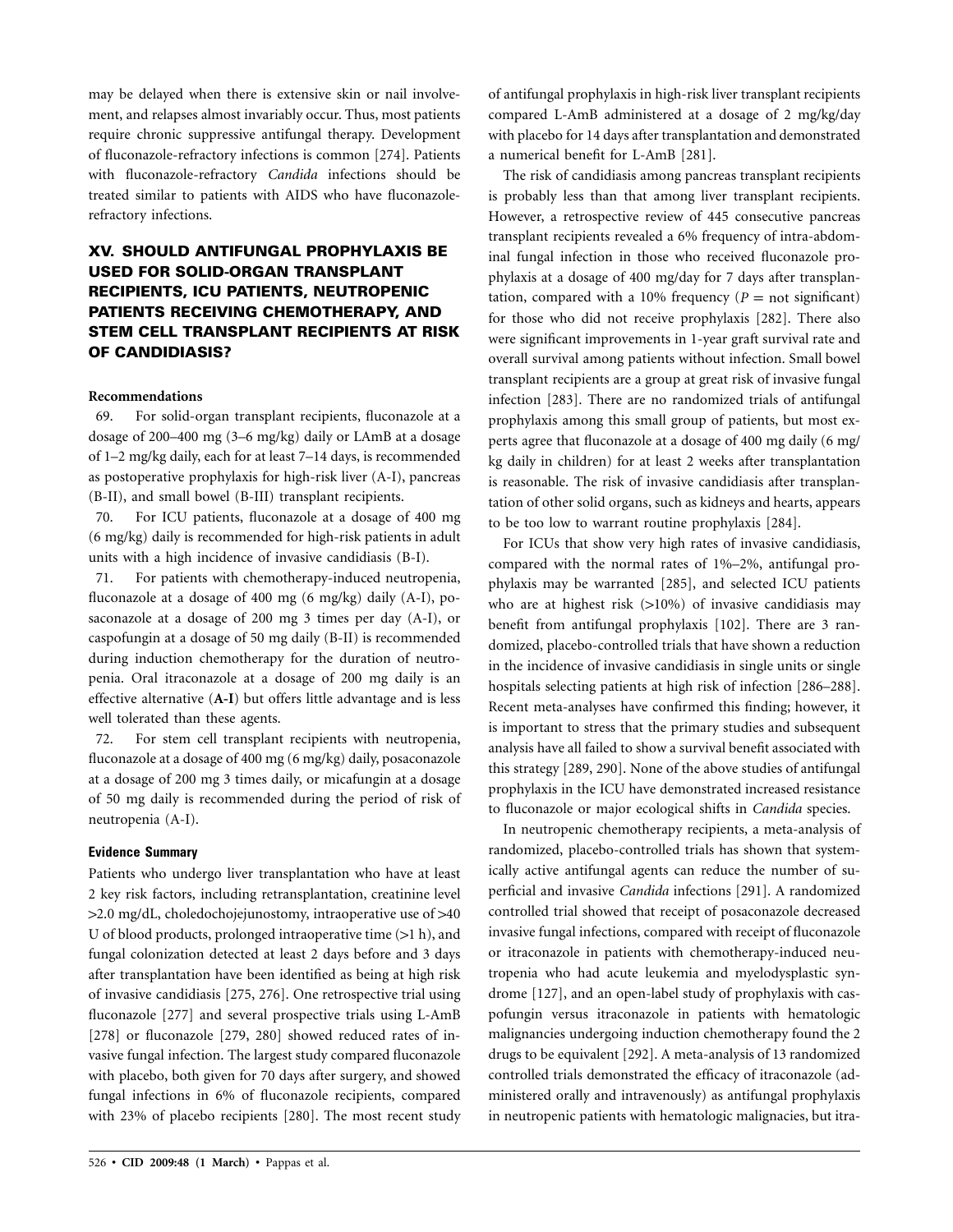conazole offers little advantage over many other antifungal agents and is less well tolerated [293].

In stem cell transplant recipients, micafungin administered at a dosage of 50 mg daily before engraftment significantly reduced episodes of candidiasis, compared with fluconazole administered at a dosage of 400 mg daily, and was associated with a trend toward lower rates of aspergillosis [128]. After transplantation, posaconazole was shown to be more effective than fluconazole in preventing invasive fungal infections in stem cell transplant recipients who had severe graft-versus-host disease [126]. A recently completed randomized, double-blind study that compared fluconazole (400 mg daily) with voriconazole (200 mg twice daily) for 100 days after transplantation as primary antifungal prophylaxis in allogeneic stem cell transplant recipients demonstrated no significant differences in the incidence of invasive fungal infection or fungus-free survival [294]. The usefulness of other potentially active agents, such as itraconazole and AmB, in stem cell transplant recipients is limited by toxicity, drug-drug interactions, logistical issues, or bioavailability [295]. The optimal duration of prophylaxis is not known but should, at a minimum, include the period of risk of neutropenia.

#### **PERFORMANCE MEASURES**

1. All patients with candidemia should undergo a dilated ophthalmological evaluation to exclude *Candida* endophthalmitis. This procedure has direct therapeutic implications, because patients with endophthalmitis may require surgery and local therapy, and patients with disseminated disease require longer courses of systemic therapy. We suggest that this be performed at a time when the candidemia appears to be controlled and when new spread to the eye is unlikely. Neutropenic patients may not manifest visible endophthalmitis until recovery from neutropenia; therefore, ophthalmological examination in neutropenic patients should be performed after recovery of the neutrophil count.

2. Antifungal therapy should be started on all candidemic patients within 24 h after a blood culture positive for yeast. Recent studies stress the importance of addressing a positive blood culture result with prompt initiation of systemic antifungal therapy, because delays are associated with increased mortality.

Follow-up blood cultures should be obtained for all patients with candidemia to ensure clearance of *Candida* from the bloodstream. The Expert Panel recommends that blood cultures be performed daily or every other day until they no longer yield yeast.

# **EXPERT PANEL SPECIALTIES**

The following members of the Expert Panel specialized in infectious diseases: P.G.P. (Chair), C.A.K., D.A., T.F.C., J.E.E., S.G.F., J.F.F., B.-J.K., L.O.-Z., A.C.R., J.H.R., and J.D.S. The following members of the Expert Panel specialized in pediatric infectious diseases: D.K.B. and T.J.W.

#### **Acknowledgments**

The Expert Panel thanks Drs. William Dismukes, Preeti N. Malani, Marcio Nucci, and Coleman Rotstein for their thoughtful review of earlier drafts of the guidelines.

*Financial support.* The Infectious Diseases Society of America.

*Potential conflicts of interest.* P.G.P. has received honoraria and research grants and has served as a consultant to Schering-Plough, Astellas Pharma, Merck, Novartis, Basilea, and Pfizer Pharmaceuticals. D.A. has served as an advisor and received honoraria from Pfizer Pharmaceuticals, Merck, and Astellas Pharma and has received research grants from Astellas Pharma, Pfizer Pharmaceuticals, and the National Institutes of Health. D.K.B. has received research funding from Astellas Pharma, Biosynexus, Associates of Cape Cod, Pfizer, Rockeby, National Institute of Child Health and Human Development, and Thrasher Research Fund and has received organizational grants from AstraZeneca International, Johnson and Johnson, Medicines Company, MedImmune, and Pfizer. T.C. has served as a consultant to Pfizer Pharmaceuticals, Merck, and Novartis and has received honoraria from Pfizer Pharmaceuticals, Merck, Novartis, Schering Plough, and Roche Diagnostics. S.G.F. has received research grants from Pfizer, Amgen, and Merck; has received research funding from the National Institutes of Health and Columbia University; has served as a consultant for Theravance, Forest Pharmaceuticals, and Semorex; and holds stock in NovaDigm Therapeutics. J.F.F. has received honoraria from Pfizer Pharmaceuticals, Merck, and Wyeth. C.A.K. receives royalties from UpToDate and Springer Publisher and has received funding from Merck, the Centers for Disease Control and Prevention, Astellas Pharma, and Romark Laboratories. B.-J.K. has served as a consultant or advisor to Basilea Pharmaceutica, Novartis, Pfizer Pharmaceuticals, and Schering-Plough and has received honoraria from MSD, Pfizer Pharmaceuticals, and Schering-Plough. L.O.-Z. has served as a consultant for Astellas Pharma, Merck, Pfizer Pharmaceuticals, and Viracor; has received honoraria from Gilead, Merck, Pfizer, and Astellas Pharma; and has received research grants from Merck, Pfizer Pharmaceuticals, Astellas Pharma, Basilea Pharmaceutica, Associates of Cape Cod, and Viracor. A.C.R. has served as a consultant or advisor for Pfizer Pharmaceuticals, Astellas Pharma, and Merck; has received honoraria from Pfizer Pharmaceuticals; and has received research grants from Pfizer Pharmaceuticals and Merck. J.E.E. has received research funding from Schering-Plough, Schering, Enzon, Merck, Basilea Pharmaceutica, Pfizer Pharmaceuticals, Astellas Pharma, and Cubist Pharmaceuticals; has been on the scientific advisory boards of Merck, Pfizer, Gilead, Enzon, Cerexa, and Calixia; and is a founder of NovaDigm Therapeutics. J.D.S. has received honoraria from Pfizer Pharmaceuticals, Merck, and KV Pharmaceuticals; has received research funding from Pfizer Pharmaceuticals, Merck, and Astellas Pharma; and has served as a consultant for Merck, Pfizer, and Embil. T.J.W. has received research funding from Astellas Pharma and Vicuron through the Cooperative Research and Development Agreement. J.F.R. is an employee of Astra Zeneca.

#### **References**

- 1. Fridkin SK. The changing face of fungal infections in health care settings. Clin Infect Dis **2005**; 41:1455–60.
- 2. Pappas PG, Rex JH, Lee J, et al. A prospective observational study of candidemia: epidemiology, therapy, and influences on mortality in hospitalized adult and pediatric patients. Clin Infect Dis **2003**; 37: 634–43.
- 3. Tortorano AM, Peman J, Bernhardt H, et al. Epidemiology of candidaemia in Europe: results of 28-month European Confederation of Medical Mycology (ECMM) hospital-based surveillance study. Eur J Clin Microbiol Infect Dis **2004**; 23:317–22.
- 4. Trick WE, Fridkin SK, Edwards JR, Hajjeh RA, Gaynes RP. Secular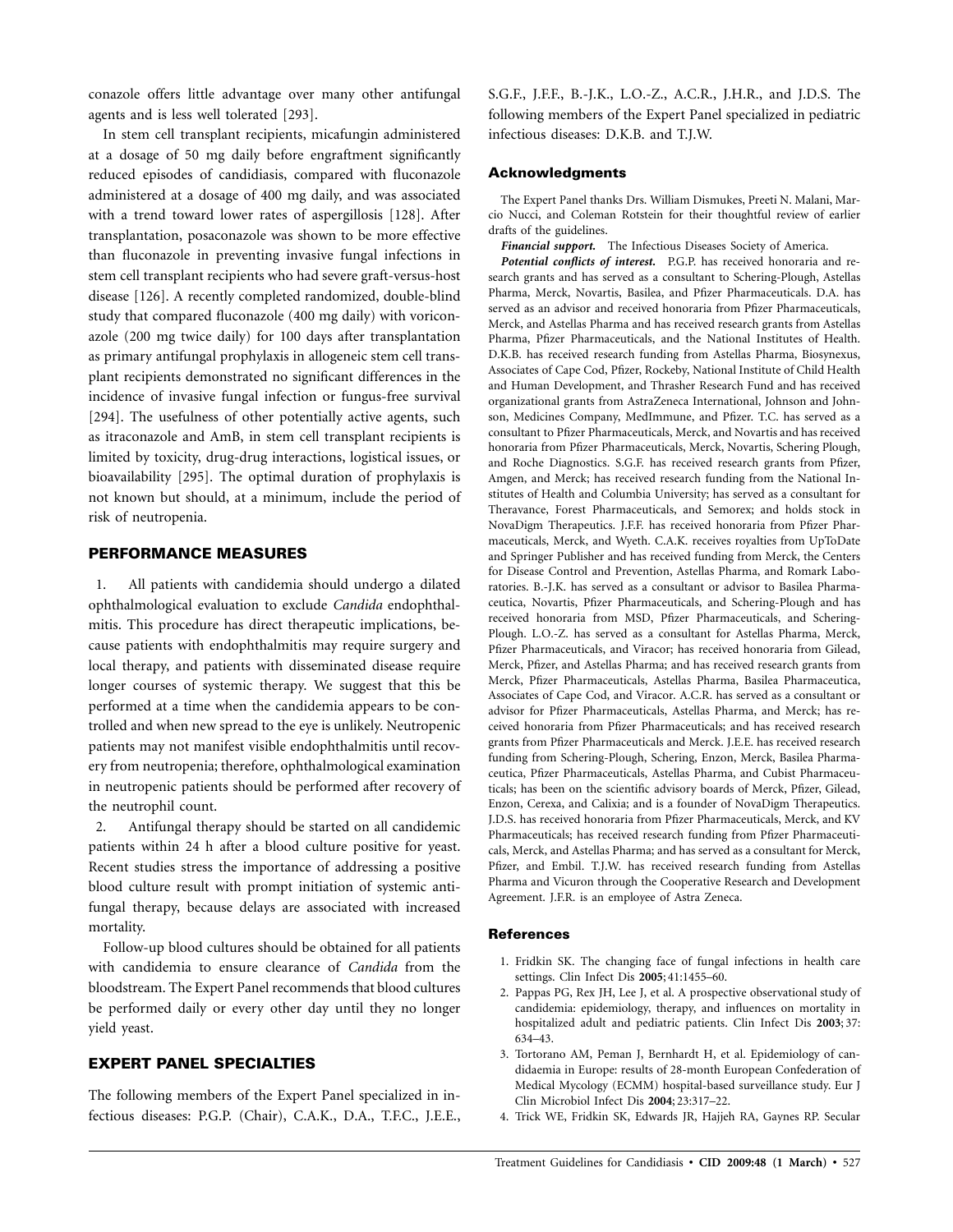trend of hospital-acquired candidemia among intensive care unit patients in the United States during 1989–1999. Clin Infect Dis **2002**; 35:627–30.

- 5. Wisplinghoff H, Bischoff T, Tallent SM, Seifert H, Wenzel RP, Edmond MB. Nosocomial bloodstream infections in US hospitals: analysis of 24,179 cases from a prospective nationwide surveillance study. Clin Infect Dis **2004**; 39:309–17.
- 6. Marr KA, Seidel K, White TC, Bowden RA. Candidemia in allogeneic blood and marrow transplant recipients: evolution of risk factors after the adoption of prophylactic fluconazole. J Infect Dis **2000**; 181: 309–16.
- 7. Viscoli C, Girmenia C, Marinus A, et al. Candidemia in cancer patients: a prospective, multicenter surveillance study by the Invasive Fungal Infection Group (IFIG) of the European Organization for Research and Treatment of Cancer (EORTC). Clin Infect Dis **1999**; 28:1071–9.
- 8. Marchetti O, Bille J, Fluckiger U, et al. Epidemiology of candidemia in Swiss tertiary care hospitals: secular trends, 1991–2000. Clin Infect Dis **2004**; 38:311–20.
- 9. Arendrup MC, Fuursted K, Gahrn-Hansen B, et al. Seminational surveillance of fungemia in Denmark: notably high rates of fungemia and numbers of isolates with reduced azole susceptibility. J Clin Microbiol **2005**; 43:4434–40.
- 10. Richet H, Roux P, Des Champs C, Esnault Y, Andremont A. Candidemia in French hospitals: incidence rates and characteristics. Clin Microbiol Infect **2002**; 8:405–12.
- 11. Gudlaugsson O. Attributable mortality of nosocomial candidemia, revisited. Clin Infect Dis **2003**; 37:1172–7.
- 12. Zaoutis TE, Argon J, Chu J, Berlin JA, Walsh TJ, Feudtner C. The epidemiology and attributable outcomes of candidemia in adults and children hospitalized in the United States: a propensity analysis. Clin Infect Dis **2005**; 41:1232–9.
- 13. Morgan J, Meltzer MI, Plikaytis BD, et al. Excess mortality, hospital stay, and cost due to candidemia: a case-control study using data from population-based candidemia surveillance. Infect Control Hosp Epidemiol **2005**; 26:540–7.
- 14. Field MJ. Institute of Medicine Committee to Advise the Public Health Service on Clinical Practice Guidelines, Clinical Practice Guidelines: Directions for a New Program. Washington, DC: National Academy Press, **1990**.
- 15. Canadian Task Force on the Periodic Health Examination. The periodic health examination. Can Med Assoc J **1979**; 121:1193–254.
- 16. Linden P, Lee L, Walsh TJ. Retrospective analysis of the dosage of amphotericin B lipid complex for the treatment of invasive fungal infections. Pharmacotherapy **1999**; 19:1261–8.
- 17. Walsh TJ, Whitcomb P, Piscitelli S, et al. Safety, tolerance, and pharmacokinetics of amphotericin B lipid complex in children with hepatosplenic candidiasis. Antimicrob Agents Chemother **1997**; 41: 1944–8.
- 18. Deray G. Amphotericin B nephrotoxicity. J Antimicrob Chemother **2002**; 49(Suppl 1):37–41.
- 19. Bowden RA, Cays M, Gooley T, Mamelok RD, van Burik JA. Phase I study of amphotericin B colloidal dispersion for the treatment of invasive fungal infections after marrow transplant. J Infect Dis **1996**; 173:1208–15.
- 20. Walsh TJ, Hiemenz JW, Seibel NL, et al. Amphotericin B lipid complex for invasive fungal infections: analysis of safety and efficacy in 556 cases. Clin Infect Dis **1998**; 26:1383–96.
- 21. Wingard JR. Lipid formulations of amphotericins: are you a lumper or a splitter? Clin Infect Dis **2002**; 35:891–5.
- 22. Agustin J, Lacson S, Raffalli J, Aguero-Rosenfeld ME, Wormser GP. Failure of a lipid amphotericin B preparation to eradicate candiduria: preliminary findings based on three cases. Clin Infect Dis **1999**; 29: 686–7.
- 23. Groll AH, Giri N, Petraitis V, et al. Comparative efficacy and distribution of lipid formulations of amphotericin B in experimental *Can-*

*dida albicans* infection of the central nervous system. J Infect Dis **2000**; 182:274–82.

- 24. Bates DW, Su L, Yu DT, et al. Mortality and costs of acute renal failure associated with amphotericin B therapy. Clin Infect Dis **2001**; 32: 686–93.
- 25. Pfaller MA, Diekema DJ, Sheehan DJ. Interpretive breakpoints for fluconazole and *Candida* revisited: a blueprint for the future of antifungal susceptibility testing. Clin Microbiol Rev **2006**; 19:435–47.
- 26. Espinel-Ingroff A, Barchiesi F, Cuenca-Estrella M, et al. International and multicenter comparison of EUCAST and CLSI M27-A2 broth microdilution methods for testing susceptibilities of *Candida* spp. to fluconazole, itraconazole, posaconazole, and voriconazole. J Clin Microbiol **2005**; 43:3884–9.
- 27. Rex JH, Bennett JE, Sugar AM, et al. A randomized trial comparing fluconazole with amphotericin B for the treatment of candidemia in patients without neutropenia. Candidemia Study Group and the National Institute. N Engl J Med **1994**; 331:1325–30.
- 28. Rex JH, Pappas PG, Karchmer AW, et al. A randomized and blinded multicenter trial of high-dose fluconazole plus placebo versus fluconazole plus amphotericin B as therapy for candidemia and its consequences in nonneutropenic subjects. Clin Infect Dis **2003**; 36: 1221–8.
- 29. Sobel JD, Kapernick PS, Zervos M, et al. Treatment of complicated *Candida vaginitis:* comparison of single and sequential doses of fluconazole. Am J Obstet Gynecol **2001**;185:363–9.
- 30. Goldman M, Cloud GA, Wade KD, et al. A randomized study of the use of fluconazole in continuous versus episodic therapy in patients with advanced HIV infection and a history of oropharyngeal candidiasis: AIDS Clinical Trials Group Study 323/Mycoses Study Group Study 40. Clin Infect Dis **2005**; 41:1473–80.
- 31. Arndt CA, Walsh TJ, McCully CL, Balis FM, Pizzo PA, Poplack DG. Fluconazole penetration into cerebrospinal fluid: implications for treating fungal infections of the central nervous system. J Infect Dis **1988**; 157:178–80.
- 32. Eichel M, Just-Nubling G, Helm EB, Stille W. Itraconazole suspension in the treatment of HIV-infected patients with fluconazole-resistant oropharyngeal candidiasis and esophagitis. Mycoses **1996**; 39(Suppl 1):102–6.
- 33. Lange D, Pavao JH, Wu J, Klausner M. Effect of a cola beverage on the bioavailability of itraconazole in the presence of H2 blockers. J Clin Pharmacol **1997**; 37:535–40.
- 34. Van Peer A, Woestenborghs R, Heykants J, Gasparini R, Gauwenbergh G. The effects of food and dose on the oral systemic availability of itraconazole in healthy subjects. Eur J Clin Pharmacol **1989**; 36:423–6.
- 35. Hariprasad SM, Mieler WF, Holz ER, et al. Determination of vitreous, aqueous, and plasma concentration of orally administered voriconazole in humans. Arch Ophthalmol **2004**; 122:42–7.
- 36. Lutsar I, Roffey S, Troke P. Voriconazole concentrations in the cerebrospinal fluid and brain tissue of guinea pigs and immunocompromised patients. Clin Infect Dis **2003**; 37:728–32.
- 37. Leveque D, Nivoix Y, Jehl F, Herbrecht R. Clinical pharmacokinetics of voriconazole. Int J Antimicrob Agents **2006**; 27:274–84.
- 38. von Mach MA, Burhenne J, Weilemann LS. Accumulation of the solvent vehicle sulphobutylether beta cyclodextrin sodium in critically ill patients treated with intravenous voriconazole under renal replacement therapy. BMC Clin Pharmacol **2006**; 6:6.
- 39. Smith J, Safdar N, Knasinski V, et al. Voriconazole therapeutic drug monitoring. Antimicrob Agents Chemother **2006**; 50:1570–2.
- 40. Ikeda Y, Umemura K, Kondo K, Sekiguchi K, Miyoshi S, Nakashima M. Pharmacokinetics of voriconazole and cytochrome P450 2C19 genetic status. Clin Pharmacol Ther **2004**; 75:587–8.
- 41. Courtney R, Pai S, Laughlin M, Lim J, Batra V. Pharmacokinetics, safety, and tolerability of oral posaconazole administered in single and multiple doses in healthy adults. Antimicrob Agents Chemother **2003**; 47:2788–95.
- 42. Chandrasekar PH, Sobel JD. Micafungin: a new echinocandin. Clin Infect Dis **2006**; 42:1171–8.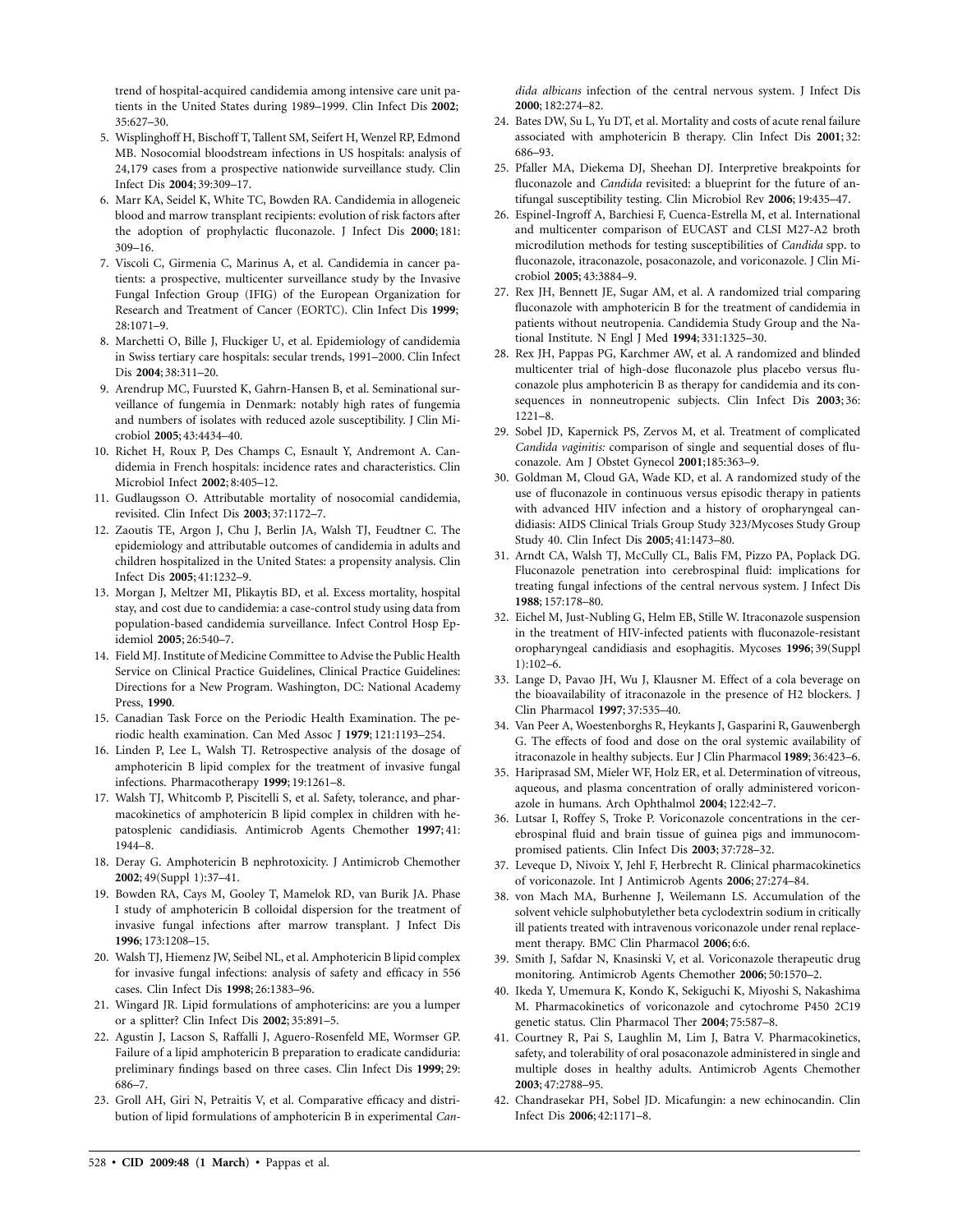- 43. Vazquez JA, Sobel JD. Anidulafungin: a novel echinocandin. Clin Infect Dis **2006**; 43:215–22.
- 44. Deresinski SC, Stevens DA. Caspofungin. Clin Infect Dis **2003**; 36: 1445–57.
- 45. Walsh TJ. Echinocandins—an advance in the primary treatment of invasive candidiasis. N Engl J Med **2002**; 347:2070–2.
- 46. Bennett JE. Echinocandins for candidemia in adults without neutropenia. N Engl J Med **2006**; 355:1154–9.
- 47. Villanueva A, Arathoon EG, Gotuzzo E, Berman RS, DiNubile MJ, Sable CA. A randomized double-blind study of caspofungin versus amphotericin for the treatment of candidal esophagitis. Clin Infect Dis **2001**; 33:1529–35.
- 48. Villanueva A, Gotuzzo E, Arathoon EG, et al. A randomized doubleblind study of caspofungin versus fluconazole for the treatment of esophageal candidiasis. Am J Med **2002**; 113:294–9.
- 49. de Wet N, Llanos-Cuentas A, Suleiman J, et al. A randomized, doubleblind, parallel-group, dose-response study of micafungin compared with fluconazole for the treatment of esophageal candidiasis in HIVpositive patients. Clin Infect Dis **2004**; 39:842–9.
- 50. Krause DS, Simjee AE, van Rensburg C, et al. A randomized, doubleblind trial of anidulafungin versus fluconazole for the treatment of esophageal candidiasis. Clin Infect Dis **2004**; 39:770–5.
- 51. Mora-Duarte J, Betts R, Rotstein C, et al. Comparison of caspofungin and amphotericin B for invasive candidiasis. N Engl J Med **2002**; 347: 2020–9.
- 52. Kuse ER, Chetchotisakd P, da Cunha CA, et al. Micafungin versus liposomal amphotericin B for candidaemia and invasive candidosis: a phase III randomised double-blind trial. Lancet **2007**; 369:1519–27.
- 53. Reboli AC, Rotstein C, Pappas PG, et al. Anidulafungin versus fluconazole for invasive candidiasis. N Engl J Med **2007**; 356:2472–82.
- 54. Pappas PG, Rotstein CM, Betts RF, et al. Micafungin versus caspofungin for treatment of candidemia and other forms of invasive candidiasis. Clin Infect Dis **2007**; 45:883–93.
- 55. Schonebeck J, Polak A, Fernex M, Scholer HJ. Pharmacokinetic studies on the oral antimycotic agent 5-fluorocytosine in individuals with normal and impaired kidney function. Chemotherapy **1973**; 18: 321–36.
- 56. Stamm AM, Diasio RB, Dismukes WE, et al. Toxicity of amphotericin B plus flucytosine in 194 patients with cryptococcal meningitis. Am J Med **1987**; 83:236–42.
- 57. Groll AH, Piscitelli SC, Walsh TJ. Clinical pharmacology of systemic antifungal agents: a comprehensive review of agents in clinical use, current investigational compounds, and putative targets for antifungal drug development. Adv Pharmacol **1998**; 44:343–500.
- 58. Steinbach WJ. Antifungal agents in children. Pediatr Clin North Am **2005**; 52:895–915.
- 59. van den Anker JN, van Popele NM, Sauer PJ. Antifungal agents in neonatal systemic candidiasis. Antimicrob Agents Chemother **1995**; 39:1391–7.
- 60. Juster-Reicher A, Leibovitz E, Linder N, et al. Liposomal amphotericin B (AmBisome) in the treatment of neonatal candidiasis in very low birth weight infants. Infection **2000**; 28:223–6.
- 61. Baley JE, Meyers C, Kliegman RM, Jacobs MR, Blumer JL. Pharmacokinetics, outcome of treatment, and toxic effects of amphotericin B and 5-fluorocytosine in neonates. J Pediatr **1990**; 116:791–7.
- 62. Lee JW, Seibel NL, Amantea M, Whitcomb P, Pizzo PA, Walsh TJ. Safety and pharmacokinetics of fluconazole in children with neoplastic diseases. J Pediatr **1992**; 120:987–93.
- 63. Saxen H, Hoppu K, Pohjavuori M. Pharmacokinetics of fluconazole in very low birth weight infants during the first two weeks of life. Clin Pharmacol Ther **1993**; 54:269–77.
- 64. Seay RE, Larson TA, Toscano JP, Bostrom BC, O'Leary MC, Uden DL. Pharmacokinetics of fluconazole in immune-compromised children with leukemia or other hematologic diseases. Pharmacotherapy **1995**; 15:52–8.
- 65. Wade KC, Wu D, Kaufman DA, et al. Population pharmacokinetics

of fluconazole in young infants. Antimicrob Agents Chemother **2008**; 52:4043–9.

- 66. de Repentigny L, Ratelle J, Leclerc JM, et al. Repeated-dose pharmacokinetics of an oral solution of itraconazole in infants and children. Antimicrob Agents Chemother **1998**; 42:404–8.
- 67. Groll AH, Wood L, Roden M, et al. Safety, pharmacokinetics, and pharmacodynamics of cyclodextrin itraconazole in pediatric patients with oropharyngeal candidiasis. Antimicrob Agents Chemother **2002**; 46:2554–63.
- 68. Walsh TJ, Karlsson MO, Driscoll T, et al. Pharmacokinetics and safety of intravenous voriconazole in children after single- or multiple-dose administration. Antimicrob Agents Chemother **2004**; 48:2166–72.
- 69. Steinbach WJ, Benjamin DK. New antifungal agents under development in children and neonates. Curr Opin Infect Dis **2005**; 18: 484–9.
- 70. Seibel NL, Schwartz C, Arrieta A, et al. Safety, tolerability, and pharmacokinetics of Micafungin (FK463) in febrile neutropenic pediatric patients. Antimicrob Agents Chemother **2005**; 49:3317–24.
- 71. Heresi GP, Gerstmann DR, Reed MD, et al. The pharmacokinetics and safety of micafungin, a novel echinocandin, in premature infants. Pediatr Infect Dis J **2006**; 25:1110–5.
- 72. Benjamin DK Jr, Driscoll T, Seibel NL, et al. Safety and pharmacokinetics of intravenous anidulafungin in children with neutropenia at high risk for invasive fungal infections. Antimicrob Agents Chemother **2006**; 50:632–8.
- 73. Smith PB. Pharmacokinetics of an elevated dosage of micafungin in premature neonates. Ped Infect Dis J (in press).
- 74. Moudgal VV, Sobel JD. Antifungal drugs in pregnancy: a review. Expert Opin Drug Saf **2003**; 2:475–83.
- 75. Pascual A, Calandra T, Bolay S, Buclin T, Bille J, Marchetti O. Voriconazole therapeutic drug monitoring in patients with invasive mycoses improves efficacy and safety outcomes. Clin Infect Dis **2008**; 46:201–11.
- 76. Clinical and Laboratory Standards Institute (CLSI). Reference method for broth dilution antifungal susceptibility testing of yeasts: Approved standard, 3rd. ed. CLSI document M27-A3. Wayne, PA: CLSI, **2008**.
- 77. Morrell M, Fraser VJ, Kollef MH. Delaying the empiric treatment of *Candida* bloodstream infection until positive blood culture results are obtained: a potential risk factor for hospital mortality. Antimicrob Agents Chemother **2005**; 49:3640–5.
- 78. Garey KW, Rege M, Pai MP, et al. Time to initiation of fluconazole therapy impacts mortality in patients with candidemia: a multi-institutional study. Clin Infect Dis **2006**; 43:25–31.
- 79. Kullberg BJ, Sobel JD, Ruhnke M, et al. Voriconazole versus a regimen of amphotericin B followed by fluconazole for candidaemia in nonneutropenic patients: a randomised non-inferiority trial. Lancet **2005**; 366:1435–42.
- 80. Wiederhold NP, Lewis RE. The echinocandin antifungals: an overview of the pharmacology, spectrum and clinical efficacy. Expert Opin Investig Drugs **2003**; 12:1313–33.
- 81. Pfaller MA, Diekema DJ. Epidemiology of invasive candidiasis: a persistent public health problem. Clin Microbiol Rev **2007**; 20:133–63.
- 82. Nguyen MH, Peacock JE Jr, Tanner DC, et al. Therapeutic approaches in patients with candidemia: evaluation in a multicenter, prospective, observational study. Arch Intern Med **1995**; 155:2429–35.
- 83. Rex JH, Bennett JE, Sugar AM, et al. Intravascular catheter exchange and duration of candidemia. NIAID Mycoses Study Group and the Candidemia Study Group. Clin Infect Dis **1995**; 21:994–6.
- 84. Luzzati R, Amalfitano G, Lazzarini L, et al. Nosocomial candidemia in non-neutropenic patients at an Italian tertiary care hospital. Eur J Clin Microbiol Infect Dis **2000**; 19:602–7.
- 85. Karlowicz MG, Hashimoto LN, Kelly RE Jr, Buescher ES. Should central venous catheters be removed as soon as candidemia is detected in neonates? Pediatrics **2000**; 106:E63.
- 86. Nucci M, Anaissie E. Revisiting the source of candidemia: skin or gut? Clin Infect Dis **2001**; 33:1959–67.
- 87. Anaissie EJ, Rex JH, Uzun O, Vartivarian S. Predictors of adverse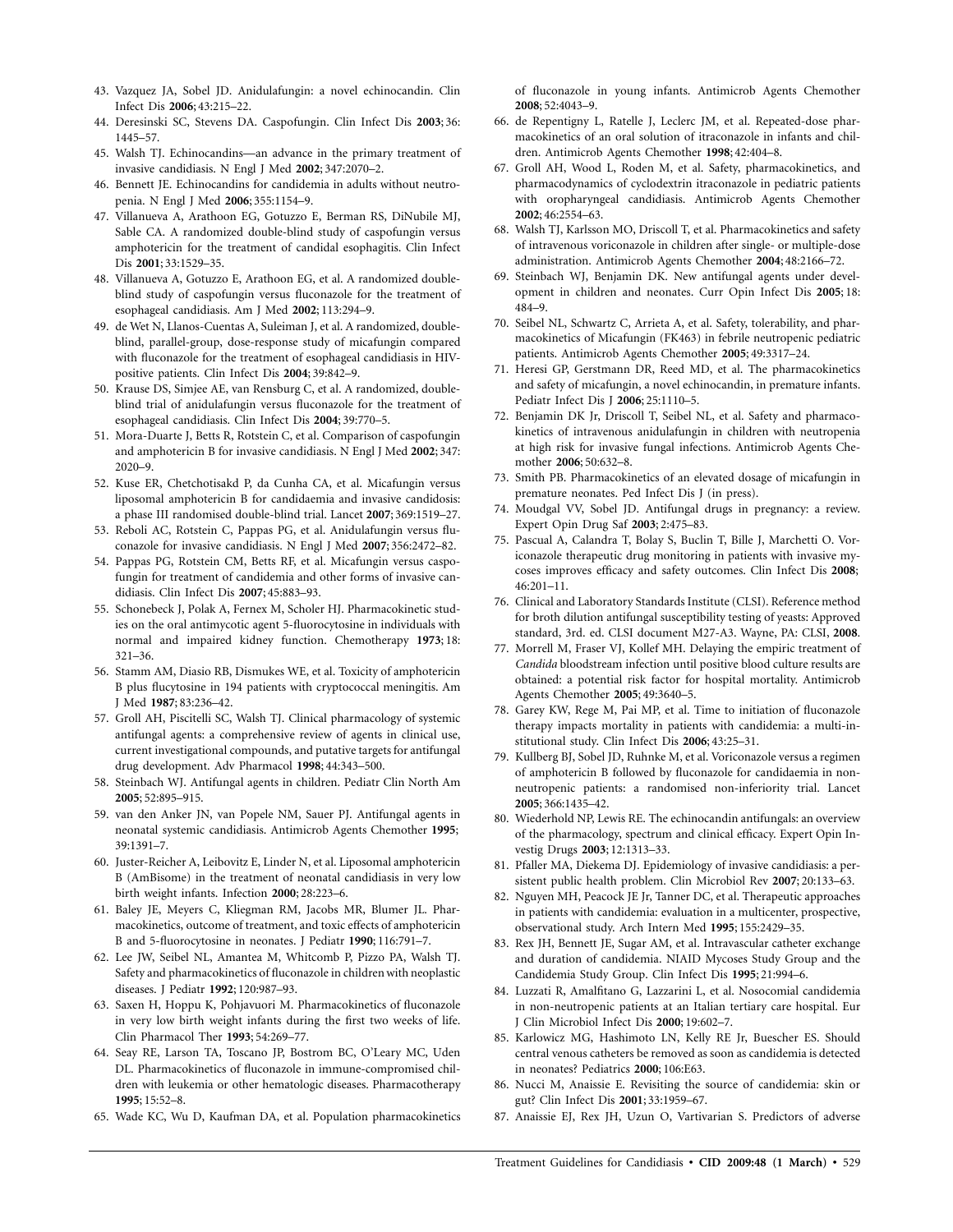outcome in cancer patients with candidemia. Am J Med **1998**; 104: 238–45.

- 88. Anaissie EJ, Vartivarian SE, Abi-Said D, et al. Fluconazole versus amphotericin B in the treatment of hematogenous candidiasis: a matched cohort study. Am J Med **1996**; 101:170–6.
- 89. Betts R, Glasmacher A, Maertens J, et al. Efficacy of caspofungin against invasive *Candida* or invasive *Aspergillus* infections in neutropenic patients. Cancer **2006**; 106:466–73.
- 90. Walsh TJ, Finberg RW, Arndt C, et al. Liposomal amphotericin B for empirical therapy in patients with persistent fever and neutropenia. National Institute of Allergy and Infectious Diseases Mycoses Study Group. N Engl J Med **1999**; 340:764–71.
- 91. Walsh TJ, Teppler H, Donowitz GR, et al. Caspofungin versus liposomal amphotericin B for empirical antifungal therapy in patients with persistent fever and neutropenia. N Engl J Med **2004**; 351: 1391–402.
- 92. Walsh TJ, Pappas P, Winston DJ, et al. Voriconazole compared with liposomal amphotericin B for empirical antifungal therapy in patients with neutropenia and persistent fever. N Engl J Med **2002**; 346:225–34.
- 93. Pittet D, Monod M, Suter PM, Frenk E, Auckenthaler R. *Candida* colonization and subsequent infections in critically ill surgical patients. Ann Surg **1994**; 220:751–8.
- 94. Wey SB, Mori M, Pfaller MA, Woolson RF, Wenzel RP. Risk factors for hospital-acquired candidemia: a matched case-control study. Arch Intern Med **1989**; 149:2349–53.
- 95. Calandra T, Bille J, Schneider R, Mosimann F, Francioli P. Clinical significance of *Candida* isolated from peritoneum in surgical patients. Lancet **1989**; 2:1437–40.
- 96. Blumberg HM, Jarvis WR, Soucie JM, et al. Risk factors for candidal bloodstream infections in surgical intensive care unit patients: the NEMIS prospective multicenter study. The National Epidemiology of Mycosis Survey. Clin Infect Dis **2001**; 33:177–86.
- 97. Puzniak L, Teutsch S, Powderly W, Polish L. Has the epidemiology of nosocomial candidemia changed? Infect Control Hosp Epidemiol **2004**; 25:628–33.
- 98. Leleu G, Aegerter P, Guidet B. Systemic candidiasis in intensive care units: a multicenter, matched-cohort study. J Crit Care **2002**; 17: 168–75.
- 99. Sandven P, Giercksky KE. Yeast colonization in surgical patients with intra-abdominal perforations. Eur J Clin Microbiol Infect Dis **2001**; 20:475–81.
- 100. Leon C, Ruiz-Santana S, Saavedra P, et al. A bedside scoring system ("*Candida* score") for early antifungal treatment in nonneutropenic critically ill patients with *Candida* colonization. Crit Care Med **2006**; 34:730–7.
- 101. Paphitou NI, Ostrosky-Zeichner L, Rex JH. Rules for identifying patients at increased risk for candidal infections in the surgical intensive care unit: approach to developing practical criteria for systematic use in antifungal prophylaxis trials. Med Mycol **2005**; 43:235–43.
- 102. Ostrosky-Zeichner L, Sable C, Sobel J, et al. Multicenter retrospective development and validation of a clinical prediction rule for nosocomial invasive candidiasis in the intensive care setting. Eur J Clin Microbiol Infect Dis **2007**; 26:271–6.
- 103. Sendid B, Jouault T, Coudriau R, et al. Increased sensitivity of mannanemia detection tests by joint detection of  $\alpha$ - and  $\beta$ -linked oligomannosides during experimental and human systemic candidiasis. J Clin Microbiol **2004**; 42:164–71.
- 104. Ostrosky-Zeichner L, Alexander BD, Kett DH, et al. Multicenter clinical evaluation of the (1-3)  $\beta$ -D-glucan assay as an aid to diagnosis of fungal infections in humans. Clin Infect Dis **2005**; 41:654–9.
- 105. Obayashi T. Reappraisal of the serum  $(1\rightarrow 3)$ - $\beta$ -D-glucan assay for the diagnosis of invasive fungal infections: a study basd on autopsy cases from 6 years. Clin Infect Dis **2008**; 46:1864–70.
- 106. Odabasi Z, Mattiuzzi G, Estey E, et al. Beta-D-glucan as a diagnostic adjunct for invasive fungal infections: validation, cutoff development, and performance in patients with acute myelogenous leukemia and myelodysplastic syndrome. Clin Infect Dis **2004**; 39:199–205.
- 107. McMullen R, Metwally L, Coyle, PV, et al. A prospective clinical trial of a real-time PCR assay for the diagnosis of candidemia in nonneutropenic, critically ill adults. Clin Infect Dis **2008**; 46:890–6.
- 108. Piarroux R, Grenouillet F, Balvay P, et al. Assessment of preemptive treatment to prevent severe candidiasis in critically ill surgical patients. Crit Care Med **2004**; 32:2443–9.
- 109. Shan YS, Sy ED, Wang ST, Lee JC, Lin PW. Early presumptive therapy with fluconazole for occult *Candida* infection after gastrointestinal surgery. World J Surg **2006**; 30:119–26.
- 110. Schuster MG, Edwards JE Jr, Sobel JD, et al. Empirical fluconazole versus placebo for intensive care unit patients: a randomized trial. Ann Intern Med **2008**; 149:83–90.
- 111. Hughes WT, Armstrong D, Bodey GP, et al. 2002 Guidelines for the use of antimicrobial agents in neutropenic patients with cancer. Clin Infect Dis **2002**; 34:730–51.
- 112. Pizzo PA, Robichaud KJ, Gill FA, Witebsky FG. Empiric antibiotic and antifungal therapy for cancer patients with prolonged fever and granulocytopenia. Am J Med **1982**; 72:101–11.
- 113. Empiric antifungal therapy in febrile granulocytopenic patients. EORTC International Antimicrobial Therapy Cooperative Group. Am J Med **1989**; 86:668–72.
- 114. Caillot D, Casasnovas O, Bernard A, et al. Improved management of invasive pulmonary aspergillosis in neutropenic patients using early thoracic computed tomographic scan and surgery. J Clin Oncol **1997**; 15:139–47.
- 115. Caillot D, Couaillier JF, Bernard A, et al. Increasing volume and changing characteristics of invasive pulmonary aspergillosis on sequential thoracic computed tomography scans in patients with neutropenia. J Clin Oncol **2001**; 19:253–9.
- 116. Maertens J, Verhaegen J, Lagrou K, Van Eldere J, Boogaerts M. Screening for circulating galactomannan as a noninvasive diagnostic tool for invasive aspergillosis in prolonged neutropenic patients and stem cell transplantation recipients: a prospective validation. Blood **2001**; 97:1604–10.
- 117. Prella M, Bille J, Pugnale M, et al. Early diagnosis of invasive candidiasis with mannan antigenemia and antimannan antibodies. Diagn Microbiol Infect Dis **2005**; 51:95–101.
- 118. Senn L, Robinson JO, Schmidt S, et al. 1,3- $\beta$ -D-glucan antigenemia for early diagnosis of invasive fungal infections in neutropenic patients with acute leukemia. Clin Infect Dis **2008**; 46:878–85.
- 119. Maertens J, Theunissen K, Verhoef G, et al. Galactomannan and computed tomography–based preemptive antifungal therapy in neutropenic patients at high risk for invasive fungal infection: a prospective feasibility study. Clin Infect Dis **2005**; 41:1242–50.
- 120. White MH, Bowden RA, Sandler ES, et al. Randomized, double-blind clinical trial of amphotericin B colloidal dispersion vs. amphotericin B in the empirical treatment of fever and neutropenia. Clin Infect Dis **1998**; 27:296–302.
- 121. Wingard JR, White MH, Anaissie E, Raffalli J, Goodman J, Arrieta A. A randomized, double-blind comparative trial evaluating the safety of liposomal amphotericin B versus amphotericin B lipid complex in the empirical treatment of febrile neutropenia. L Amph/ABLC Collaborative Study Group. Clin Infect Dis **2000**; 31:1155–63.
- 122. Winston DJ, Hathorn JW, Schuster MG, Schiller GJ, Territo MC. A multicenter, randomized trial of fluconazole versus amphotericin B for empiric antifungal therapy of febrile neutropenic patients with cancer. Am J Med **2000**; 108:282–9.
- 123. Malik IA, Moid I, Aziz Z, Khan S, Suleman M. A randomized comparison of fluconazole with amphotericin B as empiric anti-fungal agents in cancer patients with prolonged fever and neutropenia. Am J Med **1998**; 105:478–83.
- 124. Viscoli C, Castagnola E, Van Lint MT, et al. Fluconazole versus amphotericin B as empirical antifungal therapy of unexplained fever in granulocytopenic cancer patients: a pragmatic, multicentre, prospective and randomised clinical trial. Eur J Cancer **1996**; 32A:814–20.
- 125. Boogaerts M, Winston DJ, Bow EJ, et al. Intravenous and oral itraconazole versus intravenous amphotericin B deoxycholate as empirical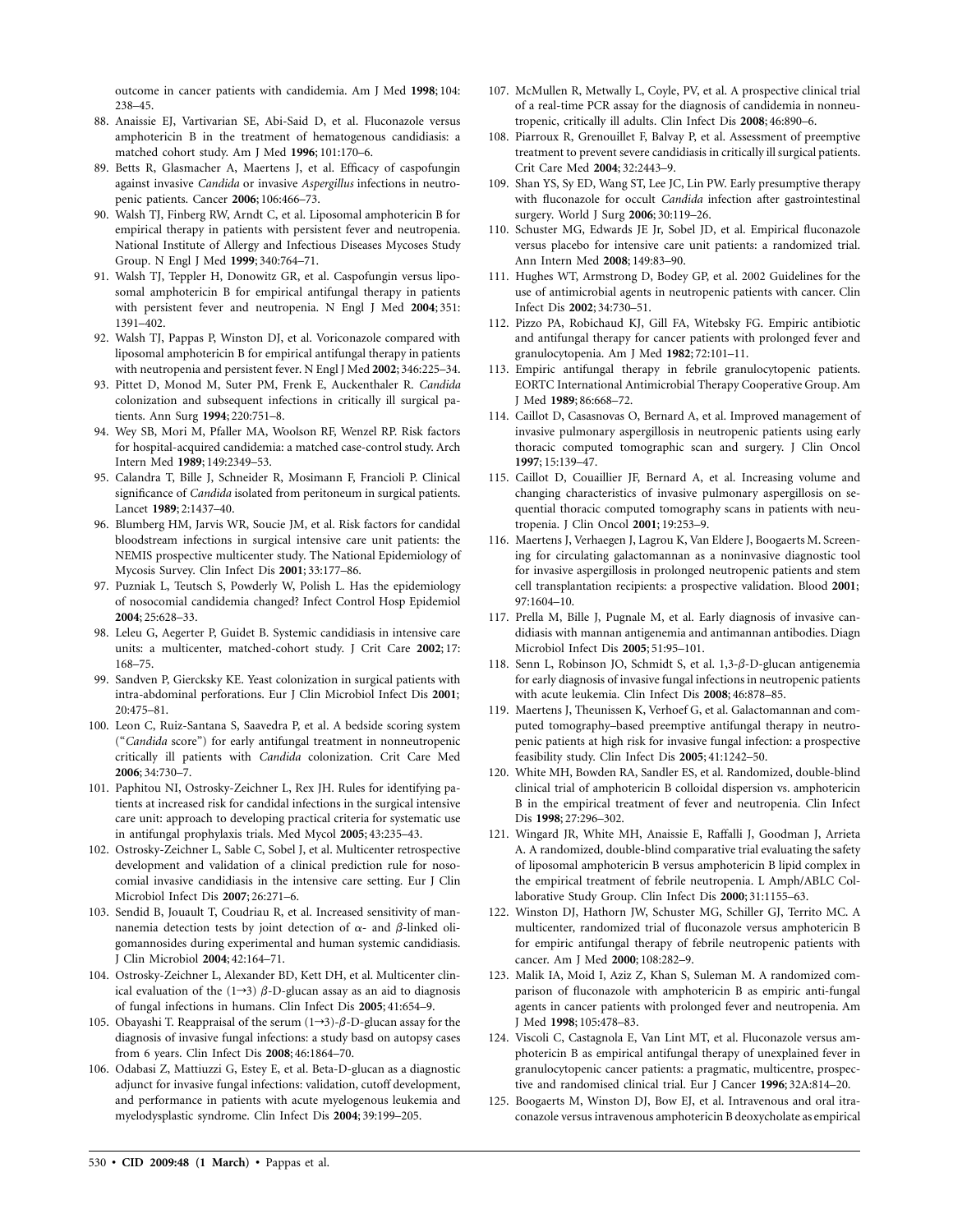antifungal therapy for persistent fever in neutropenic patients with cancer who are receiving broad-spectrum antibacterial therapy: a randomized, controlled trial. Ann Intern Med **2001**; 135:412–22.

- 126. Ullmann AJ, Lipton JH, Vesole DH, et al. Posaconazole or fluconazole for prophylaxis in severe graft-versus-host disease. N Engl J Med **2007**; 356:335–47.
- 127. Cornely OA, Maertens J, Winston DJ, et al. Posaconazole vs. fluconazole or itraconazole prophylaxis in patients with neutropenia. N Engl J Med **2007**; 356:348–59.
- 128. Van Burik JA. Micafungin versus fluconazole for prophylaxis against invasive fungal infections during neutropenia in patients undergoing hematopoietic stem cell transplantation. Clin Infect Dis **2004**; 39: 1407–16.
- 129. Tambyah PA, Maki DG. Catheter-associated urinary tract infection is rarely symptomatic: a prospective study of 1,497 catheterized patients. Arch Intern Med **2000**; 160:678–82.
- 130. Kauffman CA, Vazquez JA, Sobel JD, et al. Prospective multicenter surveillance study of funguria in hospitalized patients. The National Institute for Allergy and Infectious Diseases (NIAID) Mycoses Study Group. Clin Infect Dis **2000**; 30:14–8.
- 131. Jacobs LG, Skidmore EA, Cardoso LA, Ziv F. Bladder irrigation with amphotericin B for treatment of fungal urinary tract infections. Clin Infect Dis **1994**; 18:313–8.
- 132. Kobayashi CC, de Fernandes OF, Miranda KC, de Sousa ED, Silva Mdo R. Candiduria in hospital patients: a study prospective. Mycopathologia **2004**; 158:49–52.
- 133. Alvarez-Lerma F, Nolla-Salas J, Leon C, et al. Candiduria in critically ill patients admitted to intensive care medical units. Intensive Care Med **2003**; 29:1069–76.
- 134. van Etten EW, van den Heuvel-de Groot C, Bakker-Woudenberg IA. Efficacies of amphotericin B-desoxycholate (fungizone), liposomal amphotericin B (ambisome), and fluconazole in the treatment of systemic candidosis in immunocompetent and leucopenic mice. J Antimicrob Chemother **1993**; 32:723–39.
- 135. Abruzzo GK, Gill CJ, Flattery AM, et al. Efficacy of the echinocandin caspofungin against disseminated aspergillosis and candidiasis in cyclophosphamide-induced immunosuppressed mice. Antimicrob Agents Chemother **2000**; 44:2310–8.
- 136. Sobel JD, Bradshaw SK, Lipka CJ, Kartsonis NA. Caspofungin in the treatment of symptomatic candiduria. Clin Infect Dis **2007**; 44:e46–9.
- 137. Wise GJ, Shteynshlyuger A. How to diagnose and treat fungal infections in chronic prostatitis. Curr Urol Rep **2006**; 7:320–8.
- 138. Bartkowski DP, Lanesky JR. Emphysematous prostatitis and cystitis secondary to *Candida albicans*. J Urol **1988**; 139:1063–5.
- 139. Jenkin GA, Choo M, Hosking P, Johnson PD. Candidal epididymoorchitis: case report and review. Clin Infect Dis **1998**; 26:942–5.
- 140. Chung BH, Chang SY, Kim SI, Choi HS. Successfully treated renal fungal ball with continuous irrigation of fluconazole. J Urol **2001**; 166:1835–6.
- 141. Bartone FF, Hurwitz RS, Rojas EL, Steinberg E, Franceschini R. The role of percutaneous nephrostomy in the management of obstructing candidiasis of the urinary tract in infants. J Urol **1988**; 140:338–41.
- 142. Shih MC, Leung DA, Roth JA, Hagspiel KD. Percutaneous extraction of bilateral renal mycetomas in premature infant using mechanical thrombectomy device. Urology **2005**; 65:1226.
- 143. Babu R, Hutton KA. Renal fungal balls and pelvi-ureteric junction obstruction in a very low birth weight infant: treatment with streptokinase. Pediatr Surg Int **2004**; 20:804–5.
- 144. Chitale SV, Shaida N, Burtt G, Burgess N. Endoscopic management of renal candidiasis. J Endourol **2004**; 18:865–6.
- 145. Sobel JD, Faro S, Force RW, et al. Vulvovaginal candidiasis: epidemiologic, diagnostic, and therapeutic considerations. Am J Obstet Gynecol **1998**; 178:203–11.
- 146. Reef SE, Levine WC, McNeil MM, et al. Treatment options for vulvovaginal candidiasis, 1993. Clin Infect Dis **1995**; 20(Suppl 1):S80–90. 147. Sobel JD. Vaginitis. N Engl J Med **1997**; 337:1896–903.
- 148. Watson MC, Grimshaw JM, Bond CM, Mollison J, Ludbrook A. Oral

versus intra-vaginal imidazole and triazole anti-fungal agents for the treatment of uncomplicated vulvovaginal candidiasis (thrush): a systematic review. Bjog **2002**; 109:85–95.

- 149. Sobel JD, Chaim W, Nagappan V, Leaman D. Treatment of vaginitis caused by *Candida glabrata*: use of topical boric acid and flucytosine. Am J Obstet Gynecol **2003**; 189:1297–300.
- 150. Sobel JD, Vazquez JA. Symptomatic vulvovaginitis due to fluconazoleresistant *Candida albicans* in a female who was not infected with human immunodeficiency virus. Clin Infect Dis **1996**; 22:726–7.
- 151. Sobel JD, Wiesenfeld HC, Martens M, et al. Maintenance fluconazole therapy for recurrent vulvovaginal candidiasis. N Engl J Med **2004**; 351:876–83.
- 152. Thaler M, Pastakia B, Shawker TH, O'Leary T, Pizzo PA. Hepatic candidiasis in cancer patients: the evolving picture of the syndrome. Ann Intern Med **1988**; 108:88–100.
- 153. Walsh TJ, Whitcomb PO, Revankar SG, Pizzo PA. Successful treatment of hepatosplenic candidiasis through repeated cycles of chemotherapy and neutropenia. Cancer **1995**; 76:2357–62.
- 154. Gokhale PC, Barapatre RJ, Advani SH, Kshirsagar NA, Pandya SK. Successful treatment of disseminated candidiasis resistant to amphotericin B by liposomal amphotericin B: a case report. J Cancer Res Clin Oncol **1993**; 119:569–71.
- 155. Anaissie E, Bodey GP, Kantarjian H, et al. Fluconazole therapy for chronic disseminated candidiasis in patients with leukemia and prior amphotericin B therapy. Am J Med **1991**; 91:142–50.
- 156. Kauffman CA, Bradley SF, Ross SC, Weber DR. Hepatosplenic candidiasis: successful treatment with fluconazole. Am J Med **1991**; 91: 137–41.
- 157. Sora F, Chiusolo P, Piccirillo N, et al. Successful treatment with caspofungin of hepatosplenic candidiasis resistant to liposomal amphotericin B. Clin Infect Dis **2002**; 35:1135–6.
- 158. Ostrosky-Zeichner L, Oude Lashof AM, Kullberg BJ, Rex JH. Voriconazole salvage treatment of invasive candidiasis. Eur J Clin Microbiol Infect Dis **2003**; 22:651–5.
- 159. Legrand F, Lecuit M, Dupont B, et al. Adjuvant corticosteroid therapy for chronic disseminated candidiasis. Clin Infect Dis **2008**; 46: 696–702.
- 160. Hendrickx L, Van Wijngaerden E, Samson I, Peetermans WE. Candidal vertebral osteomyelitis: report of 6 patients, and a review. Clin Infect Dis **2001**; 32:527–33.
- 161. Miller DJ, Mejicano GC. Vertebral osteomyelitis due to *Candida* species: case report and literature review. Clin Infect Dis **2001**; 33:523–30.
- 162. Hennequin C, Bouree P, Hiesse C, Dupont B, Charpentier B. Spondylodiskitis due to *Candida albicans*: report of two patients who were successfully treated with fluconazole and review of the literature. Clin Infect Dis **1996**; 23:176–8.
- 163. Malani PN, McNeil SA, Bradley SF, Kauffman CA. *Candida albicans* sternal wound infections: a chronic and recurrent complication of median sternotomy. Clin Infect Dis **2002**; 35:1316–20.
- 164. Sugar AM, Saunders C, Diamond RD. Successful treatment of *Candida osteomyelitis* with fluconazole: a noncomparative study of two patients. Diagn Microbiol Infect Dis **1990**; 13:517–20.
- 165. Dan M, Priel I. Failure of fluconazole therapy for sternal osteomyelitis due to *Candida albicans*. Clin Infect Dis **1994**; 18:126–7.
- 166. Petrikkos G, Skiada A, Sabatakou H, Antoniadou A, Dosios T, Giamarellou H. Case report: successful treatment of two cases of postsurgical sternal osteomyelitis, due to *Candida krusei* and *Candida albicans,* respectively, with high doses of triazoles (fluconazole, itraconazole). Mycoses **2001**; 44:422–5.
- 167. Legout L, Assal M, Rohner P, Lew D, Bernard L, Hoffmeyer P. Successful treatment of *Candida parapsilosis* (fluconazole-resistant) osteomyelitis with caspofungin in a HIV patient. Scand J Infect Dis **2006**; 38:728–30.
- 168. Marra F, Robbins GM, Masri BA, et al. Amphotericin B–loaded bone cement to treat osteomyelitis caused by *Candida albicans*. Can J Surg **2001**; 44:383–6.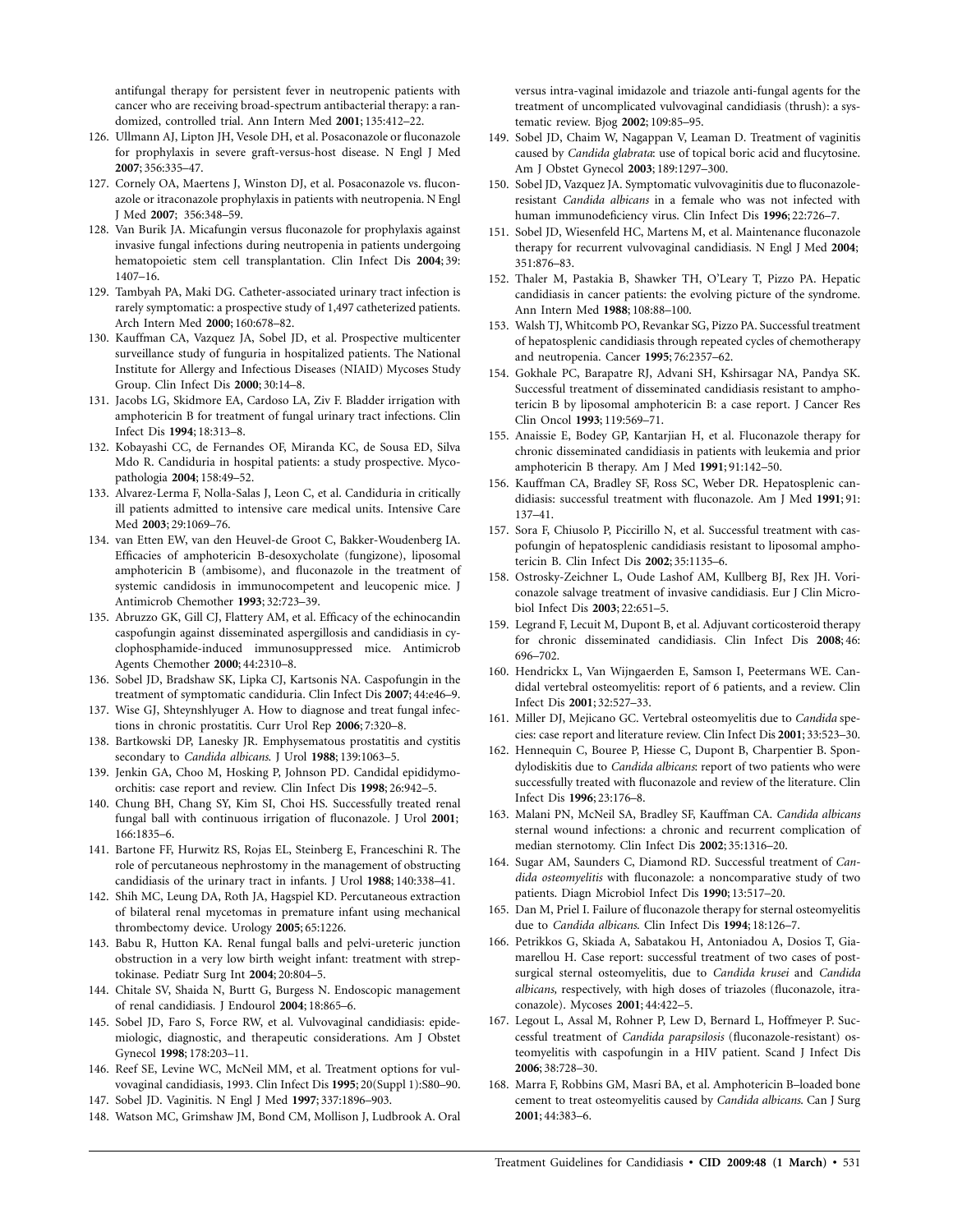- 169. Clancy CJ, Nguyen MH, Morris AJ. Candidal mediastinitis: an emerging clinical entity. Clin Infect Dis **1997**; 25:608–13.
- 170. Harris MC, Pereira GR, Myers MD, et al. Candidal arthritis in infants previously treated for systemic candidiasis during the newborn period: report of three cases. Pediatr Emerg Care **2000**; 16:249–51.
- 171. Weigl JA. Candida arthritis in a premature infant treated successfully with oral fluconazole for six months. Ann Acad Med Singapore **2000**; 29:253–5.
- 172. Sim JP, Kho BC, Liu HS, Yung R, Chan JC. *Candida tropicalis* arthritis of the knee in a patient with acute lymphoblastic leukaemia: successful treatment with caspofungin. Hong Kong Med J **2005**; 11:120–3.
- 173. Merrer J, Dupont B, Nieszkowska A, De Jonghe B, Outin H. *Candida albicans* prosthetic arthritis treated with fluconazole alone. J Infect **2001**; 42:208–9.
- 174. Tunkel AR, Thomas CY, Wispelwey B. *Candida* prosthetic arthritis: report of a case treated with fluconazole and review of the literature. Am J Med **1993**; 94:100–3.
- 175. Sanchez-Portocarrero J, Perez-Cecilia E, Corral O, Romero-Vivas J, Picazo JJ. The central nervous system and infection by *Candida* species. Diagn Microbiol Infect Dis **2000**; 37:169–79.
- 176. Nguyen MH, Yu VL. Meningitis caused by *Candida* species: an emerging problem in neurosurgical patients. Clin Infect Dis **1995**; 21:323–7.
- 177. Sanchez-Portocarrero J, Martin-Rabadan P, Saldana CJ, Perez-Cecilia E. *Candida* cerebrospinal fluid shunt infection: report of two new cases and review of the literature. Diagn Microbiol Infect Dis **1994**;  $20:33-40.$
- 178. Voice RA, Bradley SF, Sangeorzan JA, Kauffman CA. Chronic candidal meningitis: an uncommon manifestation of candidiasis. Clin Infect Dis **1994**; 19:60–6.
- 179. Geers TA, Gordon SM. Clinical significance of *Candida* species isolated from cerebrospinal fluid following neurosurgery. Clin Infect Dis **1999**; 28:1139–47.
- 180. Casado JL, Quereda C, Oliva J, et al. Candidal meningitis in HIVinfected patients: analysis of 14 cases. Clin Infect Dis **1997**; 25:673–6.
- 181. Smego RA Jr, Perfect JR, Durack DT. Combined therapy with amphotericin B and 5-fluorocytosine for *Candida* meningitis. Rev Infect Dis **1984**; 6:791–801.
- 182. Burgert SJ, Classen DC, Burke JP, Blatter DD. Candidal brain abscess associated with vascular invasion: a devastating complication of vascular catheter-related candidemia. Clin Infect Dis **1995**; 21:202–5.
- 183. Bonomo RA, Strauss M, Blinkhorn R, Salata RA. *Torulopsis (Candida) glabrata*: a new pathogen found in spinal epidural abscess. Clin Infect Dis **1996**; 22:588–9.
- 184. Prabhu RM, Orenstein R. Failure of caspofungin to treat brain abscesses secondary to *Candida albicans* prosthetic valve endocarditis. Clin Infect Dis **2004**; 39:1253–4.
- 185. Scarcella A, Pasquariello MB, Giugliano B, Vendemmia M, de Lucia A. Liposomal amphotericin B treatment for neonatal fungal infections. Pediatr Infect Dis J **1998**; 17:146–8.
- 186. Gurses N, Kalayci AG. Fluconazole monotherapy for candidal meningitis in a premature infant. Clin Infect Dis **1996**; 23:645–6.
- 187. Epelbaum S, Laurent C, Morin G, Berquin P, Piussan C. Failure of fluconazole treatment in *Candida* meningitis. J Pediatr **1993**; 123: 168–9.
- 188. Marr B, Gross S, Cunningham C, Weiner L. Candidal sepsis and meningitis in a very-low-birth-weight infant successfully treated with fluconazole and flucytosine. Clin Infect Dis **1994**; 19:795–6.
- 189. Torres HA, Hachem RY, Chemaly RF, Kontoyiannis DP, Raad, II. Posaconazole: a broad-spectrum triazole antifungal. Lancet Infect Dis **2005**; 5:775–85.
- 190. Liu KH, Wu CJ, Chou CH, et al. Refractory candidal meningitis in an immunocompromised patient cured by caspofungin. J Clin Microbiol **2004**; 42:5950–3.
- 191. Axelrod AJ, Peyman GA. Intravitreal amphotericin B treatment of experimental fungal endophthalmitis. Am J Ophthalmol **1973**; 76: 584–8.
- 192. Edwards JE Jr, Foos RY, Montgomerie JZ, Guze LB. Ocular manifestations of *Candida* septicemia: review of seventy-six cases of hematogenous *Candida* endophthalmitis. Medicine Baltimore **1974**; 53: 47–75.
- 193. Parke DW 2nd, Jones DB, Gentry LO. Endogenous endophthalmitis among patients with candidemia. Ophthalmology **1982**; 89:789–96.
- 194. McQuillen DP, Zingman BS, Meunier F, Levitz SM. Invasive infections due to *Candida krusei:* report of ten cases of fungemia that include three cases of endophthalmitis. Clin Infect Dis **1992**; 14:472–8.
- 195. Essman TF, Flynn HW Jr, Smiddy WE, et al. Treatment outcomes in a 10-year study of endogenous fungal endophthalmitis. Ophthalmic Surg Lasers **1997**; 28:185–94.
- 196. Akler ME, Vellend H, McNeely DM, Walmsley SL, Gold WL. Use of fluconazole in the treatment of candidal endophthalmitis. Clin Infect Dis **1995**; 20:657–64.
- 197. Breit SM, Hariprasad SM, Mieler WF, Shah GK, Mills MD, Grand MG. Management of endogenous fungal endophthalmitis with voriconazole and caspofungin. Am J Ophthalmol **2005**; 139:135–40.
- 198. Goldblum D, Rohrer K, Frueh BE, Theurillat R, Thormann W, Zimmerli S. Ocular distribution of intravenously administered lipid formulations of amphotericin B in a rabbit model. Antimicrob Agents Chemother **2002**; 46:3719–23.
- 199. Darling K, Singh J, Wilks D. Successful treatment of *Candida glabrata* endophthalmitis with amphotericin B lipid complex (ABLC). J Infect **2000**; 40:92–4.
- 200. Varma D, Thaker HR, Moss PJ, Wedgwood K, Innes JR. Use of voriconazole in *Candida* retinitis. Eye **2005**; 19:485–7.
- 201. Thiel MA, Zinkernagel AS, Burhenne J, Kaufmann C, Haefeli WE. Voriconazole concentration in human aqueous humor and plasma during topical or combined topical and systemic administration for fungal keratitis. Antimicrob Agents Chemother **2007**; 51:239–44.
- 202. Hidalgo JA, Alangaden GJ, Eliott D, et al. Fungal endophthalmitis diagnosis by detection of *Candida albicans* DNA in intraocular fluid by use of a species-specific polymerase chain reaction assay. J Infect Dis **2000**; 181:1198–201.
- 203. Venditti M, De Bernardis F, Micozzi A, et al. Fluconazole treatment of catheter-related right-sided endocarditis caused by *Candida albicans* and associated with endophthalmitis and folliculitis. Clin Infect Dis **1992**; 14:422–6.
- 204. Czwerwiec FS, Bilsker MS, Kamerman ML, Bisno AL. Long-term survival after fluconazole therapy of candidal prosthetic valve endocarditis. Am J Med **1993**; 94:545–6.
- 205. Nguyen MH, Nguyen ML, Yu VL, McMahon D, Keys TF, Amidi M. *Candida* prosthetic valve endocarditis: prospective study of six cases and review of the literature. Clin Infect Dis **1996**; 22:262–7.
- 206. Lejko-Zupanc T, Kozelj M. A case of recurrent *Candida parapsilosis* prosthetic valve endocarditis: cure by medical treatment alone. J Infect **1997**; 35:81–2.
- 207. Melamed R, Leibovitz E, Abramson O, Levitas A, Zucker N, Gorodisher R. Successful non-surgical treatment of *Candida tropicalis* endocarditis with liposomal amphotericin-B (AmBisome). Scand J Infect Dis **2000**; 32:86–9.
- 208. Aaron L, Therby A, Viard JP, Lahoulou R, Dupont B. Successful medical treatment of *Candida albicans* in mechanical prosthetic valve endocarditis. Scand J Infect Dis **2003**; 35:351–2.
- 209. Jimenez-Exposito MJ, Torres G, Baraldes A, et al. Native valve endocarditis due to *Candida glabrata* treated without valvular replacement: a potential role for caspofungin in the induction and maintenance treatment. Clin Infect Dis **2004**; 39:e70–3.
- 210. Westling K, Thalme A, Julander I. *Candida albicans* tricuspid valve endocarditis in an intravenous drug addict: successful treatment with fluconazole. Scand J Infect Dis **2005**; 37:310–1.
- 211. Rajendram R, Alp NJ, Mitchell AR, Bowler IC, Forfar JC. *Candida* prosthetic valve endocarditis cured by caspofungin therapy without valve replacement. Clin Infect Dis **2005**; 40:e72–4.
- 212. Steinbach WJ, Perfect JR, Cabell CH, et al. A meta-analysis of medical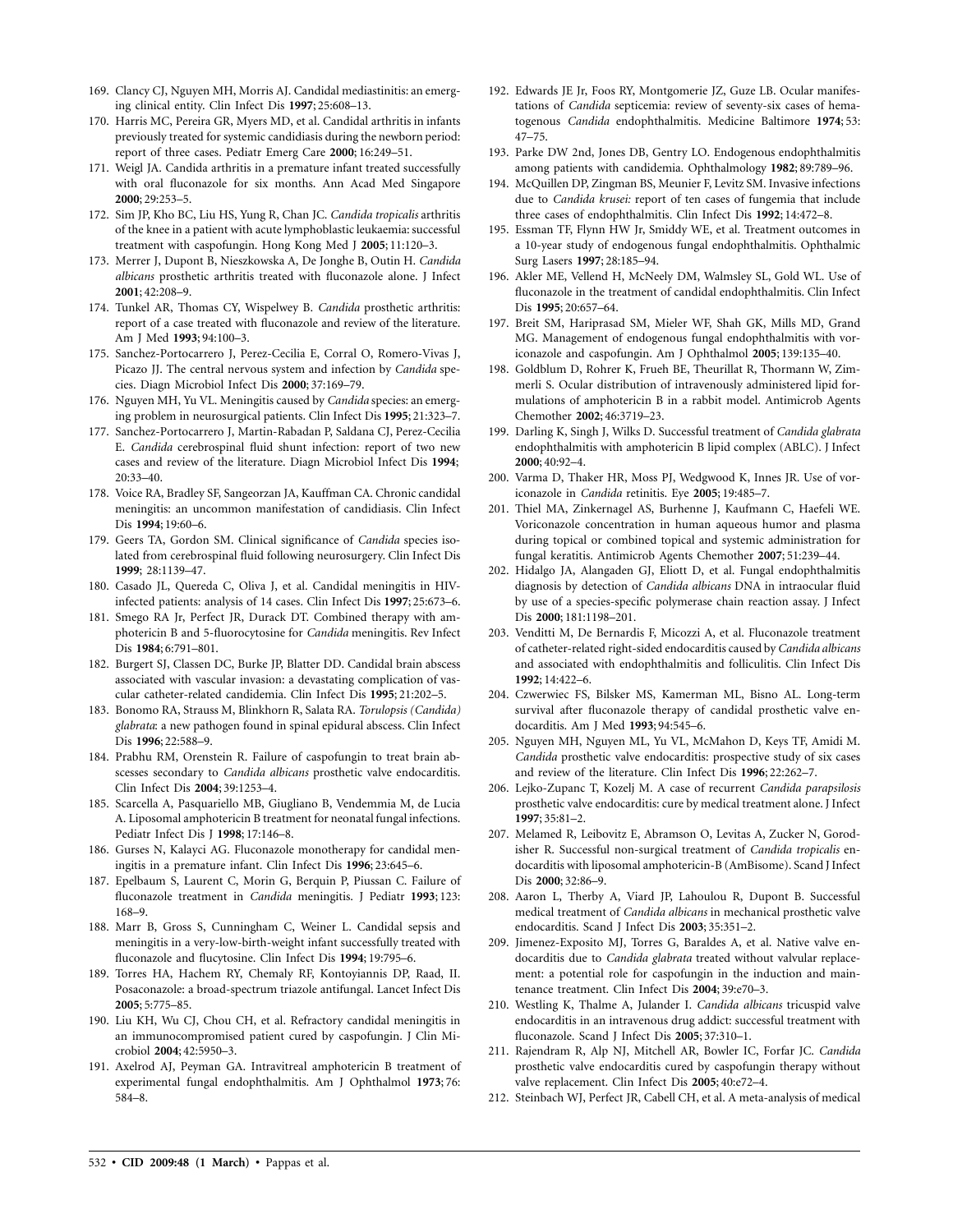versus surgical therapy for *Candida* endocarditis. J Infect **2005**; 51: 230–47.

- 213. Ellis ME, Al-Abdely H, Sandridge A, Greer W, Ventura W. Fungal endocarditis: evidence in the world literature, 1965–**1995**. Clin Infect Dis **2001**; 32:50–62.
- 214. Muehrcke DD, Lytle BW, Cosgrove DM 3rd. Surgical and long-term antifungal therapy for fungal prosthetic valve endocarditis. Ann Thorac Surg **1995**; 60:538–43.
- 215. Mayayo E, Moralejo J, Camps J, Guarro J. Fungal endocarditis in premature infants: case report and review. Clin Infect Dis **1996**; 22: 366–8.
- 216. Levy I, Shalit I, Birk E, et al. *Candida* endocarditis in neonates: report of five cases and review of the literature. Mycoses **2006**; 49:43–8.
- 217. Noyola DE, Fernandez M, Moylett EH, Baker CJ. Ophthalmologic, visceral, and cardiac involvement in neonates with candidemia. Clin Infect Dis **2001**; 32:1018–23.
- 218. Mrowczynski W, Wojtalik M. Caspofungin for *Candida* endocarditis. Pediatr Infect Dis J **2004**; 23:376.
- 219. Moudgal V, Little T, Boikov D, Vazquez JA. Multiechinocandin- and multiazole-resistant *Candida parapsilosis* isolates serially obtained during therapy for prosthetic valve endocarditis. Antimicrob Agents Chemother **2005**; 49:767–9.
- 220. Bacak V, Biocina B, Starcevic B, Gertler S, Begovac J. *Candida albicans* endocarditis treatment with caspofungin in an HIV-infected patient- -case report and review of literature. J Infect **2006**; 53:e11–4.
- 221. Lye DC, Hughes A, O'Brien D, Athan E. *Candida glabrata* prosthetic valve endocarditis treated successfully with fluconazole plus caspofungin without surgery: a case report and literature review. Eur J Clin Microbiol Infect Dis **2005**; 24:753–5.
- 222. Lopez-Ciudad V, Castro-Orjales MJ, Leon C, et al. Successful treatment of *Candida parapsilosis* mural endocarditis with combined caspofungin and voriconazole. BMC Infect Dis **2006**; 6:73.
- 223. Cornely OA, Lasso M, Betts R, et al. Caspofungin for the treatment of less common forms of invasive candidiasis. J Antimicrob Chemother **2007**; 60:363–9.
- 224. Baddley JW, Benjamin DK Jr, Patel M, et al. *Candida* infective endocarditis. Eur J Clin Microbiol Infect Dis **2008**; 27:519–29.
- 225. Penk A, Pittrow L. Role of fluconazole in the long-term suppressive therapy of fungal infections in patients with artificial implants. Mycoses **1999**; 42(Suppl 2):91–6.
- 226. Schrank JH Jr, Dooley DP. Purulent pericarditis caused by *Candida* species: case report and review. Clin Infect Dis **1995**; 21:182–7.
- 227. Neughebauer B, Alvarez V, Harb T, Keefer M. Constrictive pericarditis caused by *Candida glabrata* in an immunocompetent patient: case report and review of literature. Scand J Infect Dis **2002**; 34:615–9.
- 228. Azizov VA, Kuliev OA, Isaev IM, Aikhanova ZE. Fungal myocarditis in deep visceral candidiasis [in Russian]. Kardiologiia **2002**; 42:56–59.
- 229. Friedland IR. Peripheral thrombophlebitis caused by *Candida.* Pediatr Infect Dis J **1996**; 15:375–7.
- 230. Benoit D, Decruyenaere J, Vandewoude K, et al. Management of candidal thrombophlebitis of the central veins: case report and review. Clin Infect Dis **1998**; 26:393–7.
- 231. Pan SC, Hsieh SM, Chang SC, Lee HT, Chen YC. Septic *Candida krusei* thrombophlebitis of inferior vena cava with persistent fungemia successfully treated by new antifungal agents. Med Mycol **2005**; 43: 731–4.
- 232. Joly V, Belmatoug N, Leperre A, et al. Pacemaker endocarditis due to *Candida albicans*: case report and review. Clin Infect Dis **1997**; 25: 1359–62.
- 233. Roger PM, Boissy C, Gari-Toussaint M, et al. Medical treatment of a pacemaker endocarditis due to *Candida albicans* and to *Candida glabrata.* J Infect **2000**; 41:176–8.
- 234. Brown LA, Baddley JW, Sanchez JE, Bachmann LH. Implantable cardioverter-defibrillator endocarditis secondary to *Candida albicans*. Am J Med Sci **2001**; 322:160–2.
- 235. Hindupur S, Muslin AJ. Septic shock induced from an implantable

cardioverter-defibrillator lead-associated *Candida albicans* vegetation. J Interv Card Electrophysiol **2005**; 14:55–9.

- 236. Benjamin DK Jr, Stoll BJ, Fanaroff AA, et al. Neonatal candidiasis among extremely low birth weight infants: risk factors, mortality rates, and neurodevelopmental outcomes at 18 to 22 months. Pediatrics **2006**; 117:84–92.
- 237. Driessen M, Ellis JB, Cooper PA, et al. Fluconazole vs. amphotericin B for the treatment of neonatal fungal septicemia: a prospective randomized trial. Pediatr Infect Dis J **1996**; 15:1107–12.
- 238. Linder N, Klinger G, Shalit I, et al. Treatment of candidaemia in premature infants: comparison of three amphotericin B preparations. J Antimicrob Chemother **2003**; 52:663–7.
- 239. Wurthwein G, Groll AH, Hempel G, Adler-Shohet FC, Lieberman JM, Walsh TJ. Population pharmacokinetics of amphotericin B lipid complex in neonates. Antimicrob Agents Chemother **2005**; 49:5092–8.
- 240. Kaufman D, Boyle R, Hazen KC, Patrie JT, Robinson M, Donowitz LG. Fluconazole prophylaxis against fungal colonization and infection in preterm infants. N Engl J Med **2001**; 345:1660–6.
- 241. Manzoni P, Stolfi I, Pugni L, et al. A multicenter, randomized trial of prophylactic fluconazole in preterm neonates. N Engl J Med **2007**; 356:2483–95.
- 242. Benjamin DK Jr, Stoll BJ. Infection in late preterm infants. Clin Perinatol **2006**; 33:871–82.
- 243. Smith PB, Steinbach WJ, Benjamin DK Jr. Neonatal candidiasis. Infect Dis Clin North Am **2005**; 19:603–15.
- 244. Masur H, Rosen PP, Armstrong D. Pulmonary disease caused by *Candida* species. Am J Med **1977**; 63:914–25.
- 245. Kontoyiannis DP, Reddy BT, Torres HA, et al. Pulmonary candidiasis in patients with cancer: an autopsy study. Clin Infect Dis **2002**; 34: 400–3.
- 246. Rello J, Esandi ME, Diaz E, Mariscal D, Gallego M, Valles J. The role of *Candida* sp. isolated from bronchoscopic samples in nonneutropenic patients. Chest **1998**; 114:146–9.
- 247. el-Ebiary M, Torres A, Fabregas N, et al. Significance of the isolation of *Candida* species from respiratory samples in critically ill, nonneutropenic patients: an immediate postmortem histologic study. Am J Respir Crit Care Med **1997**; 156:583–90.
- 248. Wood GC, Mueller EW, Croce MA, Boucher BA, Fabian TC. *Candida* sp. isolated from bronchoalveolar lavage: clinical significance in critically ill trauma patients. Intensive Care Med **2006**; 32:599–603.
- 249. Sangeorzan JA, Bradley SF, He X, et al. Epidemiology of oral candidiasis in HIV-infected patients: colonization, infection, treatment, and emergence of fluconazole resistance. Am J Med **1994**; 97:339–46.
- 250. Bonacini M, Young T, Laine L. The causes of esophageal symptoms in human immunodeficiency virus infection: a prospective study of 110 patients. Arch Intern Med **1991**; 151:1567–72.
- 251. Phillips P, Zemcov J, Mahmood W, Montaner JS, Craib K, Clarke AM. Itraconazole cyclodextrin solution for fluconazole-refractory oropharyngeal candidiasis in AIDS: correlation of clinical response with in vitro susceptibility. AIDS **1996**; 10:1369–76.
- 252. Pons V, Greenspan D, Debruin M. Therapy for oropharyngeal candidiasis in HIV-infected patients: a randomized, prospective multicenter study of oral fluconazole versus clotrimazole troches. The Multicenter Study Group. J Acquir Immune Defic Syndr **1993**; 6:1311–6.
- 253. Finlay PM, Richardson MD, Robertson AG. A comparative study of the efficacy of fluconazole and amphotericin B in the treatment of oropharyngeal candidosis in patients undergoing radiotherapy for head and neck tumours. Br J Oral Maxillofac Surg **1996**; 34:23–5.
- 254. Cartledge JD, Midgely J, Gazzard BG. Itraconazole solution: higher serum drug concentrations and better clinical response rates than the capsule formulation in acquired immunodeficiency syndrome patients with candidosis. J Clin Pathol **1997**; 50:477–80.
- 255. Queiroz-Telles F, Silva N, Carvalho MM, et al. Evaluation of efficacy and safety of itraconazole oral solution for the treatment of oropharyngeal candidiasis in aids patients. Braz J Infect Dis **2001**; 5:60–6.
- 256. Phillips P, De Beule K, Frechette G, et al. A double-blind comparison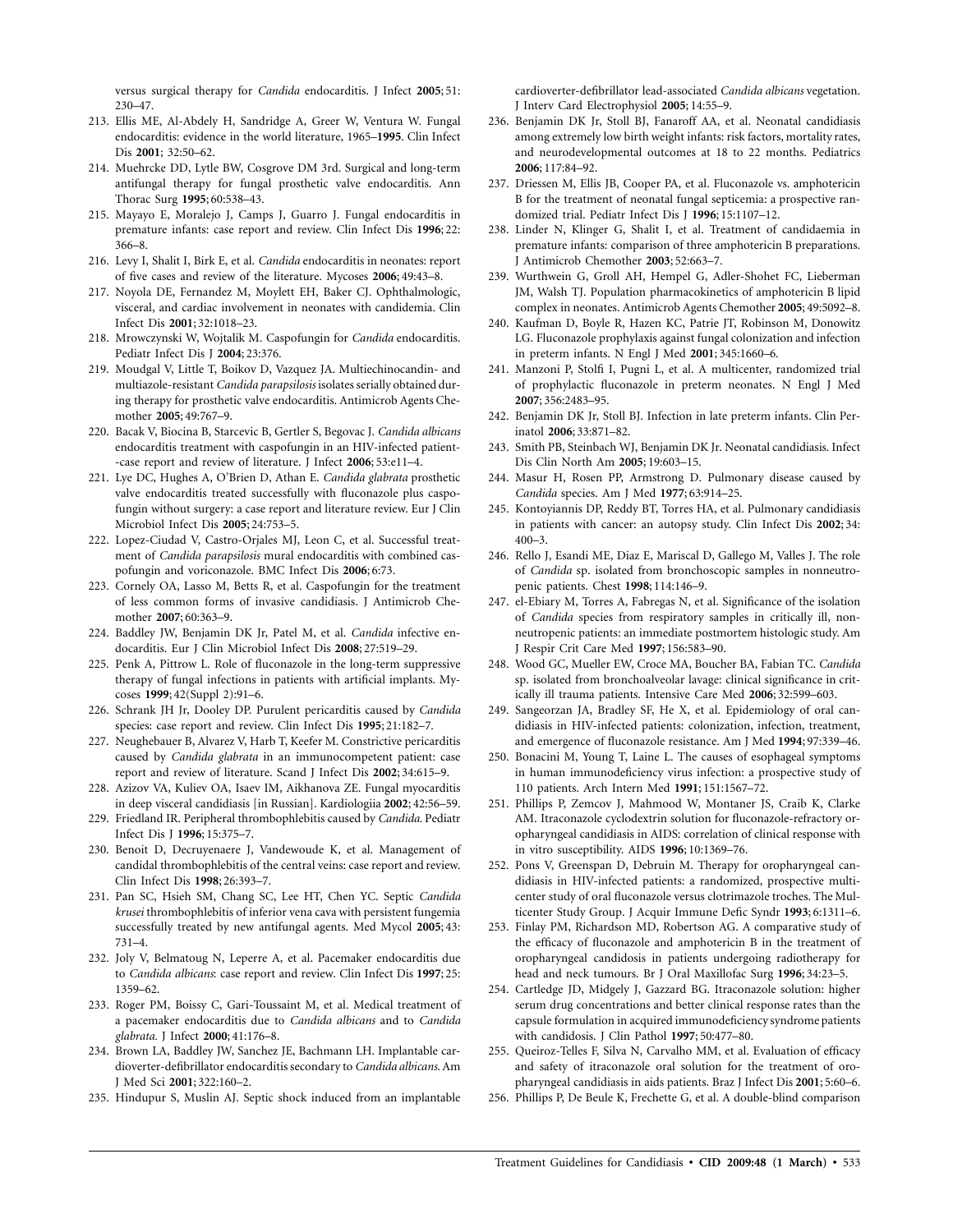of itraconazole oral solution and fluconazole capsules for the treatment of oropharyngeal candidiasis in patients with AIDS. Clin Infect Dis **1998**; 26:1368–73.

- 257. Vazquez JA, Skiest DJ, Nieto L, et al. A multicenter randomized trial evaluating posaconazole versus fluconazole for the treatment of oropharyngeal candidiasis in subjects with HIV/AIDS. Clin Infect Dis **2006**; 42:1179–86.
- 258. Havlir DV, Dube MP, McCutchan JA, et al. Prophylaxis with weekly versus daily fluconazole for fungal infections in patients with AIDS. Clin Infect Dis **1998**; 27:1369–75.
- 259. Meunier F, Paesmans M, Autier P. Value of antifungal prophylaxis with antifungal drugs against oropharyngeal candidiasis in cancer patients. Eur J Cancer B Oral Oncol **1994**; 30B:196–9.
- 260. Philpott-Howard JN, Wade JJ, Mufti GJ, Brammer KW, Ehninger G. Randomized comparison of oral fluconazole versus oral polyenes for the prevention of fungal infection in patients at risk of neutropenia. Multicentre Study Group. J Antimicrob Chemother **1993**; 31:973–84.
- 261. Smith D, Midgley J, Gazzard B. A randomised, double-blind study of itraconazole versus placebo in the treatment and prevention of oral or oesophageal candidosis in patients with HIV infection. Int J Clin Pract **1999**; 53:349–52.
- 262. Saag MS, Fessel WJ, Kaufman CA, et al. Treatment of fluconazolerefractory oropharyngeal candidiasis with itraconazole oral solution in HIV-positive patients. AIDS Res Hum Retroviruses **1999**; 15: 1413–7.
- 263. Skiest DJ, Vazquez JA, Anstead GM, et al. Posaconazole for the treatment of azole-refractory oropharyngeal and esophageal candidiasis in subjects with HIV infection. Clin Infect Dis **2007**; 44:607–14.
- 264. Hegener P, Troke PF, Fatkenheuer G, Diehl V, Ruhnke M. Treatment of fluconazole-resistant candidiasis with voriconazole in patients with AIDS. AIDS **1998**; 12:2227–8.
- 265. Dewsnup DH, Stevens DA. Efficacy of oral amphotericin B in AIDS patients with thrush clinically resistant to fluconazole. J Med Vet Mycol **1994**; 32:389–93.
- 266. Vazquez JA, Hidalgo JA, De Bono S. Use of sargramostim (rh-GM-CSF) as adjunctive treatment of fluconazole-refractory oropharyngeal candidiasis in patients with AIDS: a pilot study. HIV Clin Trials **2000**; 1:23–9.
- 267. Bodasing N, Seaton RA, Shankland GS, Pithie A. Gamma-interferon treatment for resistant oropharyngeal candidiasis in an HIV-positive patient. J Antimicrob Chemother **2002**; 50:765–6.
- 268. Wilcox CM, Alexander LN, Clark WS, Thompson SE 3rd. Fluconazole compared with endoscopy for human immunodeficiency virus–infected patients with esophageal symptoms. Gastroenterology **1996**; 110:1803–9.
- 269. Barbaro G, Barbarini G, Calderon W, Grisorio B, Alcini P, Di Lorenzo G. Fluconazole versus itraconazole for *Candida esophagitis* in acquired immunodeficiency syndrome. Gastroenterology **1996**; 111:1169–77.
- 270. Wilcox CM, Darouiche RO, Laine L, Moskovitz BL, Mallegol I, Wu J. A randomized, double-blind comparison of itraconazole oral solution and fluconazole tablets in the treatment of esophageal candidiasis. J Infect Dis **1997**; 176:227–32.
- 271. Ally R, Schurmann D, Kreisel W, et al. A randomized, double-blind, double-dummy, multicenter trial of voriconazole and fluconazole in the treatment of esophageal candidiasis in immunocompromised patients. Clin Infect Dis **2001**; 33:1447–54.
- 272. Martins MD, Lozano-Chiu M, Rex JH. Declining rates of oropharyngeal candidiasis and carriage of *Candida albicans* associated with trends toward reduced rates of carriage of fluconazole-resistant *C. albicans* in human immunodeficiency virus-infected patients. Clin Infect Dis **1998**; 27:1291–4.
- 273. Kirkpatrick CH, Windhorst DB. Mucocutaneous candidiasis and thymoma. Am J Med **1979**; 66:939–45.
- 274. Kamai Y, Maebashi K, Kudoh M, et al. Characterization of mechanisms of fluconazole resistance in a *Candida albicans* isolate from a

Japanese patient with chronic mucocutaneous candidiasis. Microbiol Immunol **2004**; 48:937–43.

- 275. Hadley S, Samore MH, Lewis WD, Jenkins RL, Karchmer AW, Hammer SM. Major infectious complications after orthotopic liver transplantation and comparison of outcomes in patients receiving cyclosporine or FK506 as primary immunosuppression. Transplantation **1995**; 59:851–9.
- 276. Karchmer AW, Samore MH, Hadley S, Collins LA, Jenkins RL, Lewis WD. Fungal infections complicating orthotopic liver transplantation. Trans Am Clin Climatol Assoc **1995**; 106:38–47; discussion, 47–8.
- 277. Kung N, Fisher N, Gunson B, Hastings M, Mutimer D. Fluconazole prophylaxis for high-risk liver transplant recipients. Lancet **1995**; 345: 1234–5.
- 278. Tollemar J, Hockerstedt K, Ericzon BG, Jalanko H, Ringden O. Liposomal amphotericin B prevents invasive fungal infections in liver transplant recipients: a randomized, placebo-controlled study. Transplantation **1995**; 59:45–50.
- 279. Lumbreras C, Cuervas-Mons V, Jara P, et al. Randomized trial of fluconazole versus nystatin for the prophylaxis of *Candida* infection following liver transplantation. J Infect Dis **1996**; 174:583–8.
- 280. Winston DJ, Pakrasi A, Busuttil RW. Prophylactic fluconazole in liver transplant recipients: a randomized, double-blind, placebo-controlled trial. Ann Intern Med **1999**; 131:729–37.
- 281. Hadley S, Huckabee C, Pappas PG. Outcomes of anifungal prophylaxisin high-risk liver transplant recients. Transpl Infect Dis **2009**; 11: 40–8.
- 282. Benedetti E, Gruessner AC, Troppmann C, et al. Intra-abdominal fungal infections after pancreatic transplantation: incidence, treatment, and outcome. J Am Coll Surg **1996**; 183:307–16.
- 283. Guaraldi G, Cocchi S, Codeluppi M, et al. Outcome, incidence, and timing of infectious complications in small bowel and multivisceral organ transplantation patients. Transplantation **2005**; 80:1742–8.
- 284. Grossi P, Farina C, Fiocchi R, Dalla Gasperina D. Prevalence and outcome of invasive fungal infections in 1,963 thoracic organ transplant recipients: a multicenter retrospective study. Italian Study Group of Fungal Infections in Thoracic Organ Transplant Recipients. Transplantation **2000**; 70:112–6.
- 285. Ostrosky-Zeichner L. Prophylaxis and treatment of invasive candidiasis in the intensive care setting. Eur J Clin Microbiol Infect Dis **2004**; 23:739–44.
- 286. Garbino J, Lew DP, Romand JA, Hugonnet S, Auckenthaler R, Pittet D. Prevention of severe *Candida* infections in nonneutropenic, highrisk, critically ill patients: a randomized, double-blind, placebo-controlled trial in patients treated by selective digestive decontamination. Intensive Care Med **2002**; 28:1708–17.
- 287. Pelz RK, Hendrix CW, Swoboda SM, et al. Double-blind placebocontrolled trial of fluconazole to prevent candidal infections in critically ill surgical patients. Ann Surg **2001**; 233:542–8.
- 288. Eggimann P, Francioli P, Bille J, et al. Fluconazole prophylaxis prevents intra-abdominal candidiasis in high-risk surgical patients. Crit Care Med **1999**; 27:1066–72.
- 289. Playford EG, Webster AC, Sorrell TC, Craig JC. Antifungal agents for preventing fungal infections in non-neutropenic critically ill and surgical patients: systematic review and meta-analysis of randomized clinical trials. J Antimicrob Chemother **2006**; 57:628–38.
- 290. Shorr AF, Chung K, Jackson WL, Waterman PE, Kollef MH. Fluconazole prophylaxis in critically ill surgical patients: a meta-analysis. Crit Care Med **2005**; 33:1928–35; quiz 36.
- 291. Bow EJ, Laverdiere M, Lussier N, Rotstein C, Cheang MS, Ioannou S. Antifungal prophylaxis for severely neutropenic chemotherapy recipients: a meta analysis of randomized-controlled clinical trials. Cancer **2002**; 94:3230–46.
- 292. Mattiuzzi GN, Alvarado G, Giles FJ, et al. Open-label, randomized comparison of itraconazole versus caspofungin for prophylaxis in patients with hematologic malignancies. Antimicrob Agents Chemother **2006**; 50:143–7.